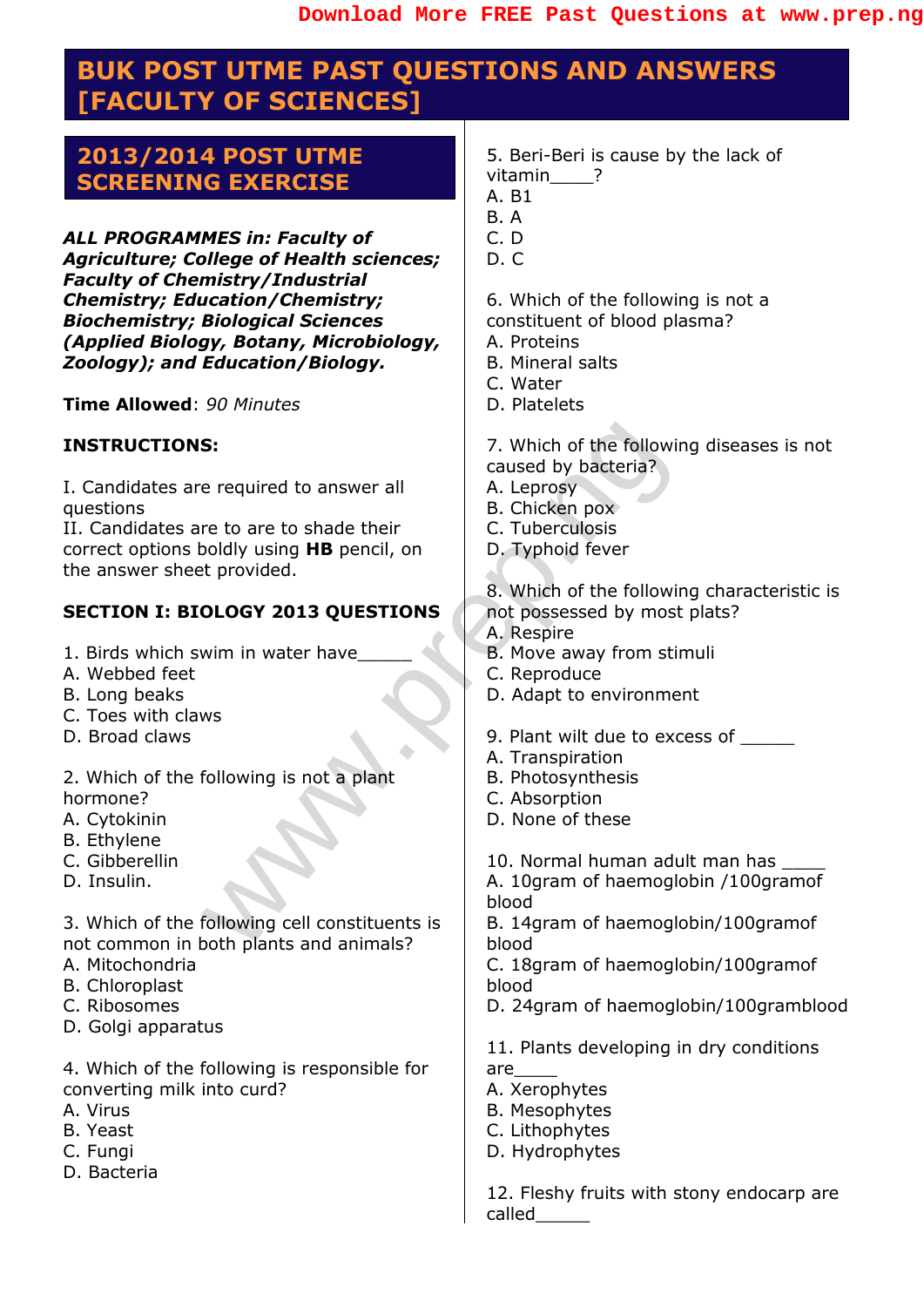| A. Berries                                                              | D. By the excretion of excess oxygen in        |
|-------------------------------------------------------------------------|------------------------------------------------|
| <b>B.</b> Pomes                                                         | plant tissue                                   |
| C. Drupes                                                               |                                                |
| D. Capsules                                                             | 20. Pollination is best defined as?            |
|                                                                         | A. Transfer of pollen from anther to stigma    |
| 13. A flower which can be divide into two                               | B. Germination of pollen grains                |
| equal halves by only one plane is _______                               | C. Growth pollen tube to ovule                 |
| A. Zygomorphic                                                          | D. Visiting flowers by insects                 |
| B. Actinomorphic                                                        |                                                |
| C. Regular                                                              | 21. The possession of breathing roots is a     |
| D. Perfect                                                              | characteristic of plant growing in_            |
|                                                                         | A. Mangrove swamp<br>B. Costal savannah        |
| 14. Which of the following indicate that<br>euglena is a plant?         | C. Guinea savannah                             |
| A. Conspicuous eye spot                                                 | D. Shrub biome                                 |
| B. Presence of gullet                                                   |                                                |
| C. Limited movement                                                     | 22. Which of the following animals has both    |
| D. Present of starch grains.                                            | exoskeletal and endo skeletal structure?       |
|                                                                         | A. Tortoise                                    |
| 15. Ordinary table salt is sodium chloride                              | B. Frog                                        |
| what is baking soda?                                                    | C. Jelly fish                                  |
| A. Potassium chloride                                                   | D. Fresh water mussel                          |
| B. Potassium carbonate                                                  |                                                |
| C. Potassium hydroxide                                                  | 23. Fertilization occurs in                    |
| D. Sodium bicarbonate                                                   | A. Uterus                                      |
|                                                                         | <b>B.</b> Vagina                               |
| 16. Plants receive their nutrients mainly                               | C. Ureter                                      |
| from?                                                                   | D. Fallopian tube                              |
| A. Chlorophyll<br>B. Atmosphere                                         | 24. The edible part of mushroom is             |
| C. Light                                                                | called                                         |
| D. Soil                                                                 | A. Basidiocarp                                 |
|                                                                         | B. Primary mycelium                            |
| 17. One of the following is not a function of                           | C. Fungal hyphae                               |
| bones                                                                   | D. Basidiospores                               |
| A. Place for muscle attachment                                          |                                                |
| B. Protection of vital organs                                           | <b>Section II: Chemistry Questions</b>         |
| C. Secretion of hormones for calcium                                    |                                                |
| regulation in blood and bones                                           | 25. The nucleus of an atom consist of          |
| D. Production of corpuses                                               | A. Electrons and neutrons                      |
|                                                                         | B. Electrons and protons                       |
| 18. In which part of plat does<br>photosynthesis generally takes place? | C. Protons and neutrons<br>D. All of the above |
| A. Leaf and other chlorophyll bearing parts                             |                                                |
| B. Steam and leaf                                                       |                                                |
| C. Roots and chlorophyll bearing parts                                  | 26. The number of moles of solute present      |
| D. Bark and leaf                                                        | in 1kg of a solvent is called its_             |
|                                                                         | A. Molality                                    |
| 19. The oxygen release during                                           | <b>B. Molarity</b>                             |
| photosynthesis is obtained from                                         | C. Normality                                   |
| A. From the catalytic splitting of $CO2$ in                             | D. Formality                                   |
| plant tissues                                                           |                                                |
| B. From the breaking down of glucose to                                 | 27. The most electronegative element           |
| maltose in cells                                                        | among the following is?                        |
| C. During the photolysis of water using                                 | A. Sodium                                      |

B. Bromine

C. During the photolysis of water using energy trapped in chlorophyll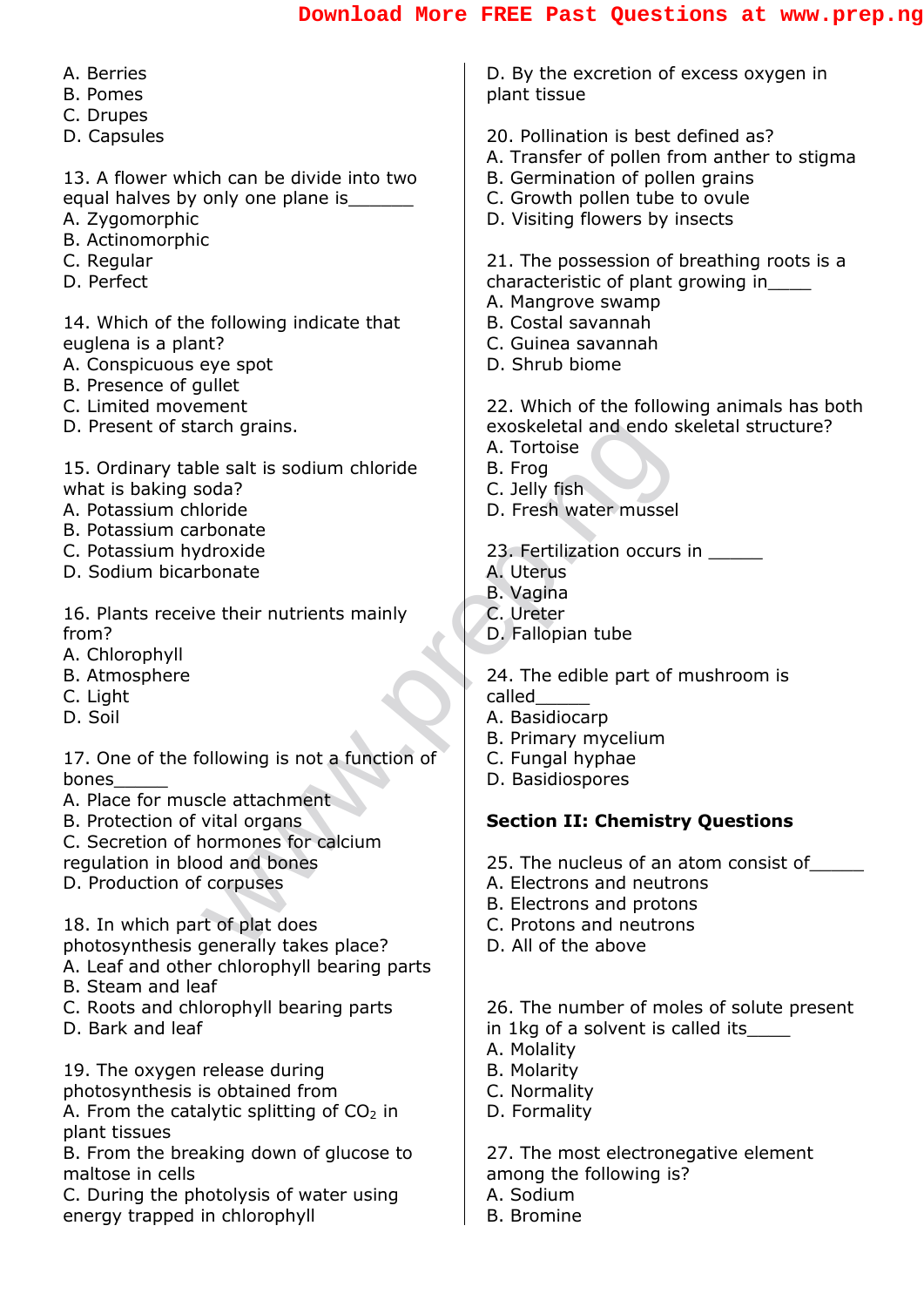| B. Carbon dioxide<br>C. Chlorine                                                                                                                     |
|------------------------------------------------------------------------------------------------------------------------------------------------------|
| D. Sodium chloride                                                                                                                                   |
| 35. The nucleus of a hydrogen atom consist<br>of<br>A. 1 Proton only<br>B. 1 Proton +2 neutron<br>C. 1 Proton only<br>D. Electron only               |
|                                                                                                                                                      |
| 36. The gas giving off when NH4Cl is<br>heated with an alkali is_____<br>A. $N_2$<br>$B.$ Cl <sub>2</sub><br>C. H <sub>2</sub><br>D. NH <sub>3</sub> |
| 37. The heat required to raise the                                                                                                                   |
| temperature of body by 1 k is called?                                                                                                                |
| A. Specific heat                                                                                                                                     |
| <b>B.</b> Thermal capacity                                                                                                                           |
| C. Water equivalent                                                                                                                                  |
| D. None of the above                                                                                                                                 |
| 38. The nuclear particles which are                                                                                                                  |
| assumed to hold the nucleus together are                                                                                                             |
| A. Electrons                                                                                                                                         |
| <b>B.</b> Positrons                                                                                                                                  |
| C. Neutrons                                                                                                                                          |
| D. Mesons                                                                                                                                            |
|                                                                                                                                                      |
| 39. The metal that is used as a catalyst in                                                                                                          |
| the hydrogenation of oil is                                                                                                                          |
| A. Ni                                                                                                                                                |
| B. Pb                                                                                                                                                |
| C. Cu<br>D. Pt                                                                                                                                       |
|                                                                                                                                                      |
| 40. The Latin word Formica means ant. The                                                                                                            |
| name formic acid is drive from the Latin                                                                                                             |
| word because                                                                                                                                         |
| A. This acid, in ancient times, was used to                                                                                                          |
| eliminate anthills                                                                                                                                   |
| B. This corrosive acid is secreted by ants to                                                                                                        |
| drive away their enemies.                                                                                                                            |
| C. This acid was first obtained by the                                                                                                               |
| distillation of ants.                                                                                                                                |
| D. Ant are attracted by the odour of this                                                                                                            |
| acid                                                                                                                                                 |
| 41. The inherited traits of an organisms                                                                                                             |
| are controlled by                                                                                                                                    |
| A. RNA molecules                                                                                                                                     |
| <b>B.</b> Nucleus                                                                                                                                    |
| C. DNA molecules                                                                                                                                     |
|                                                                                                                                                      |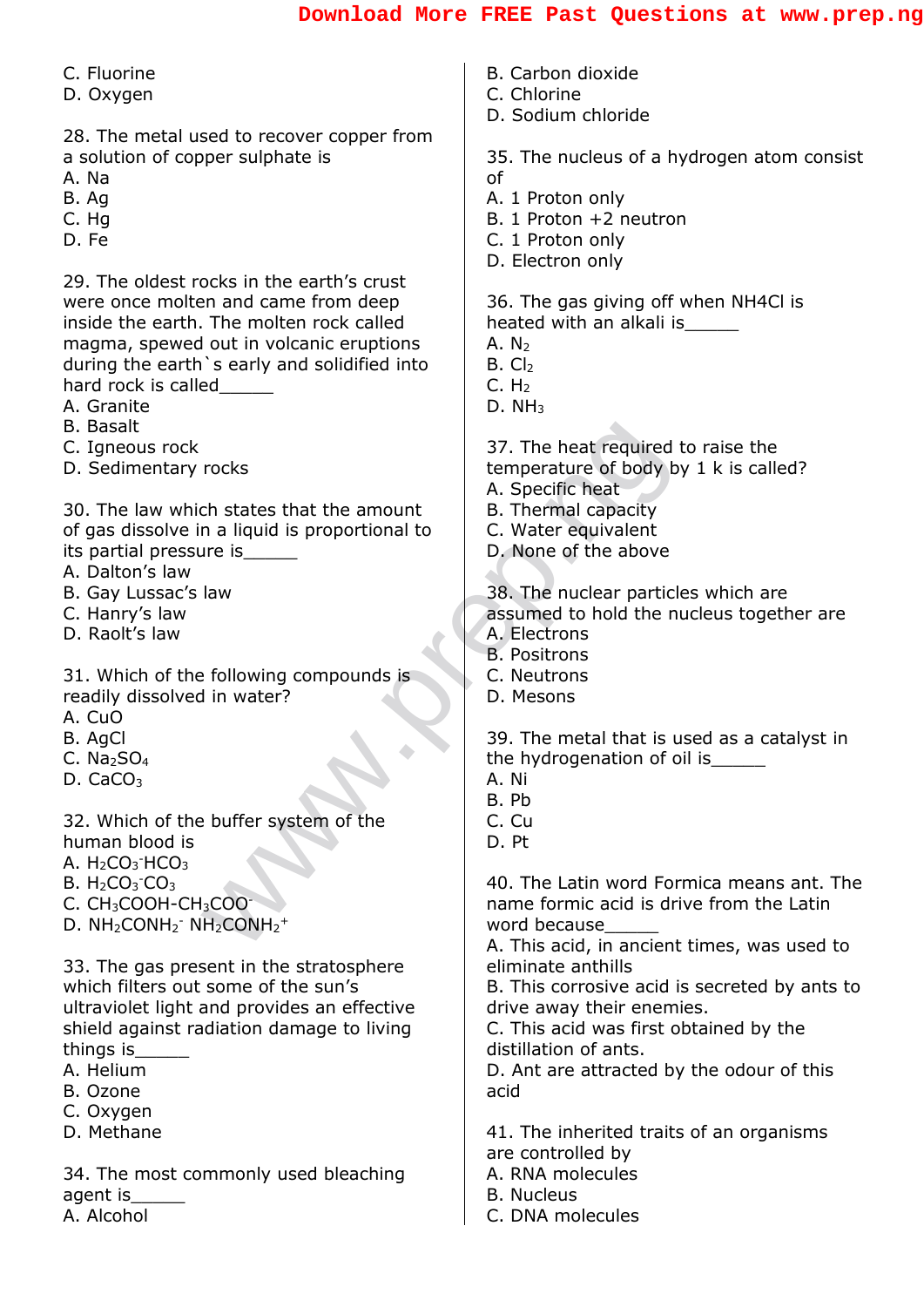| D. Enzymes<br><b>Section III: Physics Questions</b><br>42. What is the number of moles of CO <sub>2</sub><br>which contains 16g of oxygen?<br>50. Light year is a unit of _____<br>A. 0.5 mole<br>A. Time<br><b>B. 0.2 mole</b><br><b>B.</b> Distance |
|-------------------------------------------------------------------------------------------------------------------------------------------------------------------------------------------------------------------------------------------------------|
|                                                                                                                                                                                                                                                       |
|                                                                                                                                                                                                                                                       |
|                                                                                                                                                                                                                                                       |
|                                                                                                                                                                                                                                                       |
| C. 0.4 mole<br>C. Light                                                                                                                                                                                                                               |
| D. Intensity of light<br>D. 0.25 mole                                                                                                                                                                                                                 |
|                                                                                                                                                                                                                                                       |
| 43. The single acid which dissolved gold<br>51. Mirage is due to<br>A. Unequal heating of different parts of the<br>is                                                                                                                                |
| A. Nitric acid<br>atmosphere                                                                                                                                                                                                                          |
| B. Hydrochloric acid<br>B. Magnetic disturbances in the atmosphere                                                                                                                                                                                    |
| C. Depletion of ozone layer in the<br>C. Aqua regia                                                                                                                                                                                                   |
| D. Selenic<br>atmosphere                                                                                                                                                                                                                              |
| D. equal heating of different parts of the                                                                                                                                                                                                            |
| atmosphere<br>44. Which of the following is used as<br>laughing gas                                                                                                                                                                                   |
| 52. Pa (pascal) is the SI unit of<br>A. Nitrogen oxide                                                                                                                                                                                                |
| B. Nitrogen dioxide<br>A. Thrust                                                                                                                                                                                                                      |
| C. Nitrogen trioxide<br><b>B.</b> Pressure                                                                                                                                                                                                            |
| D. Nitrogen tetra oxide<br>C. Frequency                                                                                                                                                                                                               |
| D. Conductivity                                                                                                                                                                                                                                       |
| 45. One of characteristic of transition<br>53. Metals are good conductors of<br>metals is                                                                                                                                                             |
| A. Ability to conduct electricity<br>electricity because                                                                                                                                                                                              |
| A. They contain free electron<br>B. Formation of coloured ions                                                                                                                                                                                        |
| B. The atoms are lightly parked<br>C. Reducing ability                                                                                                                                                                                                |
| D. Ductility<br>C. They have high melting point                                                                                                                                                                                                       |
| D. All of the above<br>46. An alkene can be converted to alkane                                                                                                                                                                                       |
| 54. The resistance of a piece of wire of 20m<br>$by_$                                                                                                                                                                                                 |
| A. Halogenation<br>length and cross-sectional area                                                                                                                                                                                                    |
| B. Hydrogenation<br>$8x10^{-6}m^2$ is                                                                                                                                                                                                                 |
| C. Dehydration<br>A. $1.0\Omega$                                                                                                                                                                                                                      |
| D. Hydrolysis<br>B. 10.0 <omega<br>C. <math>0.5 \Omega</math></omega<br>                                                                                                                                                                              |
| 47. Which of the following pollutant is<br>$D. 5.0 \Omega$                                                                                                                                                                                            |
| biodegradable?                                                                                                                                                                                                                                        |
| A. DDT<br>55. If two bodies of different masses,                                                                                                                                                                                                      |
| <b>B.</b> Plastics<br>initially at rest are acted upon by the same                                                                                                                                                                                    |
| force for the same time, then both bodies<br>C. Sewage<br>D. Lead compound<br>acquire the same.                                                                                                                                                       |
| A. Velocity                                                                                                                                                                                                                                           |
| <b>B.</b> Momentum<br>48. Brass in an alloy copper and                                                                                                                                                                                                |
| C. Acceleration<br>A. Zinc                                                                                                                                                                                                                            |
| B. Tin<br>D. Kinetic energy                                                                                                                                                                                                                           |
| C. Ion<br>D. Chromium                                                                                                                                                                                                                                 |
| 56. Which of the following is a scalar<br>quantity?                                                                                                                                                                                                   |
| 49. How many carbon atoms are there in<br>A. Force                                                                                                                                                                                                    |
| benzene ring?<br><b>B.</b> Pressure                                                                                                                                                                                                                   |
| A. 3<br>C. Velocity                                                                                                                                                                                                                                   |
| D. Acceleration<br><b>B.</b> 6                                                                                                                                                                                                                        |
| C.9<br>D. 12<br>57. Rectifiers are used to convert                                                                                                                                                                                                    |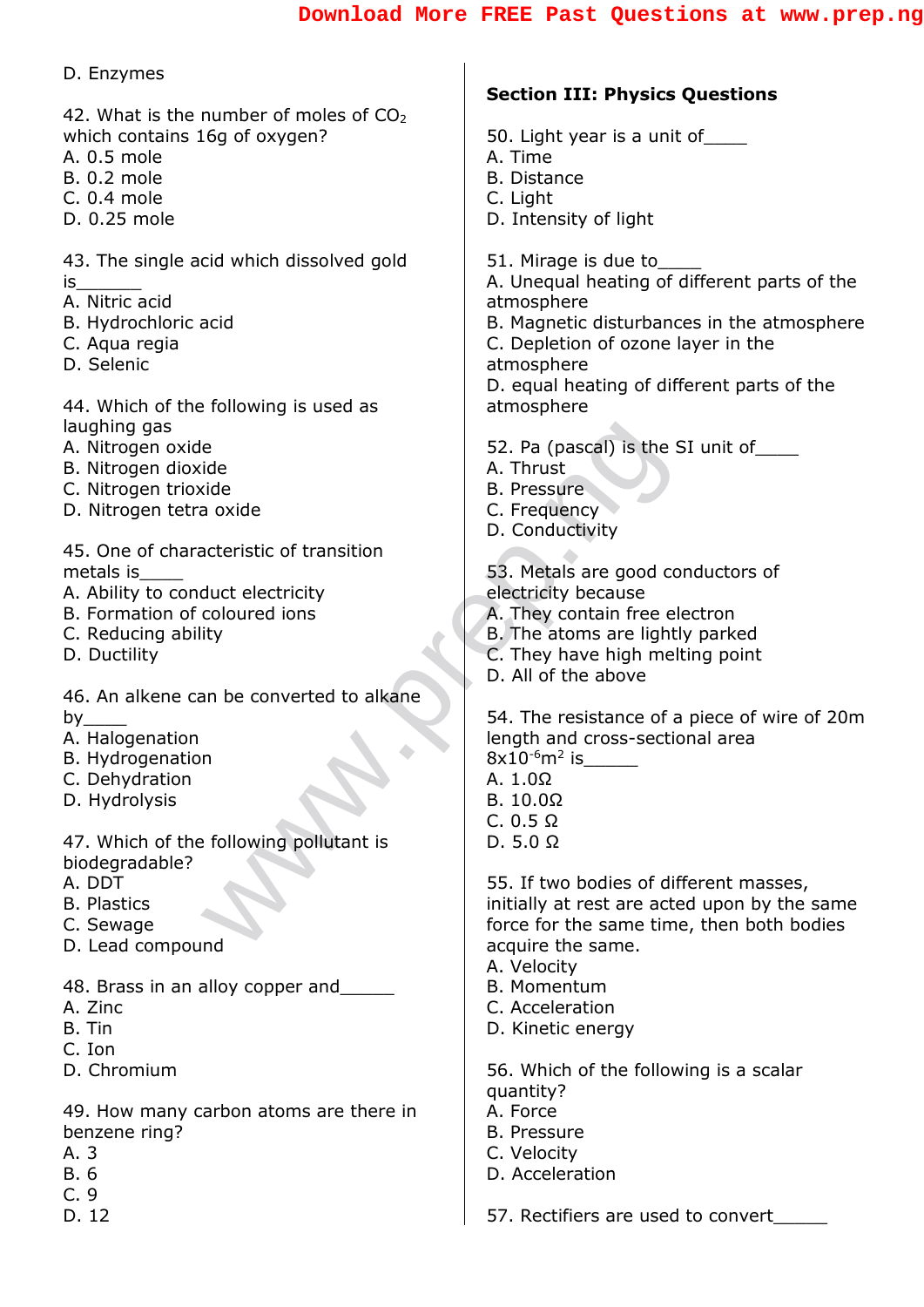| A. Direct current to alternating current      | B. 10cm from the focus                                                      |
|-----------------------------------------------|-----------------------------------------------------------------------------|
|                                               | C. At the radius of curvature                                               |
| B. Alternating current to direct current      |                                                                             |
| C. High voltage to low voltage                | D. At the centre of curvature                                               |
| D. Low voltage to high voltage                |                                                                             |
|                                               | 65. Which of the following radiation has the                                |
| 58. A force of 200N acts between two          | highest frequency?                                                          |
| objects at a certain distance apart. The      | A. Infra-red rays                                                           |
| value if the force when the distance is       | <b>B.</b> Radio waves                                                       |
|                                               |                                                                             |
| halved is                                     | C. Light waves                                                              |
| A. 100N                                       | D. X-rays                                                                   |
| <b>B. 200N</b>                                |                                                                             |
| C. 400N                                       | 66. When a ray of light is incident normally                                |
| D. 800N                                       | on an air-glass interface, its angle of                                     |
|                                               | refraction is                                                               |
| 59. Inside of an aeroplane, flying at a high  | A. $60^\circ$                                                               |
| altitude                                      | $B.30^\circ$                                                                |
|                                               |                                                                             |
| A. The pressure is the same as that outside   | C. $150^\circ$                                                              |
| B. Normal atmospheric pressure is             | $D.0^\circ$                                                                 |
| maintained by the use of air pumps            |                                                                             |
| C. The pressure inside is less than the       | 67. Which gas is filled in refrigeration?                                   |
| pressure outside                              | A. Acetylene                                                                |
| D. Normal humidity and partial vacuum are     | B. Chlorofluorocarbon                                                       |
| maintained.                                   | C. Methane                                                                  |
|                                               |                                                                             |
|                                               | D. Carbon monoxide                                                          |
| 60. One thousand microns is equal to          |                                                                             |
| A. $10^{-3}$ m                                | 68. The efficiency of air-conditioning                                      |
| B. $10^{-6}$ m                                | machine is measured in______                                                |
| C. $10^{-9}$ m                                | A. Tonnes                                                                   |
| D. $10^{-12}$ m                               | B. CPO                                                                      |
|                                               | C. Percentage                                                               |
|                                               |                                                                             |
| 61. Sound travels at the fastest speed        | D. Temperature                                                              |
| in                                            |                                                                             |
| A. Vacuum                                     | 69. When a bar of magnet is cut into two                                    |
| B. Air                                        | equal halves, the pole strength of each                                     |
| C. Water                                      | piece                                                                       |
| D. Steel                                      | A. Becomes zero                                                             |
|                                               | B. Becomes half                                                             |
| 62. The correct unit of energy density        | C. Remain the same                                                          |
| is                                            | D. Becomes double                                                           |
|                                               |                                                                             |
| A. $Kgm^{-3}S^{-2}$                           |                                                                             |
| B. $Kgm^{-1}S^{-2}$                           | 70. Which of the following object is used to                                |
| C. $Kgm3S-2$                                  | view distance objects?                                                      |
| D. $Kgm2S-2$                                  | A. Barometer                                                                |
|                                               | <b>B.</b> Binoculars                                                        |
| 63. Superconductors are substances            | C. Microscope                                                               |
| which                                         | D. Stethoscope                                                              |
| A. Conduct electricity at low temperature     |                                                                             |
|                                               |                                                                             |
| B. Offer high resistance to the flow of       | 72. The sky appears blue due to which                                       |
| current                                       | property of light?                                                          |
|                                               |                                                                             |
| C. Offer no resistance to the flow of current | A. Scattering                                                               |
| D. Conduct electricity at high temperature    | <b>B.</b> Refraction                                                        |
|                                               | C. Diffraction                                                              |
|                                               | D. Reflection                                                               |
| 64. An object placed 10cm from a concave      |                                                                             |
| mirror of focal length 5cm would have its     |                                                                             |
| image<br>A. At infinity                       | 73. At what angle to the horizontal must<br>the nozzle of a machine be kept |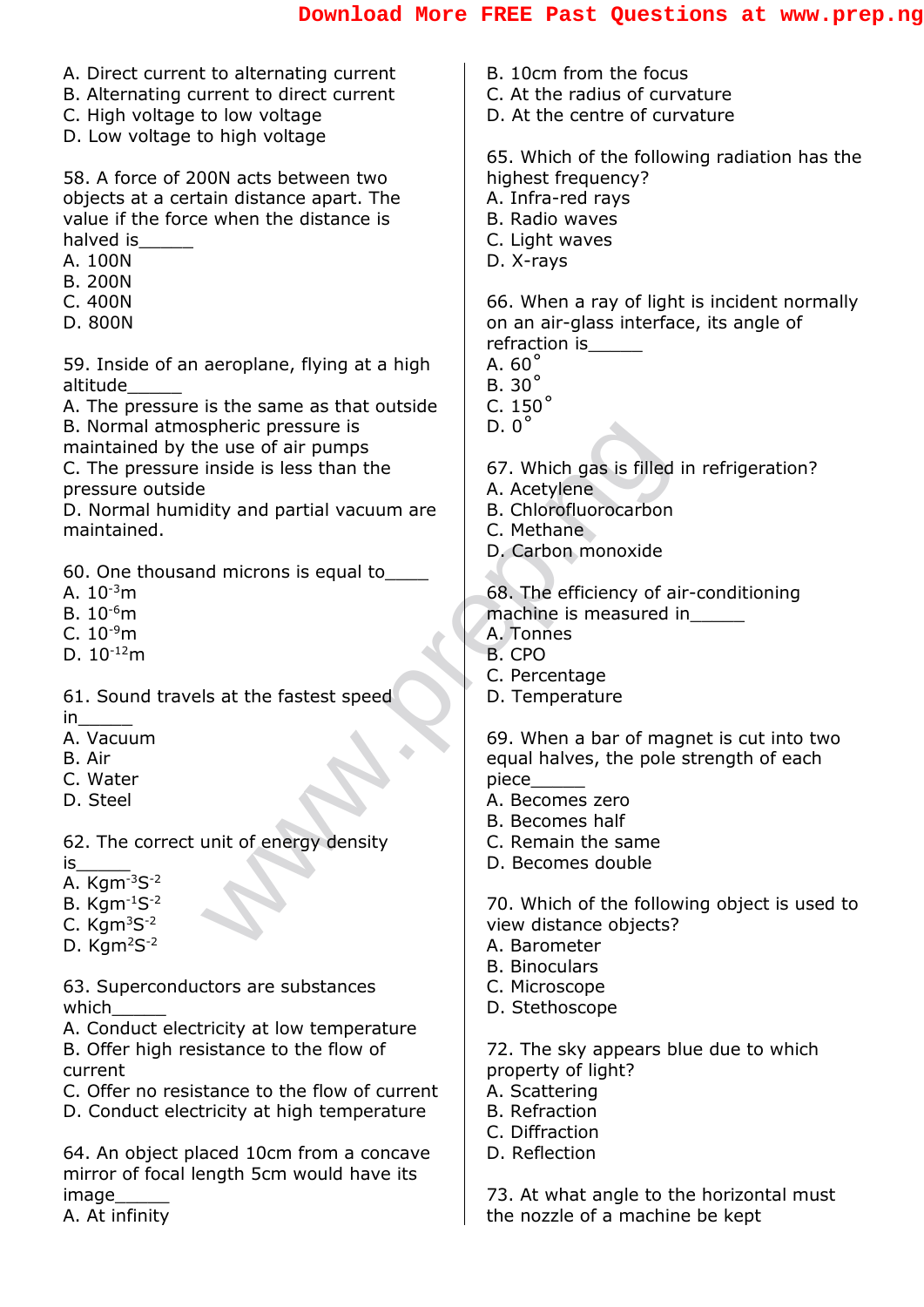A. In which a reception<br>
E. When a reception be<br>
C. Where a reception go<br>
D. Since a reception going<br>
B. No correction require<br>
81. Since his college da<br>
been standing up with<br>
A. Stood up along with<br>
B. Standing in for<br>
C when firing to obtain a maximum horizontal range for the bullets? A. 0.00 B. 22.50 C. 30.00 D. 45.00 **Section IV: English language In each of questions 74 to 79, choose the option that best complete the gap(s)** 74. You must ensure the correctness of the information before **busing** to conclusion A. Drawing B. Enabling C. Learning D. Jumping E. Examining 75. The rocket\_\_\_\_\_\_ the target and did not cause any casualty A. Sensed B. Reached C. Missed D. Exploded E. Aimed 76. It is desirable to take in any business if you want to make profile A. Advice B. Risk C. Loan D. Perseverance E. Recourse 77. They waste all the money on the purchase of some items. A. Excellent B. Important C. Significant D. Quality E. Trivial 78. When he found the wallet his face was glowed but soon it faded as wallet was A. Empty B. Vacant C. Recovered D. Stolen E. Expensive **Instructions for Q. 79-Q. 85**; which of below each sentence should replace the phrases printed in bold type to make the sentence grammatically correct. If the sentence is correct as it is, mark (E) i.e. No correction required as the answer. 79. The meeting is **attempted to mend** the strained relations between the management and the employees. A. Was attempted for mending B. Is an attempt to mend C. Is attempted at mending of D. Will be attempted by mending E. No correction required 80. Hafeez arrived at the hotel, **which a reception was** held in his honour. A. In which a reception is B. While a reception being C. Where a reception was D. Since a reception going on E. No correction required 81. Since his college days, Rolihlahla has been **standing up with** the rights of weak and the oppressed A. Stood up along with B. Standing in for C. For standing beside D. Standing up for E. No correction required 82. **Unless a man** with plenty of money can afford a house in this locality A. Until a man has B. When a man possesses C. Except a man of D. Only a man with E. No correction required 83. They lost the vote because they could not **express clearly.** A. Express themselves clearly B. Express each other clearly C. Clearly express D. Be clearly expressed E. No correction required 84. Gambo must be punished for acting in **opposite** to my wishes A. Opposing to B. In opposite with C. Opposite against D. In opposition to E. No correction required

the phrases  $(A)$   $(B)$   $(C)$  and  $(D)$  given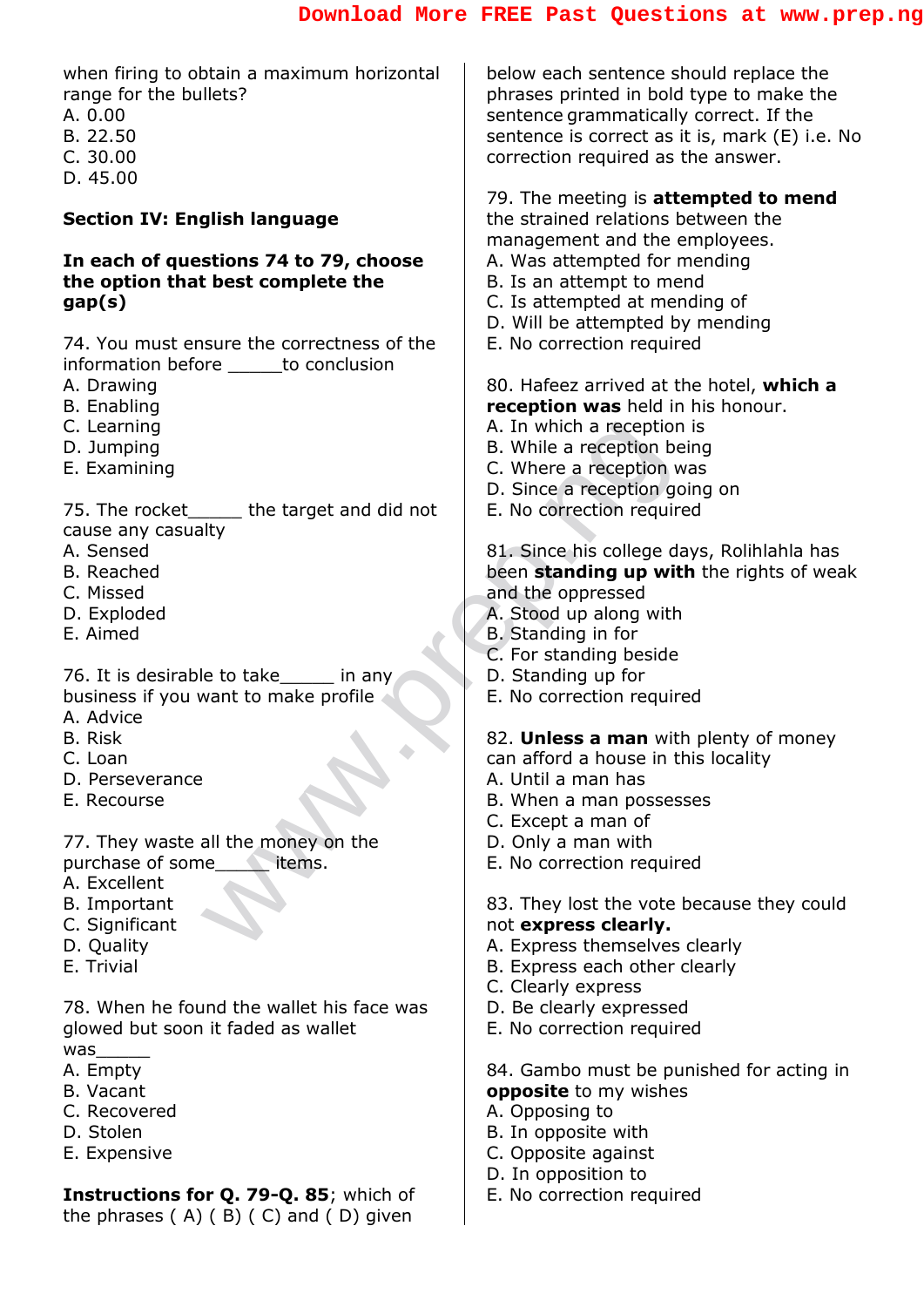85. Nigeria is a diverse and breath- taking country with many places **worthwhile to see**

- A. Worth sight
- B. Worth seeing
- C. Worthwhile scene
- D. Worthy seeing
- E. No correction required

#### **Reading passage for questions 86-90**

The earth's crust averages 16 miles thick and rests and what is called the mantle. This layer, about 750 miles thick is belief to be semi-viscous or plastic nature rather than solid. Thus, both continental and oceanic areas could be said float on the mantle, with continental areas pushing deeper into the mantle than do oceanic areas where the crust is thinner.

Constant erosion moves dirt and rock into ocean areas where they settle. These areas gradually sink deeper into the mantle. Eventually creating pressure that thrust new land up forms surrounding areas. Mountains formed by this process are made of sedimentary rock and are called folded or domes.

We are the motion of the motion of the motion of the motion of the motion of the motion of the motion of the motion of the motion of the motion of the motion of the motion of the motion of the same of the same of the same Earthquakes occur where the crust shifts or creaks apart sharply under pressure; the resulting breaks or fissures are called fault mountains created by these faults fault blocks. On weak spot on the earth's crustgenerally near sea coasts-gases and molten rock under tremendous pressure break through to form conical shaped mountains. These we know as volcanic.

No sooner are new mountains and flat lands created by pressure than water, ice, and wind begin to wear them away thus creating new valleys, river courses and coastlines.

86. The first paragraph is mainly about earth's\_\_\_\_\_

- A. Continents
- B. Crust
- C. Mantle
- D. Oceans

87. The writer uses the word-float to describe the way\_\_\_\_

A. Dirt and rocks erode into the sea

- B. Land and water areas rest on the mantle
- C. The mantle rest on the earth's core
- D. Water areas drift onto the mainland
- 88. The mantle is
- A. Pliable substance under the crust
- B. A solid layer of the earth's crust
- C. A thin layer of earth under the ocean
- D. The semi-solid exterior of the earth

89. The second paragraph states that eroded materials creates pressure in ocean areas, causing the formation of\_\_\_\_\_

- A. Continental areas
- B. Dome mountains
- C. Fault blocks
- D. Fissures reefs

90. Folded mountains consist of\_\_\_\_\_

- A. Broad fissures
- B. Molten rock
- C. Plastic material
- D. Sedimentary rock

**In each of the following sentences, there is one word or group of words underlined and gap. From the list word or group of word lettered A to D choose the one that is most nearly opposite in meaning to the underlined word or group of words and that will, at the same time, correctly fill the gap in the sentence.**

91. My uncle is a prosperous business man; my aunt, unfortunately is quite\_\_\_\_\_

- A. Unskilful
- B. Dishonest
- C. Expulsion
- D. Obstructions

92. The university has a large yearly intake; very few take place

A. Turnouts

- B. Rejection
- C. Expulsion
- D. Obstructions

93. Rather than make derogatory remarks about host, a guest should make\_\_\_\_\_\_ ones.

- A. Polite
- B. Complementary
- C. Interesting
- D. Honest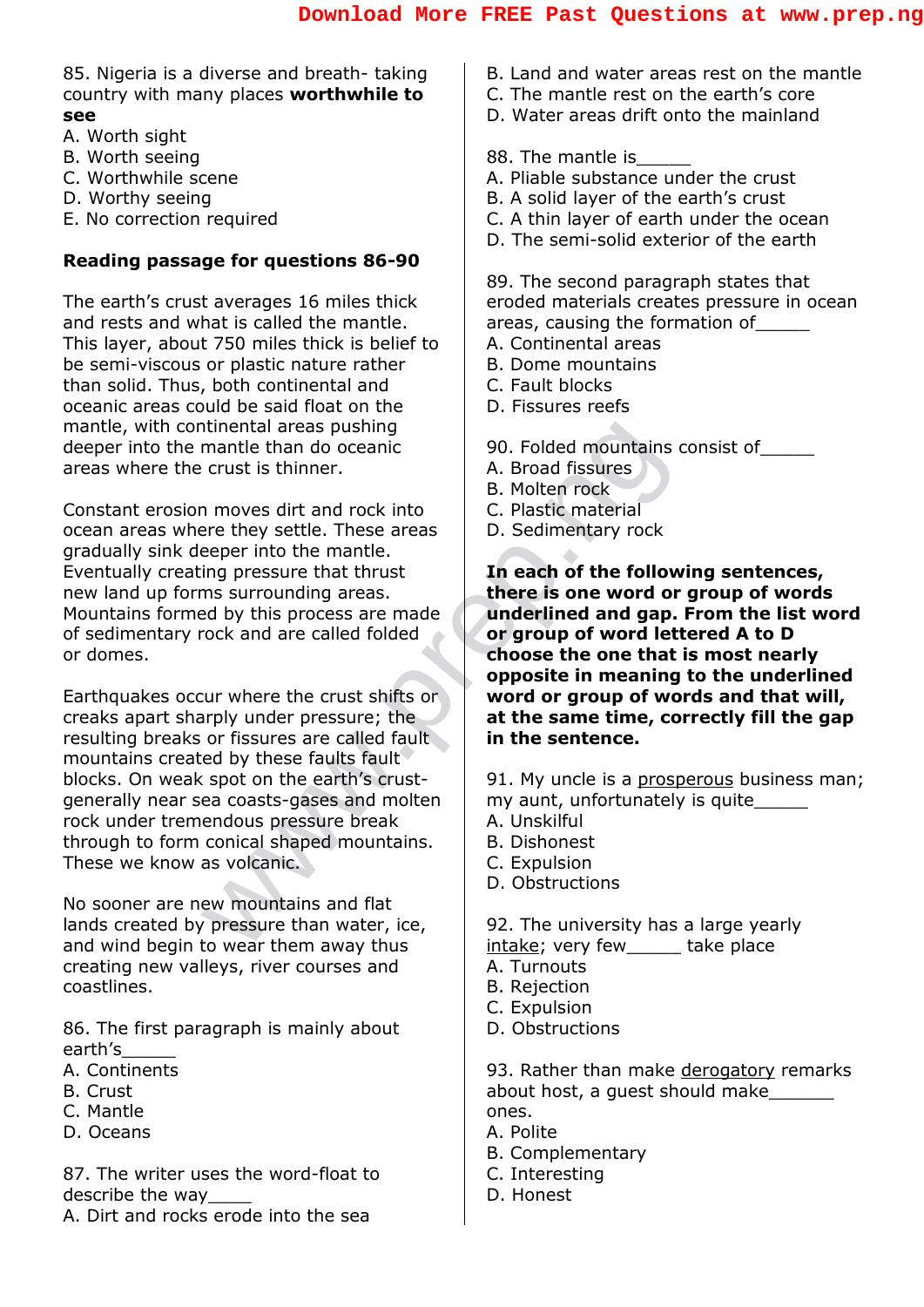94. Our mechanized services contrast sharply with the operation we had before.

- A. Electrical
- B. Controlled
- C. Original
- D. Manual

95. After ade had listened to some advice, his rigid ideas became more

- A. Friendly
- B. Compromising
- C. Flexible
- D. Democratic

**From the words lettered A to D In each of the following sentences, choose the word or group of words that is nearest in meaning to the underlined word or group of words as it is used in the sentence.**

96. The marathon is a gruelling race.

- A. Powerful
- B. Exhausting
- C. Interesting
- D. Distant

97. The works of art in this gallery are invaluable

- A. Irreplaceable
- B. Precious
- C. Priceless
- D. Durable

98. The detective was confused when the clues pointed to several suspects.

- A. Excited
- B. Worried
- C. Discouraged
- D. Perplexed

99. My father was sceptical about the story I told him.

- A. Ignorant
- B. Doubtful
- C. Embraced
- D. Lukewarm

#### **BIOLOGY ANSWERS:**

1. D 2. D 3. B 4. D 5. D 6. D 7. B 8. B 9. A 10. B 11. A 12. C 13. B 14. D 15. A 16. C 17. C 18. A 19. A 20. A 21. D 22. D 23. D 24. A

#### **CHEMISTRY ANSWERS:**

25. C 26. B 27. C 28. D 29. C 30. A 31. C 32. D 33. B 34. D 35. B 36. D 37. D 38. – 39. A 40. A 41. C 42. A 43. C 44. A 45. D 46. B 47. C 48. B 49. B

#### **PHYSICS ANSWERS:**

50. B 51. A 52. B 53. A 54. NIL 55. A 56. B 57. B 58. D 59. B 60. A 61. B 62. - 63. A 64. D 65. D 66. D 67. B 68. C 69. C 70. B 71. White 72. A 73. D

#### **ENGLISH ANSWERS:**

of words that is <u>nearest</u><br>
the underlined word or<br>
private and the<br>
private and the<br>
private and the<br>
private and the<br>
private and the<br>
private and the set of the state in this gallery are<br>
for the state in this gallery a 74. D 75. B 76. B 77. E 78. A 79. E 80. C 81. D 82. D 83. A 84. D 85. B 86. C 87. B 88. A 89. B 90. D 91. C 92. B 93. A 94. D 95. B 96. B 97. C 98. B 99. B

#### **DOWNLOAD MORE FREE PAST QUESTIONS AT**

## **[WWW.PREP.NG](http://www.prep.ng/)**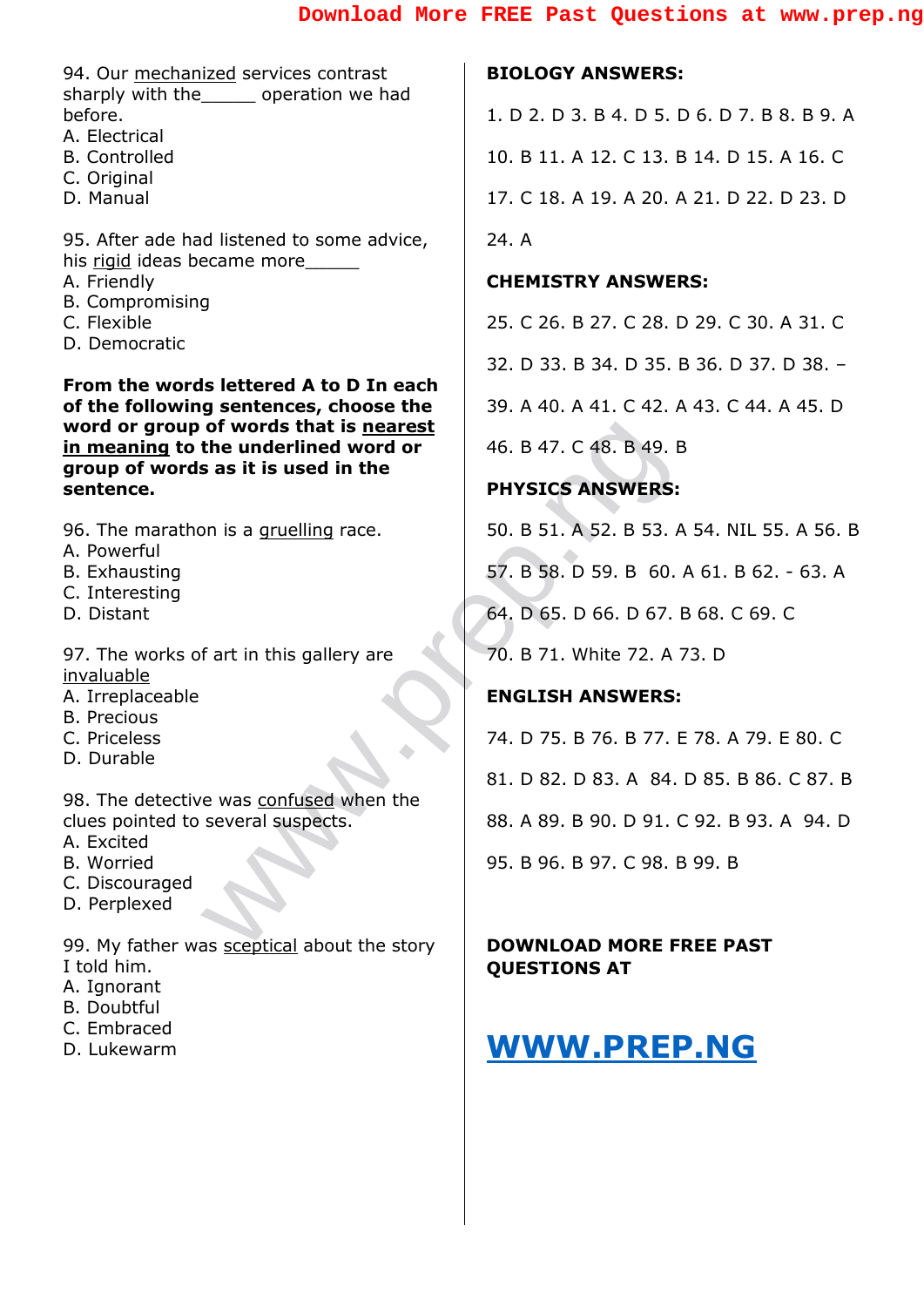## **2014/2015 POST UTME SCREENING EXERCISE**

#### **SECTION I: BIOLOGY**

1. The main difference between grampositive and gram-negative bacteria is

- A. Cell membrane
- B. Cell wall

 $\overline{\phantom{a}}$ 

- C. Ribosome
- D. Mitochondria
- 2. Lactase hydrolyses lactose to\_\_\_\_\_
- A. Glucose
- B. Glucose and galactose
- C. Fructose
- D. Glucose and fructose
- 3. When oxygen supply to the tissue is inadequate, the condition is\_\_\_\_\_
- A. Dyspnoea
- B. Hypoxia
- C. Asphyxia
- D. Apnoea
- 4. Who wrote the famous book "Origin of species"?
- A. Lamarck
- B. Darwin
- C. De Vries
- D. Mendel
- 5. A flower which can be divide into two equal halves by only one plane is
- A. Zygomorphic
- B. Actinomorphic
- C. Regular
- D. Perfect
- 6. Acid rain is caused by\_\_\_\_\_
- A.  $NO<sub>2</sub>$
- $B. SO<sub>2</sub>$
- $C. SO<sub>3</sub>$
- $D. CO<sub>2</sub>$
- 7. A plant cell become turgid due to
- A. Plasmolysis
- B. Exosmosis
- C. Endosmosis
- D. Electrolysis
- 8. Which function will be lost due to damage of occipital lobe?
- A. Hearing
- B. Speech
- C. Vision

D. Memory

9. Which of the following human cell do not contain mitochondria?

- A. Nerve cell
- B. Red blood cell
- C. Liver cell
- D. cell white blood cell

10. A female anopheles can be recognized by\_\_\_\_\_

A. Proboscis and palpi long and more or less of equal length

- B. Proboscis long and palpi short
- C. Proboscis short and palpi long
- D. Both Proboscis and palpi are short
- 11. Pyramid of energy in ecosystem
- is\_\_\_\_\_
- A. Always upright
- B. Always inverted C. Mostly upright
- 
- D. Mostly inverted

Process short and<br>
supply to the tissue is<br>
condition is<br>
<br>
<br>
B. Both Proboscis and p<br>
B. Both Proboscis and p<br>
A. Always upright<br>
B. Always inverted<br>
C. Mostly inverted<br>
C. Mostly inverted<br>
C. Mostly inverted<br>
C. Mostly i 12. Which of the following is mainly responsible for greenhouse effect? A.  $SO<sub>2</sub>$ 

- $B. CO<sub>2</sub>$
- C. CO
- $D. O<sub>2</sub>$

13. Which state of malarial parasite is infective to man?

- A. Gametocyte
- B. Merozoite
- C. crypto-Merozoite
- D. sporozoite

14. Plants that grow in saline water are called\_\_\_\_\_

- A. halophytes
- B. hydrophytes
- C. mesophytes
- D. thallophytes

15. One of the following is not a function of bones

- A. Place fore muscle attachment
- B. Protection of vital organs
- C. Secretion of hormone for calcium

regulation blood and bones

D. Production of blood corpuscles

16. Photosynthesis take place faster in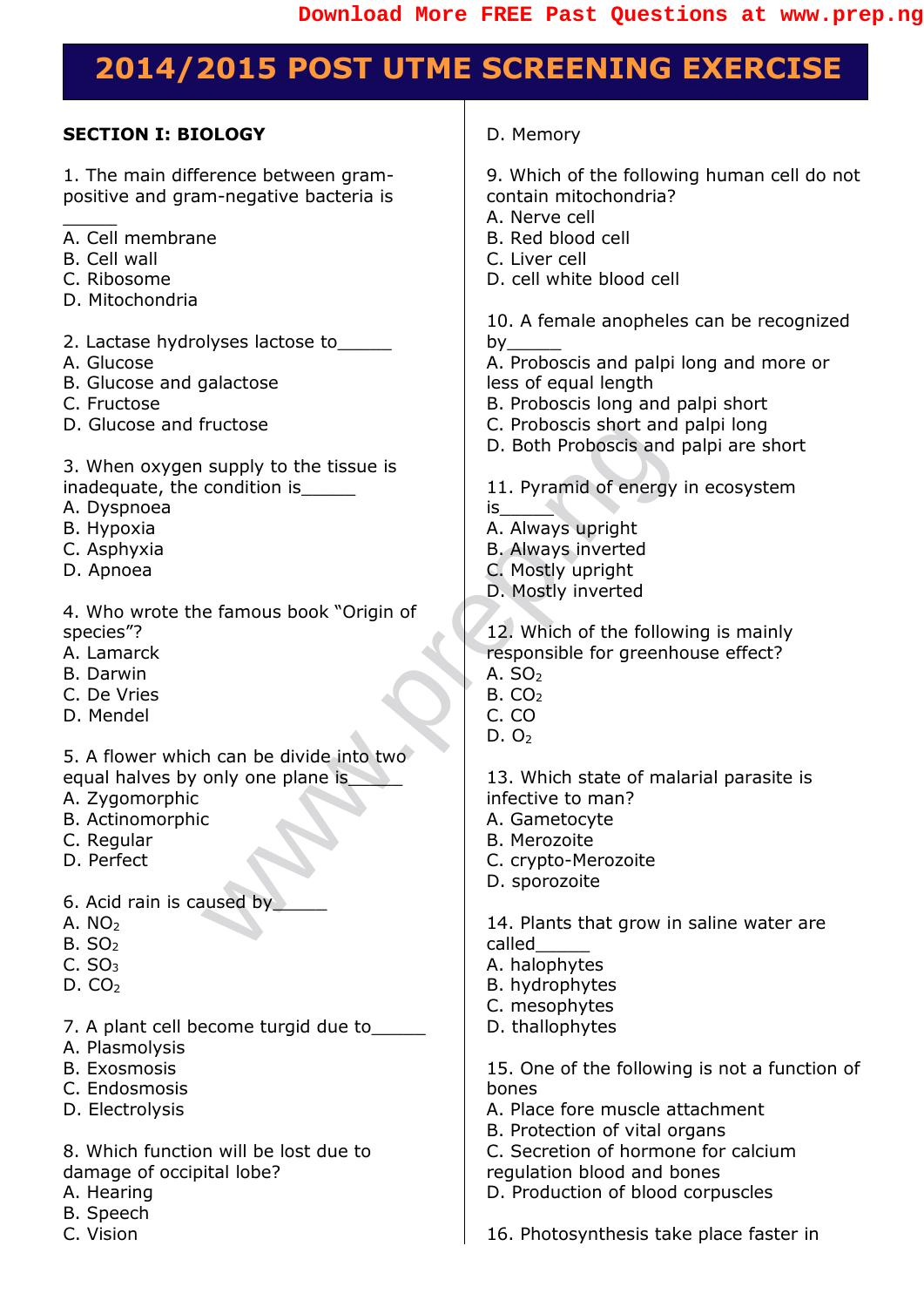| A. Yellow light                              | 24. An example of poikilothermic organism                     |
|----------------------------------------------|---------------------------------------------------------------|
| B. White light                               | is                                                            |
| C. Red light                                 | A. Bird                                                       |
| D. Darkness                                  | B. Lizard                                                     |
|                                              | C. Cockroach                                                  |
| 17. Ordinary table salt is sodium chloride,  | D. Rabbit                                                     |
| what is baking soda?                         |                                                               |
| A. Potassium chloride                        | 25. The soil with the water retaining                         |
| B. Potassium carbonate                       | capacity is                                                   |
| C. Potassium hydroxide                       | A. Loamy soil                                                 |
| D. Sodium bicarbonate                        | B. Clay soil                                                  |
|                                              | C. Sandy soil                                                 |
| 18. Ozone hole refers to_                    | D. Stoney soil                                                |
| A. Decrease in the ozone layer in            |                                                               |
| troposphere                                  | <b>SECTION II: CHEMISTRY</b>                                  |
| B. Decrease in thickness of ozone layer in   |                                                               |
| troposphere                                  | 26. The present of an impurity in a                           |
| C. Decrease in the thickness of ozone layer  | substance will cause the melting point                        |
| in stratosphere                              | to                                                            |
| D. Increase in the thickness of ozone layer  | A. Increase                                                   |
| in troposphere                               | B. Be stable                                                  |
|                                              | C. Be zero                                                    |
| 19. Pollination is best defined as           | D. Reduce                                                     |
|                                              |                                                               |
| A. Transfer of pollen from anther to stigma  |                                                               |
| B. Germination of pollen grains              | 27. How many unpaired electrons are there                     |
| C. Growth of pollen tube in ovule            | in orbitals of fluorine acid?                                 |
| D. Visiting flowers by insects               | A <sub>1</sub>                                                |
|                                              | <b>B.2</b><br>C.3                                             |
| 20. Plants receive their nutrients mainly    |                                                               |
| from                                         | D.0                                                           |
| A. Chlorophyll                               |                                                               |
| <b>B.</b> Atmosphere                         | 28. 10.0 dm <sup>3</sup> of water added to 2.0 mol            |
| C. Light                                     | $dm^{-3}$ of HCl, what is the final in mol dm <sup>-3</sup> ? |
| D. Soil                                      | A. 2.0                                                        |
|                                              | B. 0.5                                                        |
| 21. Most of our important crop plants come   | C. 0.4                                                        |
| from family of plant                         | D. 8.0                                                        |
| A. Grass                                     |                                                               |
| B. Orchid                                    | 29. Which of the following is not a                           |
| C. Rose                                      |                                                               |
| D. Bromeliad                                 | 30. In an endothermic reaction, if there is                   |
|                                              | loss of endothermic reaction, the reaction                    |
| 22. Which of the following is multicellular? | will                                                          |
| A. Euglena                                   | A. Not be spontaneous                                         |
| B. Amoeba                                    | B. Be at equilibrium                                          |
| C. Spirogyra                                 | C. Be indeterminate                                           |
| D. Chlamydomonas                             | D. Be spontaneous                                             |
| 23. Which of the following is used in        | 31. Which of the following is employed as                     |
| measuring atmospheric pressure?              | anaesthesia?                                                  |
| A. Barometer                                 | A. $NH3$                                                      |
|                                              | B. NO                                                         |
| B. Hydrometer                                | C. N <sub>2</sub> O                                           |
| C. Hygrometer<br>D. Thermometer              | D. NO <sub>2</sub>                                            |
|                                              |                                                               |
|                                              |                                                               |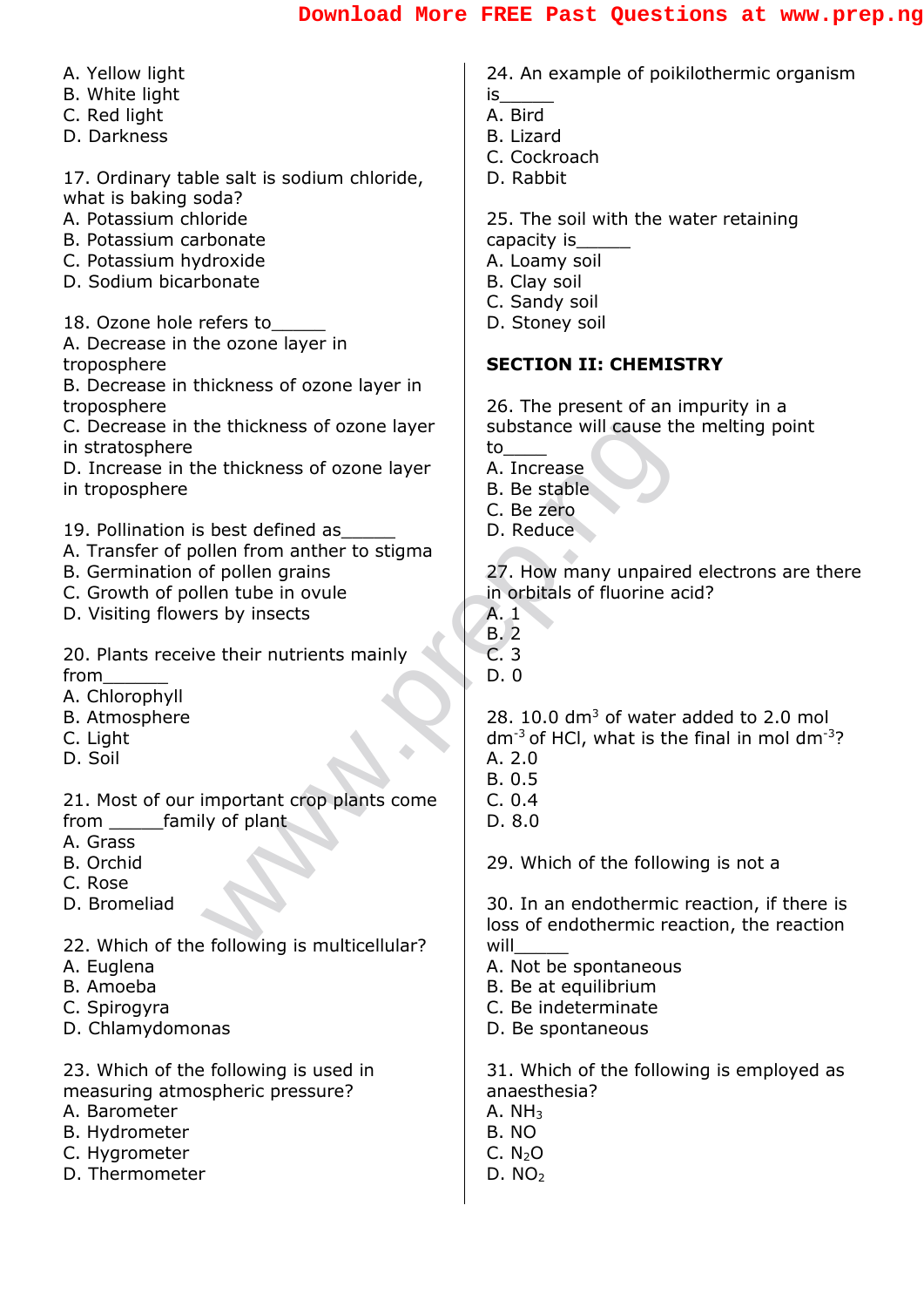| 32. 2-methylbutane-2-ol is an example of   | A. Ethyne                                     |
|--------------------------------------------|-----------------------------------------------|
| a________                                  | <b>B.</b> Ethane                              |
| A. Secondary alkanol                       | C. Ethanol                                    |
| <b>B.</b> Tertiary alkanol                 | D. Ethene                                     |
| C. Dihydric alkanol                        |                                               |
| D. Primary alkanol                         | 40. The gasification of coke is used in the   |
|                                            | manufacture of                                |
| 33. The compound that will react with      | A. Producer gas                               |
| sodium hydroxide to form salt and water    | B. Natural gas                                |
| only is_                                   | C. Synthetic gas                              |
| A. $CH3$ CH=CH <sub>2</sub>                | D. Industrial gas                             |
| B. CH <sub>3</sub> CH <sub>2</sub> COOH    |                                               |
| C. $C_6H_{12}O_6$                          | 41. Polyvinyl chloride is used in the         |
| $D.$ (CH <sub>3</sub> ) <sub>3</sub> COH   | production of                                 |
|                                            | A. Pipes                                      |
| 34. The decarboxylation of ethanoic acid   | <b>B.</b> Glass                               |
| will produce carbon (iv) and               | C. Alloy                                      |
| A. Propane                                 | D. Ceramics                                   |
| <b>B.</b> Butane                           |                                               |
| C. Methane                                 | 42. The rate of reaction usually decrease     |
| D. Ethane                                  | with a decrease in a concentration of         |
|                                            | reactant because                              |
| 35. An example of oxidation reduction      | A. Kinetic energy decreases                   |
| enzyme is_                                 | B. Temperature increases                      |
| A. Amylase                                 | C. Speed increases                            |
| <b>B.</b> Protease                         | D. Reactant collision decreases               |
| C. Lipase                                  |                                               |
| D. Dehydrogenase                           | 43. Which of the following is a physical      |
|                                            | change?                                       |
| 36. The saponification of an alkanoate to  | A. Freezing ice cream                         |
| produce soap and alkanol involves _        | B. Dissolving calcium in water                |
| A. Dehydration                             | C. Burning kerosene                           |
| <b>B.</b> Esterification                   | D. Exposing white phosphorus to air           |
| C. Hydrolysis                              |                                               |
| D. Oxidation                               | 44. Which of the following metals is purified |
|                                            | commercially by electrolysis?                 |
| 37. An isotope has atomic number of 15     | A. Zn                                         |
| and a mass number of 31. The number of     | B. Fe                                         |
| proteins it contain is                     | C. Sn                                         |
| A. 31                                      | D. Cu                                         |
| <b>B.15</b>                                |                                               |
| C.16                                       | 45. The gas that is most useful in            |
| D. 46                                      | protecting humans against solar radiations    |
|                                            | is                                            |
| 38. The hardness of water is mainly due to | A. Chlorine                                   |
| the presence of                            | B. Ozone                                      |
| A. Calcium chloride or sodium chloride     | C. Carbon (iv) oxide                          |
| B. Calcium hydroxide or magnesium          | D. Hydrogen sulphide                          |
| hydroxide                                  |                                               |
| C. Calcium trioxocarbonate (iv) or calcium | 46. The type of iron that is best suited for  |
| tetraoxosulphate (v)                       | welding, making nails, chains and iron rods   |
| D. Sodium hydroxide of magnesium           | is                                            |
| hydroxide                                  | A. Pig iron                                   |
|                                            | B. Wrought iron                               |
| 39. Which of these is used to hasten the   | C. Cast iron                                  |

D. Iron pyrites

 $\overline{\phantom{a}}$ 

ripening of fruits?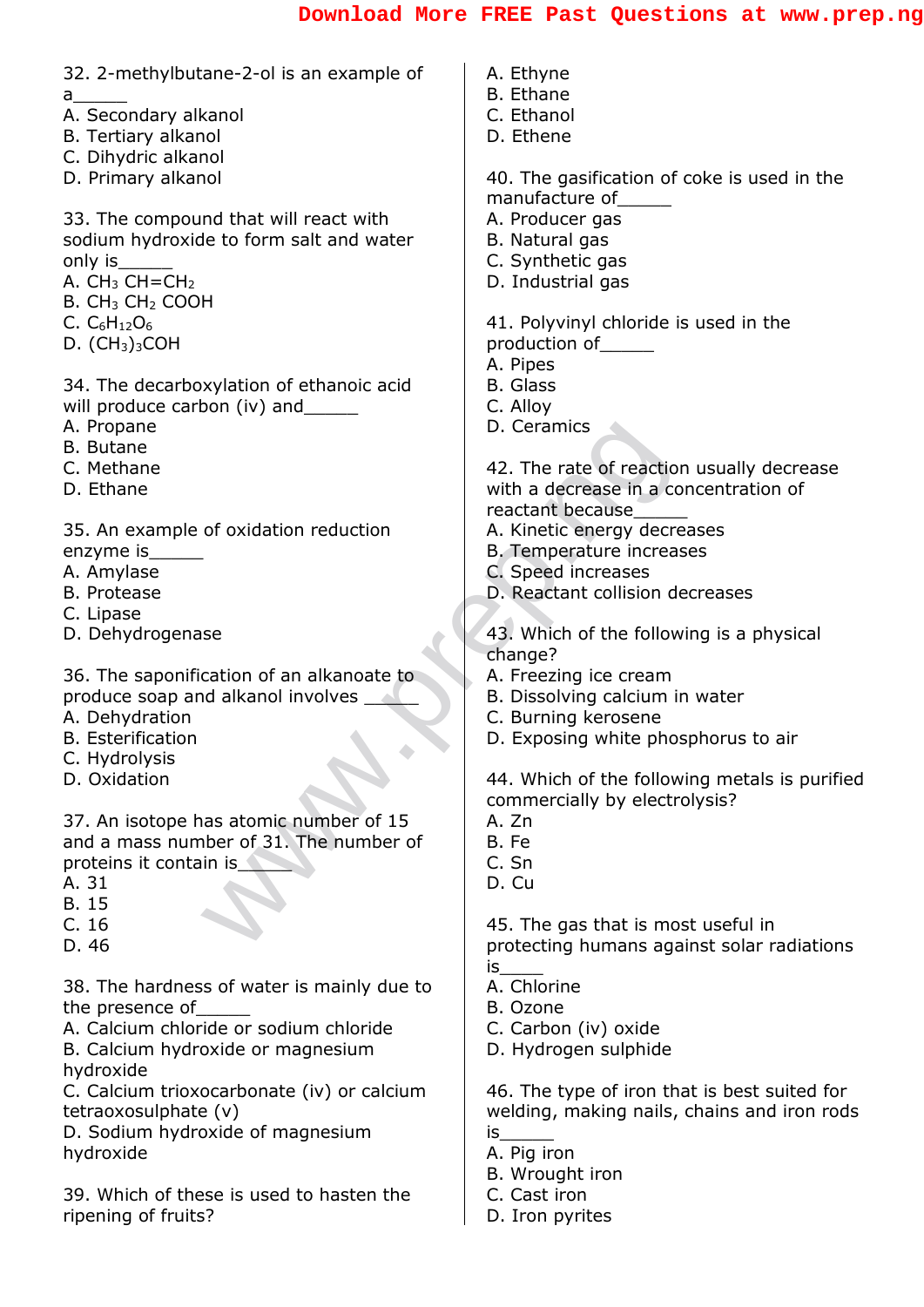D. The balloon receive<br>
solution of the following in an example if<br>
S. What is the magnitude<br>
S. What is the magnitude<br>
ine at 5.0 m/s<br>
B. 2.5 kg m/s<br>
B. 2.5 kg m/s<br>
C. 6.3 kg m/s<br>
SYSICS<br>
SVSICS<br>
STORES<br>
S. The human ear 47. Which of the following gases is commonly found in the atmosphere? A. Argon B. xenon C. Neon D. Helium 48. Which of the following is alkali? A. NaOH  $B. NH<sub>3</sub>$ C.  $Mg(OH)_3$ D.  $Ca(OH)_2$ 49. Which of the following metal is the least reactive? A. Pv B. Sn C. Hb D. Au 50. Which of the following in an example if chemical change? A. Dissolution of salt in water B. Rusting of iron C. Melting of ice D. Separating mixtures by distillation **SECTION III: PSYSICS** 51. A rode is attached to block that has a weight 120N. when the rope exert an upward force N on the block, what is the net force on the block? A. 130 N up B. 370 N up C. 130 N up D. 370 N up 52. A satellite in a circular orbit around earth with constant speed but not a constant velocity. Which of the following statement best explains why the satellite velocity is not constant? A. The radius of the satellite's orbit is not larger B. The force on the satellite mass is constantly decreasing C. The magnitude of the satellite momentum is large D. The direction of the satellite's motion is constantly changing 53. Which of the following statements describe electric generator? A. A magnet is rotated through a coil of wire to produce an electric current B. Electric potential in a rotating coil of wire on permanent magnet. C. An electrical current causes a coil of wire in a magnetic field D. Forces from a permanent magnet allow a coil wire to rotate 54. A neutral balloon is rubbed with a piece of cloth. As a result, the balloon has a negative charge. Which of the following best explain why the balloon has a negative charge? A. The balloon is a conductor B. The balloon is an insulator C. The balloon transfer charges to the cloth D. The balloon receive charges from the cloth 55. What is the magnitude of the momentum 0.50kg ball moving in a straight line at 5.0 m/s A. 0.1kg m/s B. 2.5kg m/s C. 6.3kg m/s D. 10kg m/s 56. The human ear is most sensitive to sound that has frequency of about 4000Hz. Assume that the speed of sound in air is 350 m/s. what is the wavelength of a sound heard in the air with this frequency? A. 0.043 m B. 0.085 m C. 12 m D. 340 m 57. A light bulb with a potential difference of 120V across, it carries a current of 40.5A. which of the following is the power consumption of the light bulb? A. 0.013 W B. 80 W C. 120 W D. 180 W 58. An electric fan has power output of 60W. How much wok has done if the fan operate for 20s? A. 0.5 J B. 60 J C. 120 J D. 72000 J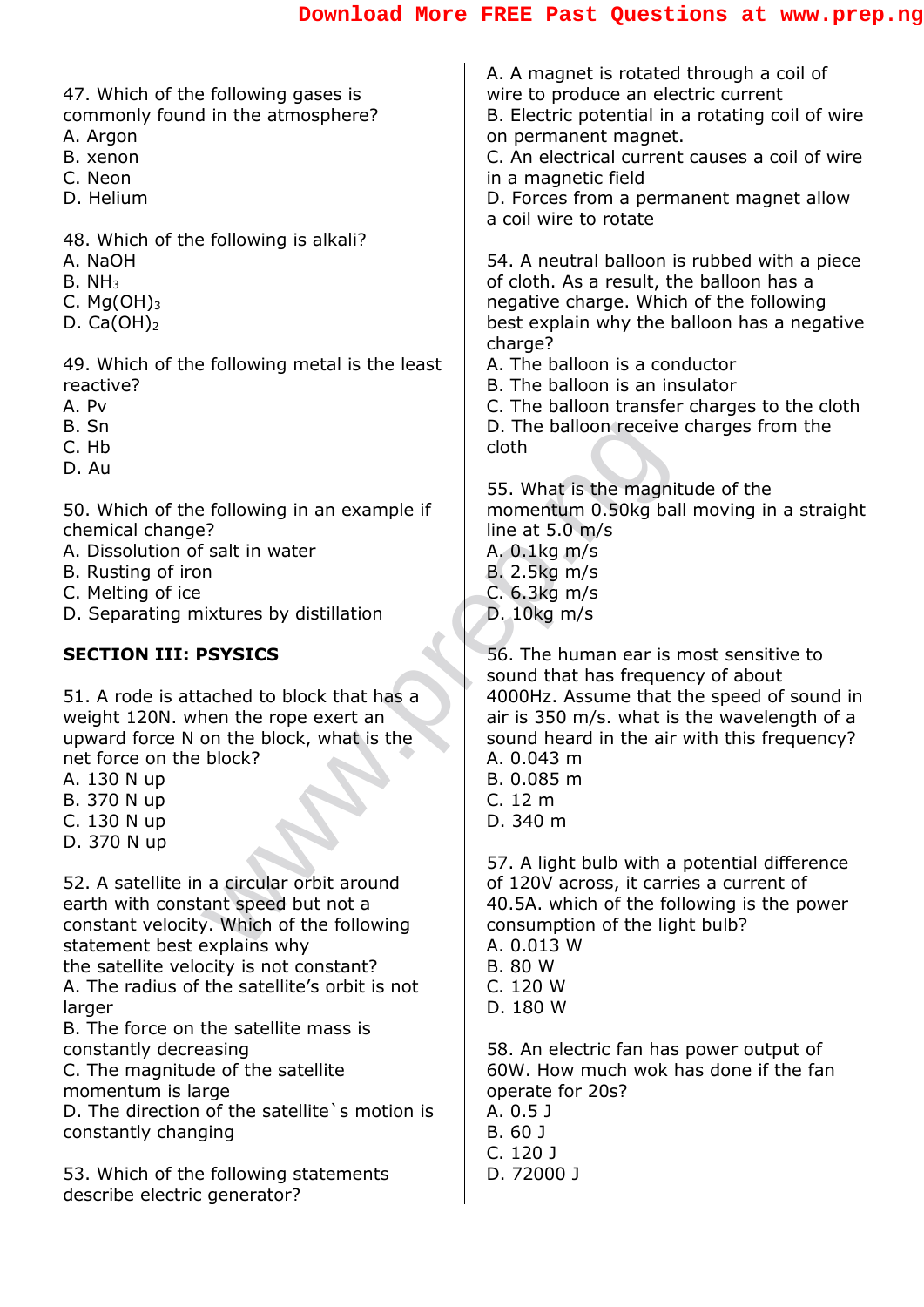59. During a thunderstorm, which of the following travel at a speed closest to 3.00 x  $10^8$  m/s

- A. Wind from the storm
- B. Sound from the thunder
- C. Light from the lightning
- D. Rain from the storm clouds

60. An athlete is training for a race by performing timed trials of sprints up a staircase. Which set of varieties most directly affect the athlete's power?

A. Bode weight, height climbed, width of steps

B. Body weight, time spent climbing, width of steps

C. height climbed, time spent climbing, Bode weight

D. height climbed, time spent climbing, width of steps

61. an appliance draws 4Amps of current when connected to 120V. what is the resistance of the appliance?

- A. 0.03V
- B. 30V
- C. 124V
- D. 480V

62. Which of the following statements best explains how heat flows by conduction?

A. A large mass of air begins to move faster.

B. Energy is transferred by electromagnetic waves

C. Energy is transferred from molecule to molecule

D. Large mass of warm air rises, replacing the cooler above.

A time spent climbing,<br>
a d, time spent climbing,<br>
a situation?<br>
a situation?<br>
a situation?<br>
a situation?<br>
a situation?<br>
a situation?<br>
a situation?<br>
a situation?<br>
B. The repulsive force of the following statements best<br>
do 63. A person starts driving and travels 3km east to a store. The person then turns around and travels 1 km west to another store. Finally, the person travels 2km west, back to the starting point. What distance has this person travelled?

- A. 0 km
- B. 3 km
- C. 5 km
- D. 6 km

64. A 2m long pendulum swings back and front 6 times in 17s. what is the period of the pendulum?

- A. 0.5 s
- B. 2.5 s

C. 12 s D. 34 s

65. Which of the following always occurs when a light ray reflects off a mirror? A. The speed of the light ray increases B. The direction of the light ray stays the same.

C. The frequency of the light ray decreases as it replace and loses energy to the mirror. D. The angle which the light ray strikes the mirror equal the angle at which it reflects.

66. Two positively charged objects are separated by a large distance. One of the positively charged object is replaced by a negatively charged object, and the two objects are move closer to each other. Which of the following occurs in this situation?

A. The attractive force become a repulsive force, which increases as the objects move closer to each other.

B. The repulsive force become an attractive force, which increases as the objects move closer to each other.

C. The attractive force become a repulsive force, which decreases as the objects move closer to each other.

D. The repulsive force become an attractive force, which decreases as the objects move closer to each other.

67. Which of the following has the greatest momentum?

- A. 0.2kg ball moving at 40m/s
- B. 500kg car travelling at 16m/s
- C. 2000kg truck travelling at 9m/s
- D. 50kg child skateboarding at 4 m/s

68. What method of heat transfer allows the sun's heat energy to reach earth through the vacuum of space?

- A. Condensation
- B. Conduction
- C. Convection
- D. Radiation

69. A current of 2A passes through an 8V load. What is the potential difference between the load?

A. 0.25 V

- B. 4.0 V
- C. 10 V
- D. 19 V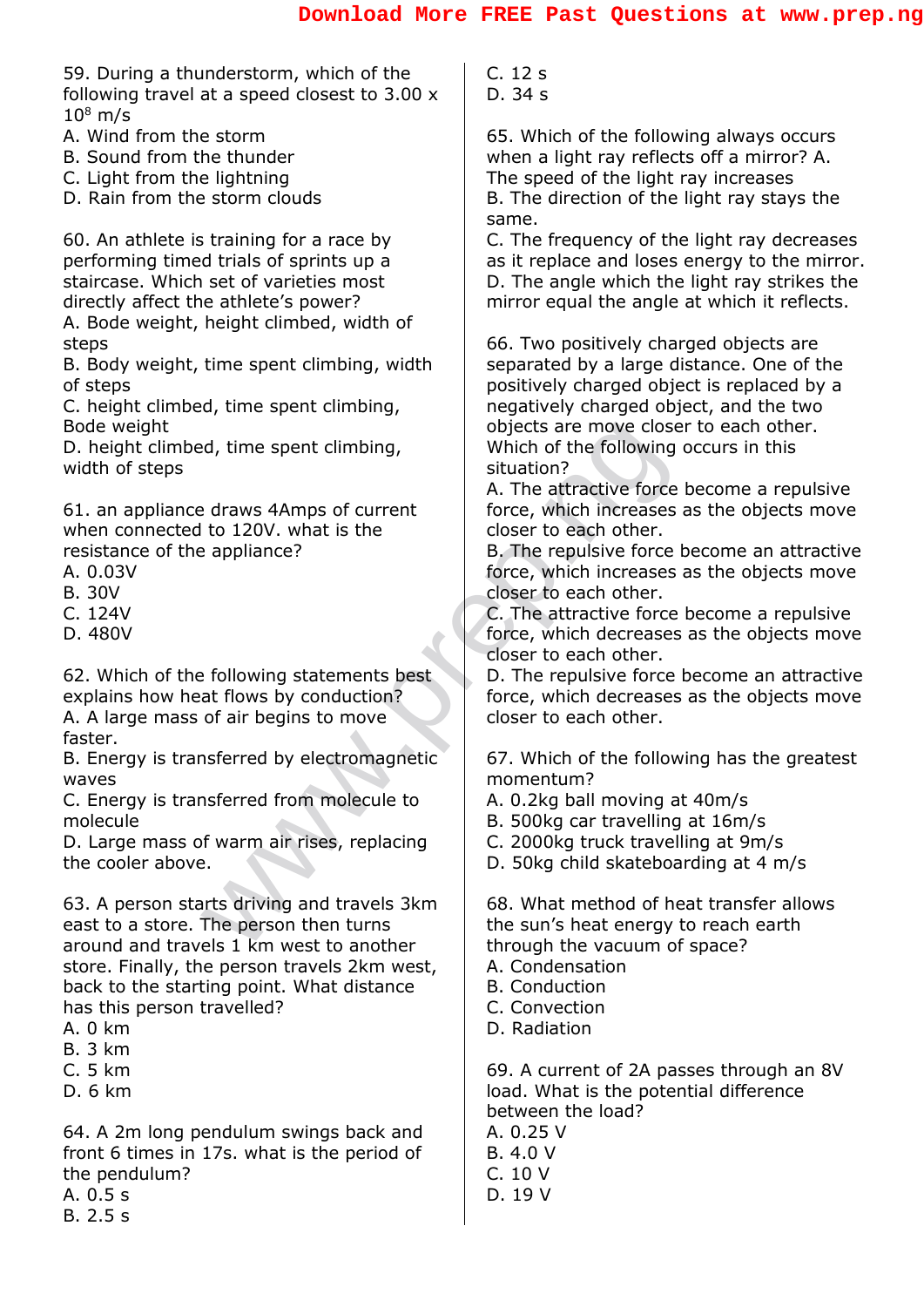70. A man standing 300m away from a wall sounds a whistle, the echo from the wall reaches him 1.8s later. Calculate the velocity of sound in air.

- A. 540.0 ms-1
- B. 333.3 ms-1
- C. 270.0  $\text{ms}^{-1}$
- D. 166.7 ms-1
- E.  $83.3 \text{ ms}^{-1}$

71. Which of the following radiation has the highest frequency?

- A. Radio waves
- B. Light waves
- C. X-rays
- D. Infra-red rays

72. Which of the following is used for controlling the amount of light entering the eye?

- A. Cornea
- B. Pupil
- C. Iris
- D. Optic nerve

Following is used for<br>
mount of light entering the<br>
take place.<br>
To A. Deprivation<br>
B. Infection<br>
D. Devastation<br>
D. Devastation<br>
C. Disease<br>
D. Devastation<br>
C. Colonies<br>
D. Flock<br>
78. A. Pasture<br>
78. A. Pasture<br>
78. A. Pa 73. Which of the following statement is correct about cathode rays? They are faster moving\_\_\_\_\_

- A. Atoms
- B. Ions
- C. Neutron
- D. Protons

74. An image which cannot be formed on a screen is to be

- A. Inverted
- B. Real
- C. Virtual
- D. Erect

75. Which of the following is usually used to cause fission in an atomic reaction? A. Alpha particles

- B. Beta particles
- C. Electrons
- D. Neutrons

#### **SECTION IV: ENGLISH LAGUAGE**

**In the following passage, the numbered gaps indicate missing words. Against each number in the list below the passage, four choices are offered in columns lettered A to D. for each question, choose the word that is**  **most suitable to fill the numbered gap in the passage.**

#### **PASSAGE**

Locusts have from time to time been the cause of terrible \_\_76\_ of farms. \_\_77\_\_\_ of locusts can, in a few hours strip vast areas of green and fertile country of all signs of  $28$ , They are  $29$  or periodic 80 after a heavy 81 of an area, they may not appear for ten years or fourteen years. Now that more is known of the way of life of locusts, these periodic 82 are better under stood and consequently more \_\_83\_\_ scientist know the regions in which the gregarious phrases of locusts may occur and can even sometimes 84\_ when an 85\_ can take place.

76. A. Deprivation

- B. Infection
- C. Disease
- D. Devastation

77. A. Swarms

- B. Herds
- C. Colonies
- D. Flock

78. A. Pasture B. Life

- C. Vegetation
- D. Weed

79. A. Perennial

- B. Casual
- C. Temporary
- D. Seasonal
- 80. A. Parasites
- B. Pests
- C. Predators
- D. Vermin
- 81. A. Encounter
- B. Invasion
- C. Adventure
- D. Downpour
- 82. A. Attack
- B. Ambushes
- C. Escapades
- D. Combats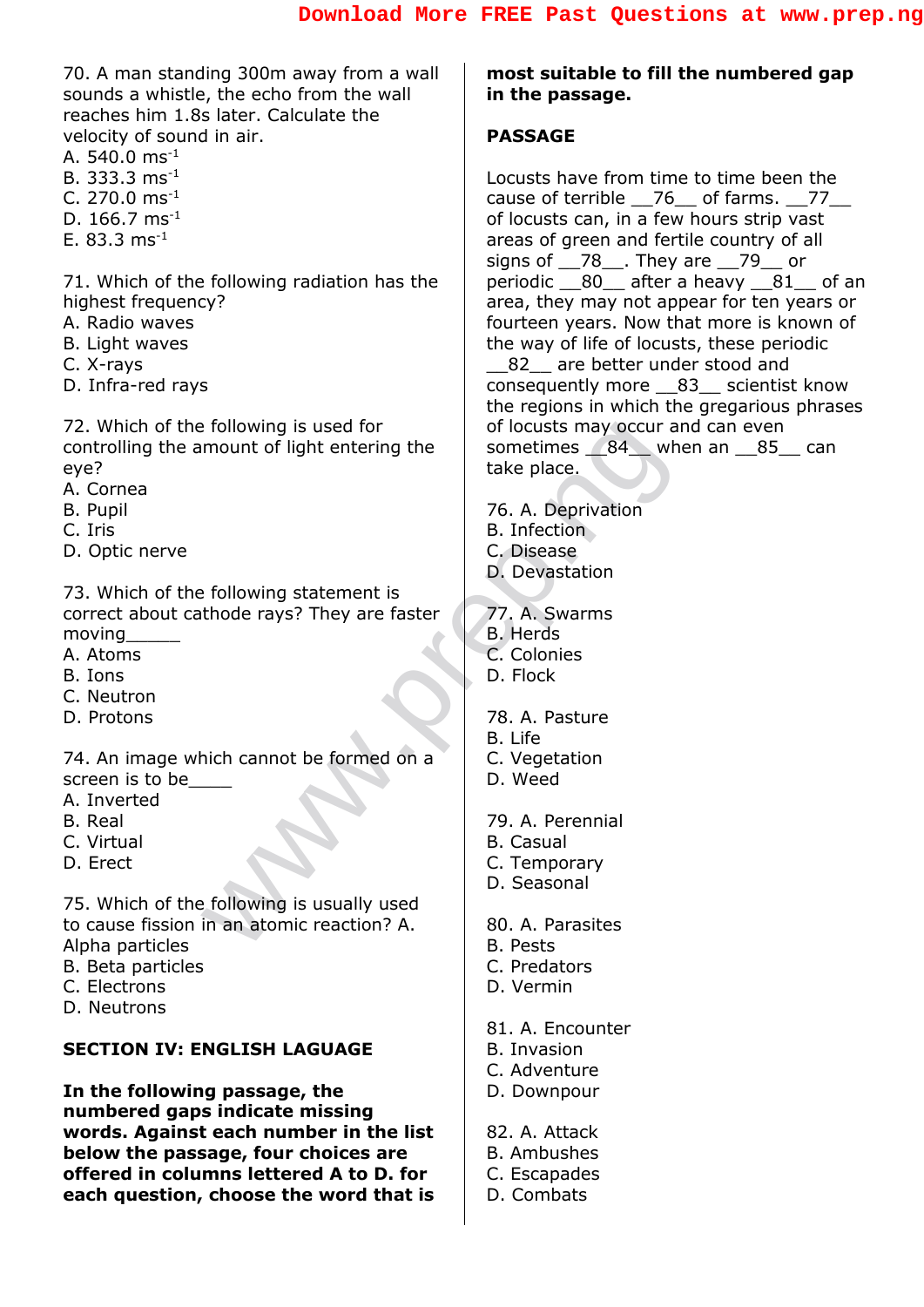| 83. A. Curable                                        | 90. He leads a dog's life really because his    |
|-------------------------------------------------------|-------------------------------------------------|
| <b>B.</b> Protective                                  | freedom is always curtailed.                    |
| C. Controllable                                       | A. Never knows what to do                       |
| D. Preventable                                        | B. Never goes out                               |
|                                                       | C. Sometimes does something wrong               |
| 84. A. Propose                                        | D. Never does what he want                      |
| <b>B.</b> Declare                                     |                                                 |
| C. Suggest                                            | 91. No one ever mentions him because he         |
| D. Predict                                            | is regarded as the black sheep of the<br>family |
| 85. A. Eruption                                       | A. The one with a sense of humour               |
| <b>B.</b> Outburst                                    | B. The one who is always late                   |
| C. Incursion                                          | C. The one with a bad reputation                |
| D. Outbreak                                           | D. The one who never wishes                     |
| From the word lettered A to D below                   | 92. I shouldn't go outside without raincoat     |
| each of the following sentences,                      | because it is raining cats and dogs             |
| choose a word or group of words that                  | A. It is just started to rain                   |
| is nearest in meaning to the underlined               | B. It raining heavily                           |
| expression as it is used in the sentence              | C. It going to rain                             |
| $(86 - 88).$                                          | D. It is raining a little                       |
| 86. Death is <i>unavoidable</i> for every human       | 93. It is lovely house and big but, no body     |
| being.                                                | uses it so it's a bit of a white elephant       |
| A. Inevitable                                         | A. Something very beautiful and useful          |
| <b>B.</b> Essential                                   | B. Something very cheap and useless             |
| C. Necessary                                          | C. Something very big and useful                |
| D. Immoral                                            | D. Something very expensive and useless         |
|                                                       |                                                 |
| 87. The suspect was made to walk in front             | 94. When the business folded, he took the       |
| of the curious crowd                                  | lion's share                                    |
| A. Surprised                                          | A. The simplest part                            |
| <b>B.</b> Astonish                                    | B. The smallest part                            |
| C. Engrossed<br>D. Anxious                            | C. The biggest part                             |
|                                                       | D. The only part                                |
| 88. The monk lived an austere life in order           | 95. Without my glasses I can't see where        |
| to discipline himself                                 | I'm going in fact, I'm as blind as bat          |
| A. Holy                                               | A. Very short sighted                           |
| <b>B.</b> Religious                                   | B. Very long sighted                            |
| C. An ascetic                                         | C. Very far sighted                             |
| D. A prayerfully                                      | D. Very clear sighted                           |
| From the word lettered A to D below                   | Questions 96-100, choose the correct            |
| each of the following sentences,                      | option that best complete the                   |
| choose the one that best explain the                  | sentence.                                       |
| underlined as it is used in the sentence              |                                                 |
| $(89-95).$                                            | 96. Can you hear what he is                     |
|                                                       | A. Saying                                       |
| 89. There are times when you must decide              | <b>B.</b> Speaking                              |
| and take the bull by the horns                        | C. Telling                                      |
| A. Make the right decision<br>B. Make a bold decision | D. Talking                                      |
| C. Make the wrong decision                            | 97. She hasn't come                             |
|                                                       |                                                 |

A. Still B. Already

D. Make a final decision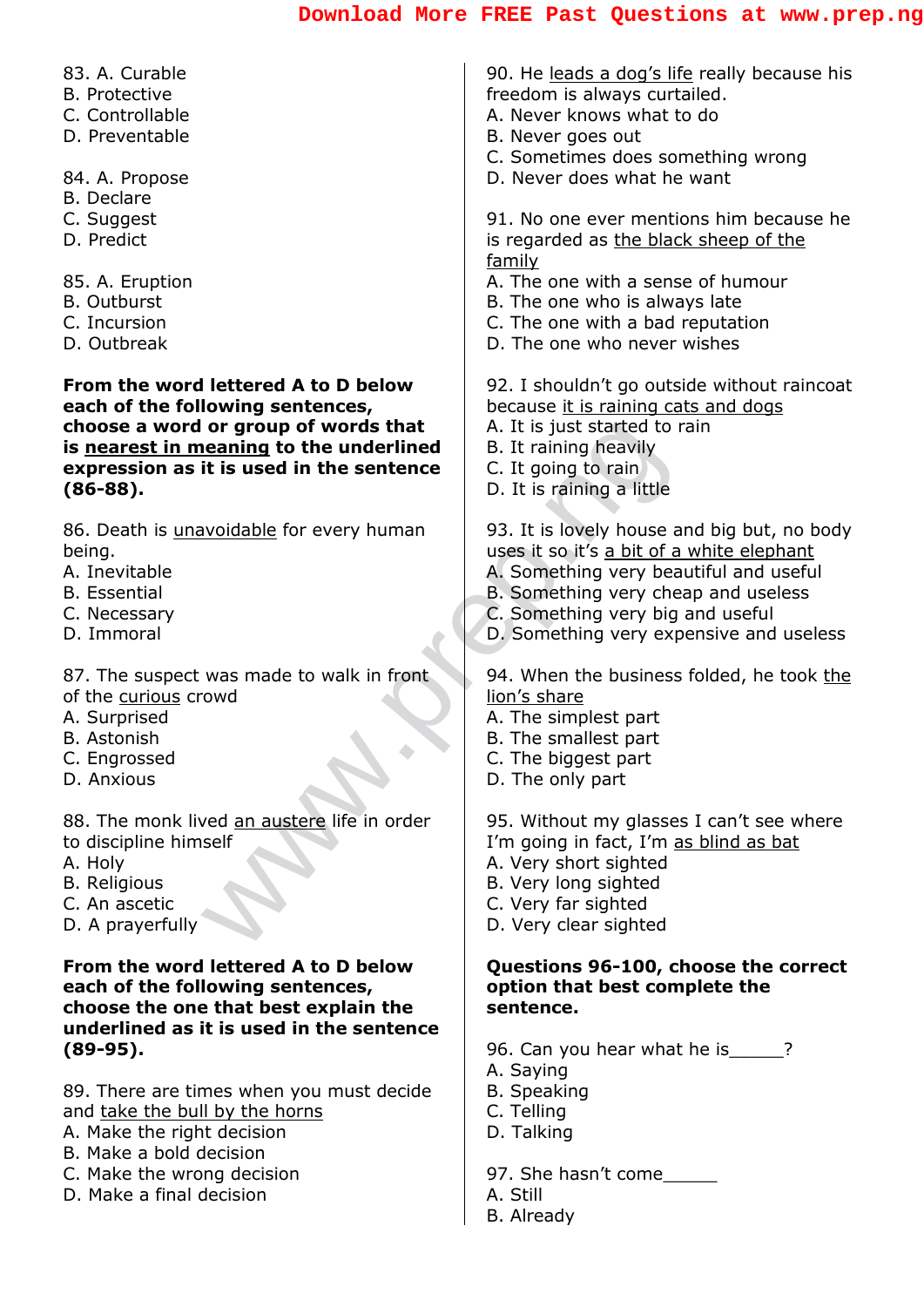C. Yet

D. Till

98. I TV yesterday evening.

- A. Views
- B. Looked
- C. viewed
- D. Watched

99. She look a famous film star

- A. As
- B. Like
- C. Similar
- D. Same

100. I only \_\_\_\_\_\_ one mistake in last night's test. A. Made B. Done C. Did D. Makes

#### **BIOLGY ANSWERS:**

1. C 2. B 3. A 4. A 5. B 6. B 7. C 8. A 9. B 10. 11. A 12. C 13. D 14. C 15.C 16. B 17. B 18. C 19. A 20. D 21. A 22. C

23. C 24. B 25. A

71. A

#### **CHEMISTRY ANSWERS:**

**ERS:**<br>A 5. B 6. B 7. C 8. A 9. B<br>13. D 14. C 15.C 16. B<br>A 20. D 21. A 22. C<br>A<br>WEWERS:<br>A 29. - 30. B 31. C 32. A<br>D 36. B 37. B 38. B 39. D<br>B 43. A 44. D 45.B 46. B<br>C 50. B 26. D 27. C 28. A 29. - 30. B 31. C 32. A 33. D 34. C 35. D 36. B 37. B 38. B 39. D 40. A 41. A 42. B 43. A 44. D 45.B 46. B 47. D 48. B 49. C 50. B **PHYSICS ANSWERS:** 51. D 52. D 53. A 54. D 55. B 56. B 57. D 58. D 59. C 60. C 61. A 62. C 63. C 63. A

64. B 65. D 66. A 67. C 68. D 69. - 70. B

**ENGLISH ANSWERS:** 89. D 90. A 91. C 92. B 93. D 94. C 95. A 96. B 97. C 98. D 99. B 100. A

**DOWNLOAD MORE FREE PAST QUESTIONS AT** 

## **[WWW.PREP.NG](http://www.prep.ng/)**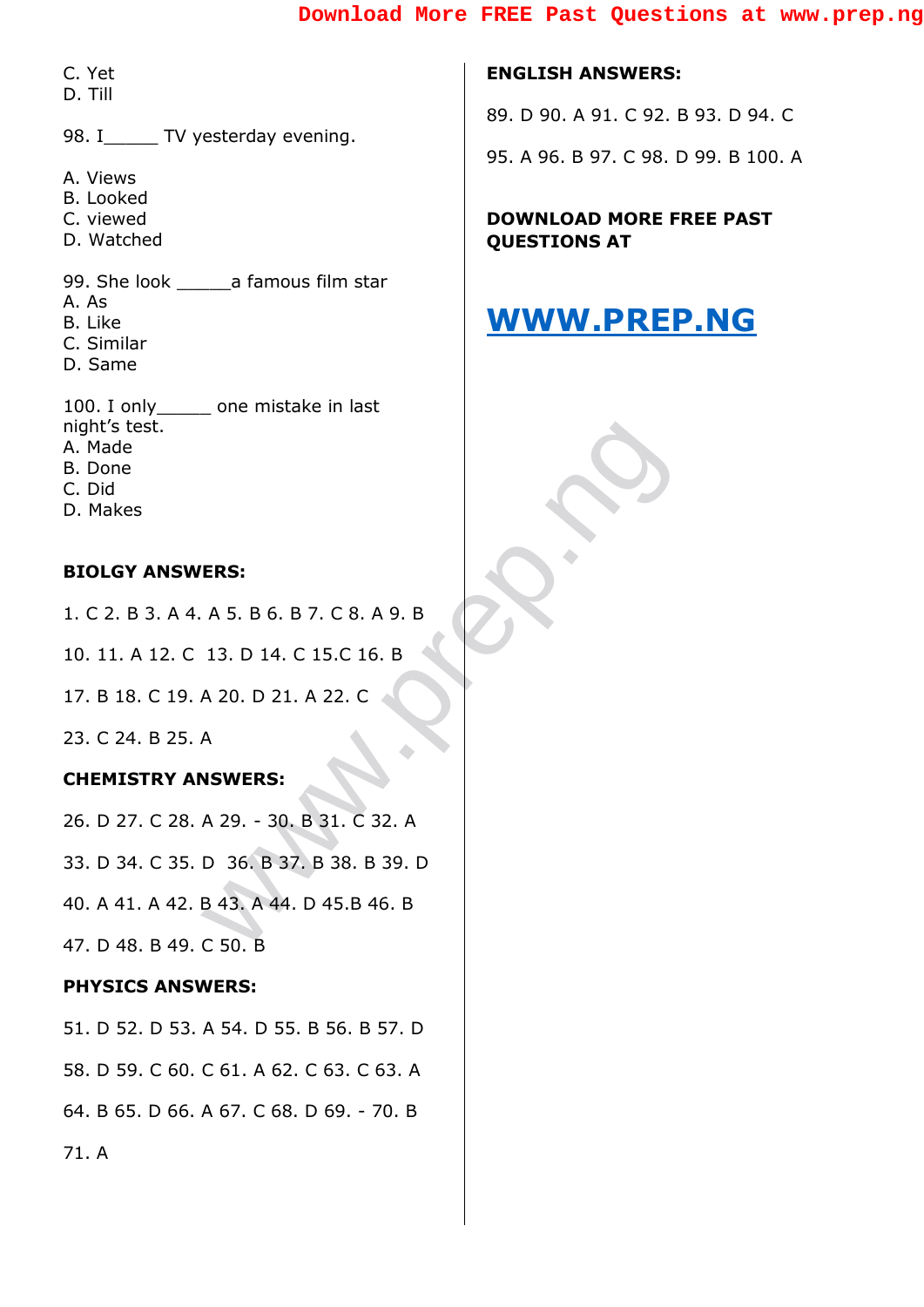## **2015/2016 POST UTME SCREENING EXERCISE**

| A. Gill slit<br><b>SECTION I: BIOLOGY</b><br><b>B.</b> Gill bars<br>C. Gill covers<br>1. Amoeba obtain its oxygen<br>D. Gill filament<br>requirements<br>A. From oxidising food substance<br>B. From air trapped in vacuoles<br>9. Which of the following is not a product of<br>C. Through diffuse of air into its body<br>fermentation of glucose?<br>D. Through an air cavity in the ectoplasm<br>A. Energy<br><b>B.</b> Alcohol<br>2. The hydra has two layers of cell<br>C. Lactic acid<br>called<br>D. CO <sub>2</sub><br>A. Ectodermis<br>B. Ectodermic endoderm<br>10. Which of the following process occurs<br>C. Ectodermic and dermis<br>when the body temperature of a mammal<br>rises above normal?<br>D. Epidermis and dermis<br>I. The arterioles in the skin dilate<br>3. Which of the following organisms has a<br>II. Sweat production is reduced<br>III. The erector muscle contract<br>largest surface area to volume ratio?<br>A. Man<br>A. I only<br><b>B.</b> Earthworm<br>B. II only<br>C. I and III only<br>C. Amoeba<br>D. Grasshopper<br>D. II and III only<br>11. The following are method of measuring<br>4. In which of the following organisms are<br>ammonia excreted as a waste product?<br>plant growth except<br>A. Determining the fresh and dry weight of<br>A. Man<br>B. Bird<br>plant<br>C. Amoeba<br>B. Counting the number of fruits produced<br>D. Grasshopper<br>C. Measuring the increase in height of the<br>shoot<br>5. Which of the of the following plants parts<br>D. Measuring the length and breadth of a<br>does not perform supportive function?<br>leaf<br>A. Parenchyma, xylem, and collenchyma<br>B. Epidermis, xylem, and sclerenchyma<br>12. The oxygen released during<br>C. Parenchyma, collenchymas, and<br>photosynthesis is obtained<br>sclerenchyma<br>A. From the catalytic splitting of $CO2$ in<br>D. Sclerenchyma, xylem, and collenchymas<br>plant tissues<br>B. From the breakdown of molecules in<br>6. Which of the following indicate that<br>cells<br>euglena is a plant?<br>C. During the photolysis of water using<br>A. Conspicuous 'eye' spot<br>energy trapped in chlorophyll<br>B. Presence of gullet<br>D. By the excretion of excess oxygen in<br>C. Limited movement<br>plant tissues<br>D. Presence of starch grains<br>13. Which of the following organs in human<br>7. Which of the is not a constituent of blood<br>organs is responsible for the removal of<br>plasma?<br>excess water?<br>A. Proteins<br>A. The spleen<br><b>B.</b> Mineral salt<br>B. The kidney<br>C. Large intestine<br>C. Water<br>D. Platelets<br>D. Small intestine<br>8. Which part of the gill of fish is involved<br>in gaseous exchange? |  |
|-------------------------------------------------------------------------------------------------------------------------------------------------------------------------------------------------------------------------------------------------------------------------------------------------------------------------------------------------------------------------------------------------------------------------------------------------------------------------------------------------------------------------------------------------------------------------------------------------------------------------------------------------------------------------------------------------------------------------------------------------------------------------------------------------------------------------------------------------------------------------------------------------------------------------------------------------------------------------------------------------------------------------------------------------------------------------------------------------------------------------------------------------------------------------------------------------------------------------------------------------------------------------------------------------------------------------------------------------------------------------------------------------------------------------------------------------------------------------------------------------------------------------------------------------------------------------------------------------------------------------------------------------------------------------------------------------------------------------------------------------------------------------------------------------------------------------------------------------------------------------------------------------------------------------------------------------------------------------------------------------------------------------------------------------------------------------------------------------------------------------------------------------------------------------------------------------------------------------------------------------------------------------------------------------------------------------------------------------------------------------------------------------------------------------------------------------------------------------------------------------------------------------------------------------------------------------------------------------------------------------------------------------------------------------------------------------------------|--|
|                                                                                                                                                                                                                                                                                                                                                                                                                                                                                                                                                                                                                                                                                                                                                                                                                                                                                                                                                                                                                                                                                                                                                                                                                                                                                                                                                                                                                                                                                                                                                                                                                                                                                                                                                                                                                                                                                                                                                                                                                                                                                                                                                                                                                                                                                                                                                                                                                                                                                                                                                                                                                                                                                                             |  |
|                                                                                                                                                                                                                                                                                                                                                                                                                                                                                                                                                                                                                                                                                                                                                                                                                                                                                                                                                                                                                                                                                                                                                                                                                                                                                                                                                                                                                                                                                                                                                                                                                                                                                                                                                                                                                                                                                                                                                                                                                                                                                                                                                                                                                                                                                                                                                                                                                                                                                                                                                                                                                                                                                                             |  |
|                                                                                                                                                                                                                                                                                                                                                                                                                                                                                                                                                                                                                                                                                                                                                                                                                                                                                                                                                                                                                                                                                                                                                                                                                                                                                                                                                                                                                                                                                                                                                                                                                                                                                                                                                                                                                                                                                                                                                                                                                                                                                                                                                                                                                                                                                                                                                                                                                                                                                                                                                                                                                                                                                                             |  |
|                                                                                                                                                                                                                                                                                                                                                                                                                                                                                                                                                                                                                                                                                                                                                                                                                                                                                                                                                                                                                                                                                                                                                                                                                                                                                                                                                                                                                                                                                                                                                                                                                                                                                                                                                                                                                                                                                                                                                                                                                                                                                                                                                                                                                                                                                                                                                                                                                                                                                                                                                                                                                                                                                                             |  |
|                                                                                                                                                                                                                                                                                                                                                                                                                                                                                                                                                                                                                                                                                                                                                                                                                                                                                                                                                                                                                                                                                                                                                                                                                                                                                                                                                                                                                                                                                                                                                                                                                                                                                                                                                                                                                                                                                                                                                                                                                                                                                                                                                                                                                                                                                                                                                                                                                                                                                                                                                                                                                                                                                                             |  |
|                                                                                                                                                                                                                                                                                                                                                                                                                                                                                                                                                                                                                                                                                                                                                                                                                                                                                                                                                                                                                                                                                                                                                                                                                                                                                                                                                                                                                                                                                                                                                                                                                                                                                                                                                                                                                                                                                                                                                                                                                                                                                                                                                                                                                                                                                                                                                                                                                                                                                                                                                                                                                                                                                                             |  |
|                                                                                                                                                                                                                                                                                                                                                                                                                                                                                                                                                                                                                                                                                                                                                                                                                                                                                                                                                                                                                                                                                                                                                                                                                                                                                                                                                                                                                                                                                                                                                                                                                                                                                                                                                                                                                                                                                                                                                                                                                                                                                                                                                                                                                                                                                                                                                                                                                                                                                                                                                                                                                                                                                                             |  |
|                                                                                                                                                                                                                                                                                                                                                                                                                                                                                                                                                                                                                                                                                                                                                                                                                                                                                                                                                                                                                                                                                                                                                                                                                                                                                                                                                                                                                                                                                                                                                                                                                                                                                                                                                                                                                                                                                                                                                                                                                                                                                                                                                                                                                                                                                                                                                                                                                                                                                                                                                                                                                                                                                                             |  |
|                                                                                                                                                                                                                                                                                                                                                                                                                                                                                                                                                                                                                                                                                                                                                                                                                                                                                                                                                                                                                                                                                                                                                                                                                                                                                                                                                                                                                                                                                                                                                                                                                                                                                                                                                                                                                                                                                                                                                                                                                                                                                                                                                                                                                                                                                                                                                                                                                                                                                                                                                                                                                                                                                                             |  |
|                                                                                                                                                                                                                                                                                                                                                                                                                                                                                                                                                                                                                                                                                                                                                                                                                                                                                                                                                                                                                                                                                                                                                                                                                                                                                                                                                                                                                                                                                                                                                                                                                                                                                                                                                                                                                                                                                                                                                                                                                                                                                                                                                                                                                                                                                                                                                                                                                                                                                                                                                                                                                                                                                                             |  |
|                                                                                                                                                                                                                                                                                                                                                                                                                                                                                                                                                                                                                                                                                                                                                                                                                                                                                                                                                                                                                                                                                                                                                                                                                                                                                                                                                                                                                                                                                                                                                                                                                                                                                                                                                                                                                                                                                                                                                                                                                                                                                                                                                                                                                                                                                                                                                                                                                                                                                                                                                                                                                                                                                                             |  |
|                                                                                                                                                                                                                                                                                                                                                                                                                                                                                                                                                                                                                                                                                                                                                                                                                                                                                                                                                                                                                                                                                                                                                                                                                                                                                                                                                                                                                                                                                                                                                                                                                                                                                                                                                                                                                                                                                                                                                                                                                                                                                                                                                                                                                                                                                                                                                                                                                                                                                                                                                                                                                                                                                                             |  |
|                                                                                                                                                                                                                                                                                                                                                                                                                                                                                                                                                                                                                                                                                                                                                                                                                                                                                                                                                                                                                                                                                                                                                                                                                                                                                                                                                                                                                                                                                                                                                                                                                                                                                                                                                                                                                                                                                                                                                                                                                                                                                                                                                                                                                                                                                                                                                                                                                                                                                                                                                                                                                                                                                                             |  |
|                                                                                                                                                                                                                                                                                                                                                                                                                                                                                                                                                                                                                                                                                                                                                                                                                                                                                                                                                                                                                                                                                                                                                                                                                                                                                                                                                                                                                                                                                                                                                                                                                                                                                                                                                                                                                                                                                                                                                                                                                                                                                                                                                                                                                                                                                                                                                                                                                                                                                                                                                                                                                                                                                                             |  |
|                                                                                                                                                                                                                                                                                                                                                                                                                                                                                                                                                                                                                                                                                                                                                                                                                                                                                                                                                                                                                                                                                                                                                                                                                                                                                                                                                                                                                                                                                                                                                                                                                                                                                                                                                                                                                                                                                                                                                                                                                                                                                                                                                                                                                                                                                                                                                                                                                                                                                                                                                                                                                                                                                                             |  |
|                                                                                                                                                                                                                                                                                                                                                                                                                                                                                                                                                                                                                                                                                                                                                                                                                                                                                                                                                                                                                                                                                                                                                                                                                                                                                                                                                                                                                                                                                                                                                                                                                                                                                                                                                                                                                                                                                                                                                                                                                                                                                                                                                                                                                                                                                                                                                                                                                                                                                                                                                                                                                                                                                                             |  |
|                                                                                                                                                                                                                                                                                                                                                                                                                                                                                                                                                                                                                                                                                                                                                                                                                                                                                                                                                                                                                                                                                                                                                                                                                                                                                                                                                                                                                                                                                                                                                                                                                                                                                                                                                                                                                                                                                                                                                                                                                                                                                                                                                                                                                                                                                                                                                                                                                                                                                                                                                                                                                                                                                                             |  |
|                                                                                                                                                                                                                                                                                                                                                                                                                                                                                                                                                                                                                                                                                                                                                                                                                                                                                                                                                                                                                                                                                                                                                                                                                                                                                                                                                                                                                                                                                                                                                                                                                                                                                                                                                                                                                                                                                                                                                                                                                                                                                                                                                                                                                                                                                                                                                                                                                                                                                                                                                                                                                                                                                                             |  |
|                                                                                                                                                                                                                                                                                                                                                                                                                                                                                                                                                                                                                                                                                                                                                                                                                                                                                                                                                                                                                                                                                                                                                                                                                                                                                                                                                                                                                                                                                                                                                                                                                                                                                                                                                                                                                                                                                                                                                                                                                                                                                                                                                                                                                                                                                                                                                                                                                                                                                                                                                                                                                                                                                                             |  |
|                                                                                                                                                                                                                                                                                                                                                                                                                                                                                                                                                                                                                                                                                                                                                                                                                                                                                                                                                                                                                                                                                                                                                                                                                                                                                                                                                                                                                                                                                                                                                                                                                                                                                                                                                                                                                                                                                                                                                                                                                                                                                                                                                                                                                                                                                                                                                                                                                                                                                                                                                                                                                                                                                                             |  |
|                                                                                                                                                                                                                                                                                                                                                                                                                                                                                                                                                                                                                                                                                                                                                                                                                                                                                                                                                                                                                                                                                                                                                                                                                                                                                                                                                                                                                                                                                                                                                                                                                                                                                                                                                                                                                                                                                                                                                                                                                                                                                                                                                                                                                                                                                                                                                                                                                                                                                                                                                                                                                                                                                                             |  |
|                                                                                                                                                                                                                                                                                                                                                                                                                                                                                                                                                                                                                                                                                                                                                                                                                                                                                                                                                                                                                                                                                                                                                                                                                                                                                                                                                                                                                                                                                                                                                                                                                                                                                                                                                                                                                                                                                                                                                                                                                                                                                                                                                                                                                                                                                                                                                                                                                                                                                                                                                                                                                                                                                                             |  |
|                                                                                                                                                                                                                                                                                                                                                                                                                                                                                                                                                                                                                                                                                                                                                                                                                                                                                                                                                                                                                                                                                                                                                                                                                                                                                                                                                                                                                                                                                                                                                                                                                                                                                                                                                                                                                                                                                                                                                                                                                                                                                                                                                                                                                                                                                                                                                                                                                                                                                                                                                                                                                                                                                                             |  |
|                                                                                                                                                                                                                                                                                                                                                                                                                                                                                                                                                                                                                                                                                                                                                                                                                                                                                                                                                                                                                                                                                                                                                                                                                                                                                                                                                                                                                                                                                                                                                                                                                                                                                                                                                                                                                                                                                                                                                                                                                                                                                                                                                                                                                                                                                                                                                                                                                                                                                                                                                                                                                                                                                                             |  |
|                                                                                                                                                                                                                                                                                                                                                                                                                                                                                                                                                                                                                                                                                                                                                                                                                                                                                                                                                                                                                                                                                                                                                                                                                                                                                                                                                                                                                                                                                                                                                                                                                                                                                                                                                                                                                                                                                                                                                                                                                                                                                                                                                                                                                                                                                                                                                                                                                                                                                                                                                                                                                                                                                                             |  |
|                                                                                                                                                                                                                                                                                                                                                                                                                                                                                                                                                                                                                                                                                                                                                                                                                                                                                                                                                                                                                                                                                                                                                                                                                                                                                                                                                                                                                                                                                                                                                                                                                                                                                                                                                                                                                                                                                                                                                                                                                                                                                                                                                                                                                                                                                                                                                                                                                                                                                                                                                                                                                                                                                                             |  |
|                                                                                                                                                                                                                                                                                                                                                                                                                                                                                                                                                                                                                                                                                                                                                                                                                                                                                                                                                                                                                                                                                                                                                                                                                                                                                                                                                                                                                                                                                                                                                                                                                                                                                                                                                                                                                                                                                                                                                                                                                                                                                                                                                                                                                                                                                                                                                                                                                                                                                                                                                                                                                                                                                                             |  |
|                                                                                                                                                                                                                                                                                                                                                                                                                                                                                                                                                                                                                                                                                                                                                                                                                                                                                                                                                                                                                                                                                                                                                                                                                                                                                                                                                                                                                                                                                                                                                                                                                                                                                                                                                                                                                                                                                                                                                                                                                                                                                                                                                                                                                                                                                                                                                                                                                                                                                                                                                                                                                                                                                                             |  |
|                                                                                                                                                                                                                                                                                                                                                                                                                                                                                                                                                                                                                                                                                                                                                                                                                                                                                                                                                                                                                                                                                                                                                                                                                                                                                                                                                                                                                                                                                                                                                                                                                                                                                                                                                                                                                                                                                                                                                                                                                                                                                                                                                                                                                                                                                                                                                                                                                                                                                                                                                                                                                                                                                                             |  |
|                                                                                                                                                                                                                                                                                                                                                                                                                                                                                                                                                                                                                                                                                                                                                                                                                                                                                                                                                                                                                                                                                                                                                                                                                                                                                                                                                                                                                                                                                                                                                                                                                                                                                                                                                                                                                                                                                                                                                                                                                                                                                                                                                                                                                                                                                                                                                                                                                                                                                                                                                                                                                                                                                                             |  |
|                                                                                                                                                                                                                                                                                                                                                                                                                                                                                                                                                                                                                                                                                                                                                                                                                                                                                                                                                                                                                                                                                                                                                                                                                                                                                                                                                                                                                                                                                                                                                                                                                                                                                                                                                                                                                                                                                                                                                                                                                                                                                                                                                                                                                                                                                                                                                                                                                                                                                                                                                                                                                                                                                                             |  |
|                                                                                                                                                                                                                                                                                                                                                                                                                                                                                                                                                                                                                                                                                                                                                                                                                                                                                                                                                                                                                                                                                                                                                                                                                                                                                                                                                                                                                                                                                                                                                                                                                                                                                                                                                                                                                                                                                                                                                                                                                                                                                                                                                                                                                                                                                                                                                                                                                                                                                                                                                                                                                                                                                                             |  |
|                                                                                                                                                                                                                                                                                                                                                                                                                                                                                                                                                                                                                                                                                                                                                                                                                                                                                                                                                                                                                                                                                                                                                                                                                                                                                                                                                                                                                                                                                                                                                                                                                                                                                                                                                                                                                                                                                                                                                                                                                                                                                                                                                                                                                                                                                                                                                                                                                                                                                                                                                                                                                                                                                                             |  |
|                                                                                                                                                                                                                                                                                                                                                                                                                                                                                                                                                                                                                                                                                                                                                                                                                                                                                                                                                                                                                                                                                                                                                                                                                                                                                                                                                                                                                                                                                                                                                                                                                                                                                                                                                                                                                                                                                                                                                                                                                                                                                                                                                                                                                                                                                                                                                                                                                                                                                                                                                                                                                                                                                                             |  |
|                                                                                                                                                                                                                                                                                                                                                                                                                                                                                                                                                                                                                                                                                                                                                                                                                                                                                                                                                                                                                                                                                                                                                                                                                                                                                                                                                                                                                                                                                                                                                                                                                                                                                                                                                                                                                                                                                                                                                                                                                                                                                                                                                                                                                                                                                                                                                                                                                                                                                                                                                                                                                                                                                                             |  |
|                                                                                                                                                                                                                                                                                                                                                                                                                                                                                                                                                                                                                                                                                                                                                                                                                                                                                                                                                                                                                                                                                                                                                                                                                                                                                                                                                                                                                                                                                                                                                                                                                                                                                                                                                                                                                                                                                                                                                                                                                                                                                                                                                                                                                                                                                                                                                                                                                                                                                                                                                                                                                                                                                                             |  |
|                                                                                                                                                                                                                                                                                                                                                                                                                                                                                                                                                                                                                                                                                                                                                                                                                                                                                                                                                                                                                                                                                                                                                                                                                                                                                                                                                                                                                                                                                                                                                                                                                                                                                                                                                                                                                                                                                                                                                                                                                                                                                                                                                                                                                                                                                                                                                                                                                                                                                                                                                                                                                                                                                                             |  |
|                                                                                                                                                                                                                                                                                                                                                                                                                                                                                                                                                                                                                                                                                                                                                                                                                                                                                                                                                                                                                                                                                                                                                                                                                                                                                                                                                                                                                                                                                                                                                                                                                                                                                                                                                                                                                                                                                                                                                                                                                                                                                                                                                                                                                                                                                                                                                                                                                                                                                                                                                                                                                                                                                                             |  |
|                                                                                                                                                                                                                                                                                                                                                                                                                                                                                                                                                                                                                                                                                                                                                                                                                                                                                                                                                                                                                                                                                                                                                                                                                                                                                                                                                                                                                                                                                                                                                                                                                                                                                                                                                                                                                                                                                                                                                                                                                                                                                                                                                                                                                                                                                                                                                                                                                                                                                                                                                                                                                                                                                                             |  |
|                                                                                                                                                                                                                                                                                                                                                                                                                                                                                                                                                                                                                                                                                                                                                                                                                                                                                                                                                                                                                                                                                                                                                                                                                                                                                                                                                                                                                                                                                                                                                                                                                                                                                                                                                                                                                                                                                                                                                                                                                                                                                                                                                                                                                                                                                                                                                                                                                                                                                                                                                                                                                                                                                                             |  |
|                                                                                                                                                                                                                                                                                                                                                                                                                                                                                                                                                                                                                                                                                                                                                                                                                                                                                                                                                                                                                                                                                                                                                                                                                                                                                                                                                                                                                                                                                                                                                                                                                                                                                                                                                                                                                                                                                                                                                                                                                                                                                                                                                                                                                                                                                                                                                                                                                                                                                                                                                                                                                                                                                                             |  |
|                                                                                                                                                                                                                                                                                                                                                                                                                                                                                                                                                                                                                                                                                                                                                                                                                                                                                                                                                                                                                                                                                                                                                                                                                                                                                                                                                                                                                                                                                                                                                                                                                                                                                                                                                                                                                                                                                                                                                                                                                                                                                                                                                                                                                                                                                                                                                                                                                                                                                                                                                                                                                                                                                                             |  |
|                                                                                                                                                                                                                                                                                                                                                                                                                                                                                                                                                                                                                                                                                                                                                                                                                                                                                                                                                                                                                                                                                                                                                                                                                                                                                                                                                                                                                                                                                                                                                                                                                                                                                                                                                                                                                                                                                                                                                                                                                                                                                                                                                                                                                                                                                                                                                                                                                                                                                                                                                                                                                                                                                                             |  |
|                                                                                                                                                                                                                                                                                                                                                                                                                                                                                                                                                                                                                                                                                                                                                                                                                                                                                                                                                                                                                                                                                                                                                                                                                                                                                                                                                                                                                                                                                                                                                                                                                                                                                                                                                                                                                                                                                                                                                                                                                                                                                                                                                                                                                                                                                                                                                                                                                                                                                                                                                                                                                                                                                                             |  |
|                                                                                                                                                                                                                                                                                                                                                                                                                                                                                                                                                                                                                                                                                                                                                                                                                                                                                                                                                                                                                                                                                                                                                                                                                                                                                                                                                                                                                                                                                                                                                                                                                                                                                                                                                                                                                                                                                                                                                                                                                                                                                                                                                                                                                                                                                                                                                                                                                                                                                                                                                                                                                                                                                                             |  |
|                                                                                                                                                                                                                                                                                                                                                                                                                                                                                                                                                                                                                                                                                                                                                                                                                                                                                                                                                                                                                                                                                                                                                                                                                                                                                                                                                                                                                                                                                                                                                                                                                                                                                                                                                                                                                                                                                                                                                                                                                                                                                                                                                                                                                                                                                                                                                                                                                                                                                                                                                                                                                                                                                                             |  |
|                                                                                                                                                                                                                                                                                                                                                                                                                                                                                                                                                                                                                                                                                                                                                                                                                                                                                                                                                                                                                                                                                                                                                                                                                                                                                                                                                                                                                                                                                                                                                                                                                                                                                                                                                                                                                                                                                                                                                                                                                                                                                                                                                                                                                                                                                                                                                                                                                                                                                                                                                                                                                                                                                                             |  |
|                                                                                                                                                                                                                                                                                                                                                                                                                                                                                                                                                                                                                                                                                                                                                                                                                                                                                                                                                                                                                                                                                                                                                                                                                                                                                                                                                                                                                                                                                                                                                                                                                                                                                                                                                                                                                                                                                                                                                                                                                                                                                                                                                                                                                                                                                                                                                                                                                                                                                                                                                                                                                                                                                                             |  |
|                                                                                                                                                                                                                                                                                                                                                                                                                                                                                                                                                                                                                                                                                                                                                                                                                                                                                                                                                                                                                                                                                                                                                                                                                                                                                                                                                                                                                                                                                                                                                                                                                                                                                                                                                                                                                                                                                                                                                                                                                                                                                                                                                                                                                                                                                                                                                                                                                                                                                                                                                                                                                                                                                                             |  |
|                                                                                                                                                                                                                                                                                                                                                                                                                                                                                                                                                                                                                                                                                                                                                                                                                                                                                                                                                                                                                                                                                                                                                                                                                                                                                                                                                                                                                                                                                                                                                                                                                                                                                                                                                                                                                                                                                                                                                                                                                                                                                                                                                                                                                                                                                                                                                                                                                                                                                                                                                                                                                                                                                                             |  |
|                                                                                                                                                                                                                                                                                                                                                                                                                                                                                                                                                                                                                                                                                                                                                                                                                                                                                                                                                                                                                                                                                                                                                                                                                                                                                                                                                                                                                                                                                                                                                                                                                                                                                                                                                                                                                                                                                                                                                                                                                                                                                                                                                                                                                                                                                                                                                                                                                                                                                                                                                                                                                                                                                                             |  |
|                                                                                                                                                                                                                                                                                                                                                                                                                                                                                                                                                                                                                                                                                                                                                                                                                                                                                                                                                                                                                                                                                                                                                                                                                                                                                                                                                                                                                                                                                                                                                                                                                                                                                                                                                                                                                                                                                                                                                                                                                                                                                                                                                                                                                                                                                                                                                                                                                                                                                                                                                                                                                                                                                                             |  |
|                                                                                                                                                                                                                                                                                                                                                                                                                                                                                                                                                                                                                                                                                                                                                                                                                                                                                                                                                                                                                                                                                                                                                                                                                                                                                                                                                                                                                                                                                                                                                                                                                                                                                                                                                                                                                                                                                                                                                                                                                                                                                                                                                                                                                                                                                                                                                                                                                                                                                                                                                                                                                                                                                                             |  |
|                                                                                                                                                                                                                                                                                                                                                                                                                                                                                                                                                                                                                                                                                                                                                                                                                                                                                                                                                                                                                                                                                                                                                                                                                                                                                                                                                                                                                                                                                                                                                                                                                                                                                                                                                                                                                                                                                                                                                                                                                                                                                                                                                                                                                                                                                                                                                                                                                                                                                                                                                                                                                                                                                                             |  |
|                                                                                                                                                                                                                                                                                                                                                                                                                                                                                                                                                                                                                                                                                                                                                                                                                                                                                                                                                                                                                                                                                                                                                                                                                                                                                                                                                                                                                                                                                                                                                                                                                                                                                                                                                                                                                                                                                                                                                                                                                                                                                                                                                                                                                                                                                                                                                                                                                                                                                                                                                                                                                                                                                                             |  |
|                                                                                                                                                                                                                                                                                                                                                                                                                                                                                                                                                                                                                                                                                                                                                                                                                                                                                                                                                                                                                                                                                                                                                                                                                                                                                                                                                                                                                                                                                                                                                                                                                                                                                                                                                                                                                                                                                                                                                                                                                                                                                                                                                                                                                                                                                                                                                                                                                                                                                                                                                                                                                                                                                                             |  |
|                                                                                                                                                                                                                                                                                                                                                                                                                                                                                                                                                                                                                                                                                                                                                                                                                                                                                                                                                                                                                                                                                                                                                                                                                                                                                                                                                                                                                                                                                                                                                                                                                                                                                                                                                                                                                                                                                                                                                                                                                                                                                                                                                                                                                                                                                                                                                                                                                                                                                                                                                                                                                                                                                                             |  |
|                                                                                                                                                                                                                                                                                                                                                                                                                                                                                                                                                                                                                                                                                                                                                                                                                                                                                                                                                                                                                                                                                                                                                                                                                                                                                                                                                                                                                                                                                                                                                                                                                                                                                                                                                                                                                                                                                                                                                                                                                                                                                                                                                                                                                                                                                                                                                                                                                                                                                                                                                                                                                                                                                                             |  |
|                                                                                                                                                                                                                                                                                                                                                                                                                                                                                                                                                                                                                                                                                                                                                                                                                                                                                                                                                                                                                                                                                                                                                                                                                                                                                                                                                                                                                                                                                                                                                                                                                                                                                                                                                                                                                                                                                                                                                                                                                                                                                                                                                                                                                                                                                                                                                                                                                                                                                                                                                                                                                                                                                                             |  |
|                                                                                                                                                                                                                                                                                                                                                                                                                                                                                                                                                                                                                                                                                                                                                                                                                                                                                                                                                                                                                                                                                                                                                                                                                                                                                                                                                                                                                                                                                                                                                                                                                                                                                                                                                                                                                                                                                                                                                                                                                                                                                                                                                                                                                                                                                                                                                                                                                                                                                                                                                                                                                                                                                                             |  |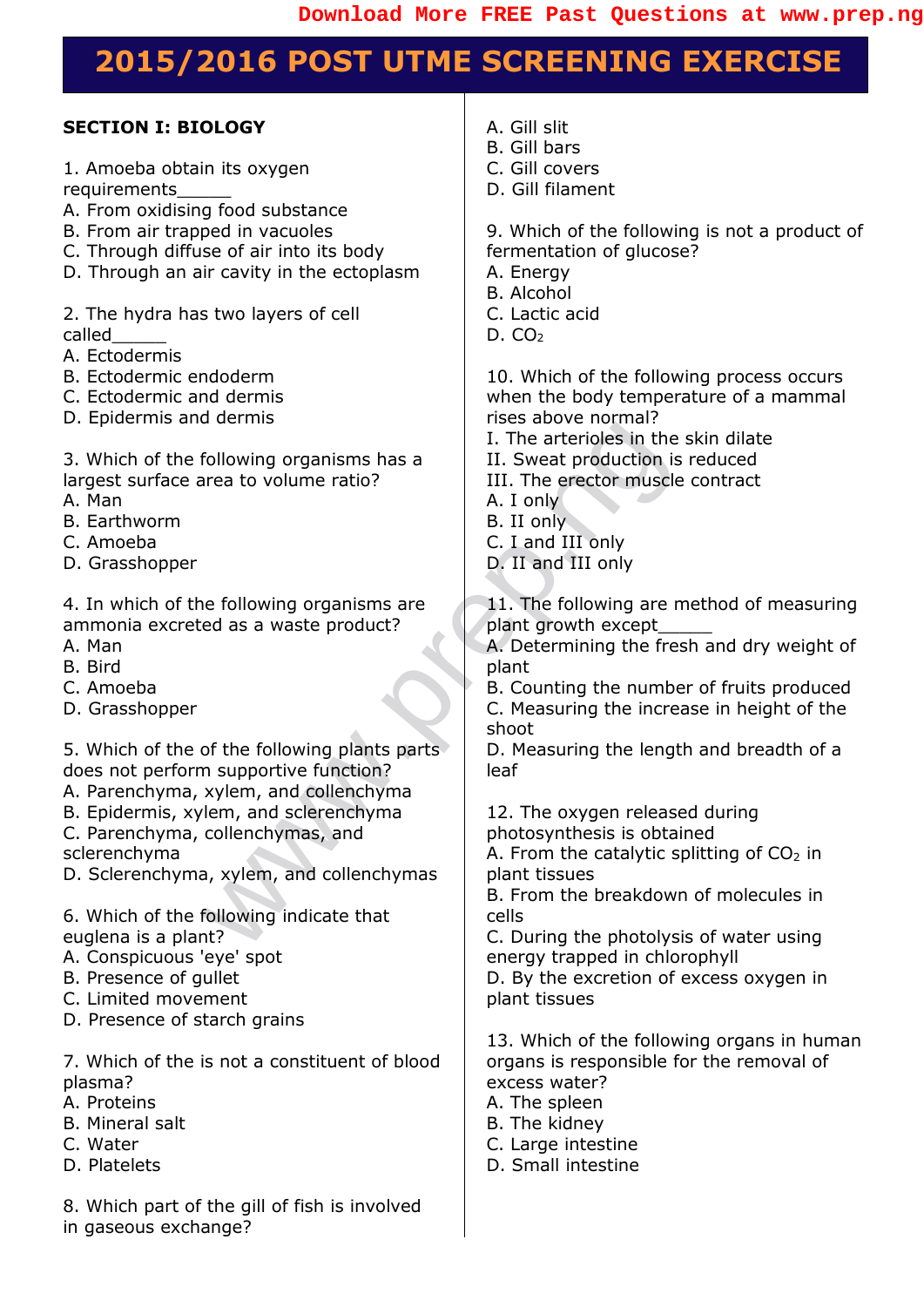Franching proof is a<br>
plants growing in<br>
amp<br>
amp<br>
amp<br>
mah<br>
mah<br>
mah<br>
mah<br>
mater supply<br>
alarats can be prevented<br>
D. Cell membrane and<br>
D. Cell membrane and<br>
D. Cell membrane and<br>
D. Cell membrane and<br>
D. Cell membrane a 14. If the cerebellum of a person is damaged, which of the following will be impaired? A. Vision B. Walking C. Breathing D. Digestion 15. In flowering plant, fertilization will occur when\_\_\_\_\_ A. The pollen grow downwards penetrating the style B. A pollen grain is transferred to stigma C. One of the nuclei inside the pollen tube fuses with the ovum D. The nucleus of the pollen tube divides 16. The possession of breathing roots is a characteristic of plants growing in\_\_\_ A. Mangrove swamp B. Coastal savannah C. Guinea savannah D. Shrub biome 17. Measles in infants can be prevented by $_$ A. Sleeping under mosquito net B. Providing clean water supply C. Taking anti-malaria tablets D. Vaccinating young children 18. Wildlife conservation can be enhanced by \_\_\_\_\_ A. Enacting laws to encourage poaching B. Discouraging elimination of endangered species C. Encouraging creation of satellite hunting unit D. Suppressing the activities of wildlife conservation agencies 19. When a food substance give a purple colour on the addition of sodium hydroxide and a drop of copper sulphate, then the food substance is likely to contain\_\_\_\_\_ A. Carbohydrates B. Fat C. Protein D. Sugar 20. In any food chain, first member must D. Autotroph 21. A urine sample of a patient, tested with Benedict's/Fehlings's solution, gave an orange colour precipitate, indicating the presence of A. Glucose B. Sucrose C. Lactose D. Maltose 22. Which of the following structures occupies the neural canal of the vertebral column of a vertebra? A. Cerebellum B. Hypothalamus C. Medullar oblongata D. Spinal cord 23. Which two structures are presence in palisade cell but not in a liver cell? A. Cell wall and cytoplasm B. Cell wall and chloroplast C. Cell membrane and cytoplasm D. Cell membrane and chloroplast 24. Which following characteristic is not possessed by most plants? Ability to \_\_\_\_\_ A. Move away from stimuli B. Respire C. Produce D. Adapt to environment 25. How many conjugal are involved in sexual reproduction of paramecium? A. 1 B. 2 C. 4 D. 8 **SECTION II: CHEMISTRY** 26. Which of the following compound is not a raw material for the manufacture of plastic? A. Ethyne B. Ethane C. Monochloro-ethene D. Propene E. butadiene

be a\_\_\_\_\_\_

A. Carnivore B. Herbivore C. Zooplankton

27. which of the following statement is not correct about esterification?

- A. It is a slow reaction
- B. The process is reversible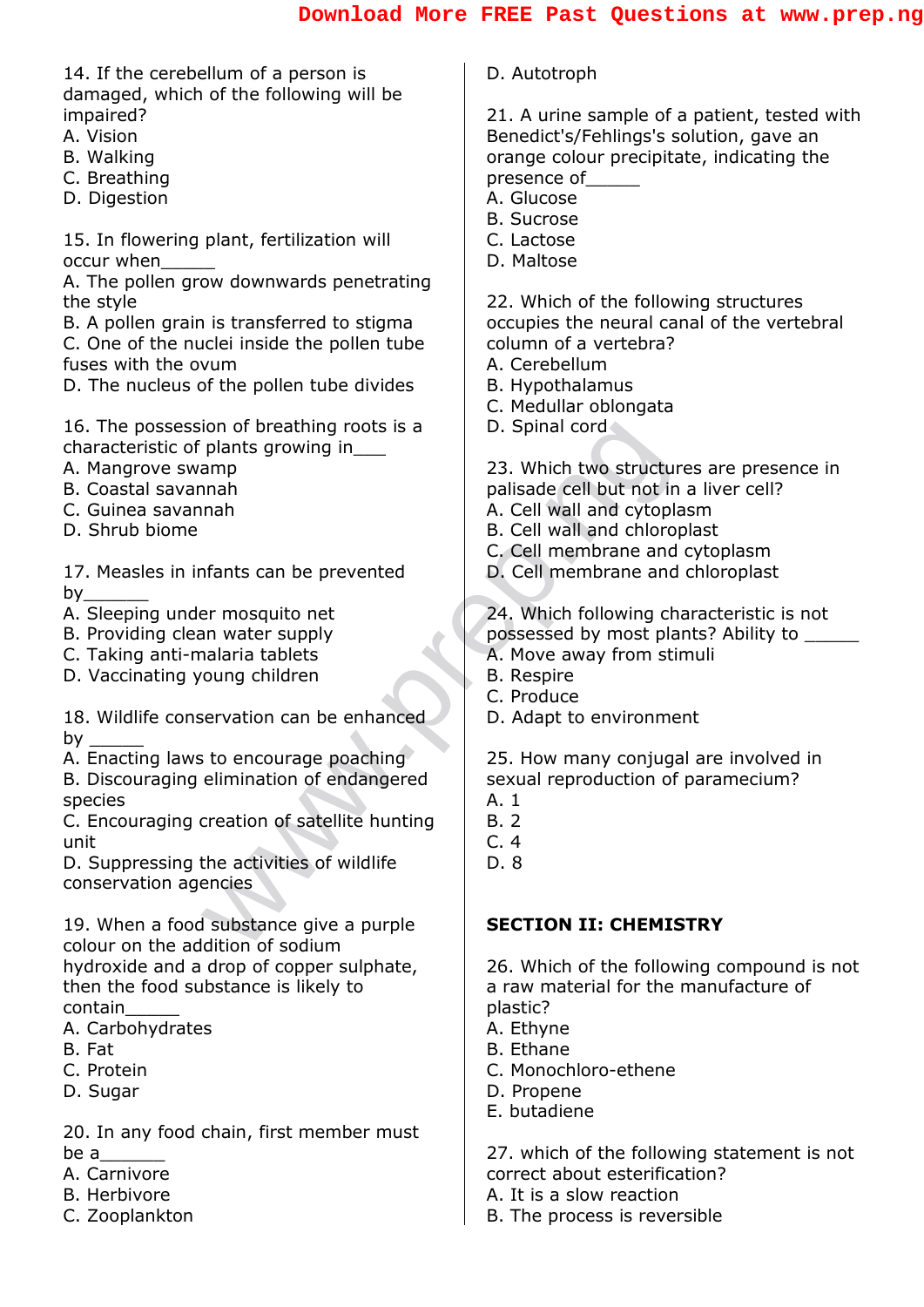| C. It similar to hydrolysis                                                                                                                                                                                     | D. Florescence                                                                                                                              |
|-----------------------------------------------------------------------------------------------------------------------------------------------------------------------------------------------------------------|---------------------------------------------------------------------------------------------------------------------------------------------|
| D. It is catalysed by acid                                                                                                                                                                                      | E. Deliquescence                                                                                                                            |
| E. The product usually have fruity smell<br>28. The phenomenon observed when dust<br>particles collide randomly is a beam of sun<br>light is known as<br>A. Tyndale effect<br><b>B.</b> Diffusion<br>C. Osmosis | 34. Which of the following is alkanol?<br>A. $CH3(CH2)2OH$<br>$B. CH3CH=CHCH2OH$<br>C. $CH3(CH2)3OH$<br>D. $CH3CH(OH)CH3$<br>E. $C(CH3)3OH$ |
| D. Brownian movement                                                                                                                                                                                            | 35. Which of the following is the relative                                                                                                  |
| E. Dialysis                                                                                                                                                                                                     | molecular mass of a compound which has                                                                                                      |
| 29. The mass number of an atom of an                                                                                                                                                                            | empherical formula CH <sub>2</sub> O?                                                                                                       |
| element is sum of its                                                                                                                                                                                           | $(H=1, C=12, O=16).$                                                                                                                        |
| A. Electron, neutron and proton                                                                                                                                                                                 | A. 42                                                                                                                                       |
| B. Electrons and proton                                                                                                                                                                                         | B. 45                                                                                                                                       |
| C. Protons and neutrons                                                                                                                                                                                         | C.126                                                                                                                                       |
| D. Orbital electrons                                                                                                                                                                                            | D. 145                                                                                                                                      |
| E. Valence electrons                                                                                                                                                                                            | E. 180                                                                                                                                      |
| 30. How many unpaired electrons are there                                                                                                                                                                       | 36. Which of the following is used as water                                                                                                 |
| in an atom of an element with the following                                                                                                                                                                     | softener?                                                                                                                                   |
| electronic configuration $1S22S22P2$                                                                                                                                                                            | A. $Na2CO3$ . 10H <sub>2</sub> O                                                                                                            |
| A. 0                                                                                                                                                                                                            | $B.$ CuSO <sub>4</sub>                                                                                                                      |
| B. 1                                                                                                                                                                                                            | C. mgSO <sub>4</sub> . 7H <sub>2</sub> O                                                                                                    |
| C.2                                                                                                                                                                                                             | D. CaCl <sub>2</sub> . $2H2O$                                                                                                               |
| D. 6                                                                                                                                                                                                            | $E. Na2SO4. 10H2O$                                                                                                                          |
| E. 8                                                                                                                                                                                                            | 37. What is the percentage by weight of                                                                                                     |
| 31. An increase in the pressure of a gas                                                                                                                                                                        | calcium by $Ca(OCl)2$ ?                                                                                                                     |
| results in decrease in its                                                                                                                                                                                      | $(Ca=40, C=35.5, O=16)$                                                                                                                     |
| A. Mass                                                                                                                                                                                                         | A. 28%                                                                                                                                      |
| B. Vapor                                                                                                                                                                                                        | B. 31.6%                                                                                                                                    |
| C. Density                                                                                                                                                                                                      | C.43.8%                                                                                                                                     |
| D. Temperature                                                                                                                                                                                                  | D. 44.5%                                                                                                                                    |
| E. Concentration                                                                                                                                                                                                | E. 90.3%                                                                                                                                    |
| 32. Which of the following is a general                                                                                                                                                                         | 38. Which of the following gases is lighter                                                                                                 |
| method of preparing acid?                                                                                                                                                                                       | than air?                                                                                                                                   |
| A. Direct combination of constituent                                                                                                                                                                            | A. HCL                                                                                                                                      |
| elements                                                                                                                                                                                                        | B. CO <sub>2</sub>                                                                                                                          |
| B. Double decomposition involving a salt                                                                                                                                                                        | C. SO <sub>2</sub>                                                                                                                          |
| solution                                                                                                                                                                                                        | D. NH <sub>3</sub>                                                                                                                          |
| C. Reaction between a hydride and water                                                                                                                                                                         | E. All of the above                                                                                                                         |
| D. Reaction between a base and an                                                                                                                                                                               | 39. What is the value $-14^{\circ}$ C on the kelvin                                                                                         |
| amphoteric oxide                                                                                                                                                                                                | temperature scale?                                                                                                                          |
| E. Dissolution of hydroxide followed by                                                                                                                                                                         | A. $295^\circ$ K                                                                                                                            |
| neutralization                                                                                                                                                                                                  | <b>B.</b> 278°K                                                                                                                             |
| 33. The loss of molecules of water                                                                                                                                                                              | C. $259^\circ$ K                                                                                                                            |
| crystallization to the atmosphere by some                                                                                                                                                                       | D. 278K                                                                                                                                     |
| crystalline is known as______                                                                                                                                                                                   | E. 259K                                                                                                                                     |
| A. Efflorescence                                                                                                                                                                                                | 40. Lead and tin are the components                                                                                                         |
| <b>B.</b> Effervescence                                                                                                                                                                                         | of                                                                                                                                          |
| C. Phosphorescence                                                                                                                                                                                              | A. Steel                                                                                                                                    |
|                                                                                                                                                                                                                 |                                                                                                                                             |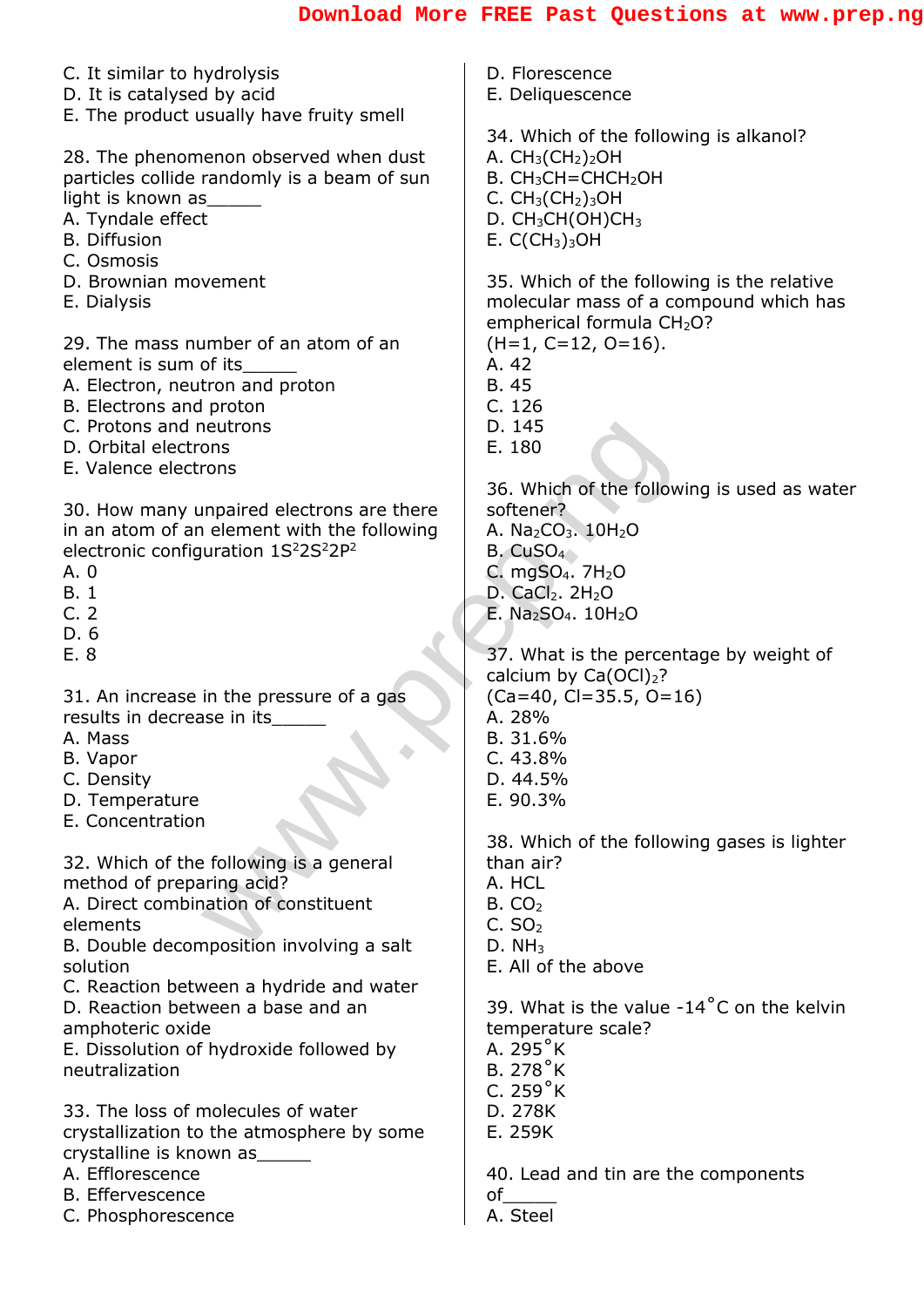#### **[Download More FREE Past Questions at www.prep.ng](www.prep.ng)**

B. Bronze

- C. Brass
- D. Dentists amalgam
- E. Soft solder

41. Which of the following gases is colourless, odourless and soluble in potassium hydroxide solution.

- A.  $NO<sub>2</sub>$
- $B. SO<sub>2</sub>$
- $C. NH<sub>3</sub>$
- $D. CO<sub>3</sub>$
- E. SO

42. If a solution has a pH of 2, it can be concluded that it

A. Is a weak electrolyte

B. Has hydrogen ion concentration of 0.2 mol  $dm^{-3}$ 

C. Is as twice as acidic as a solution of pH 1 D. Will produce effervescence with magnesium ribbon

E. Is neutral

43. A finely divvied form of a metal burns more readily in air than the rod form because the rod has\_\_\_\_\_

- A. Higher molar mass
- B. Smaller surface area
- C. Protective oxide coating
- D. Different chemical properties
- E. Same chemical properties

44. In which of the following is the oxidation number of sulphur equal to -2?

- $A. S_8$
- $B. H<sub>2</sub>S$
- $C. SO<sub>2</sub>$
- D.  $SO<sub>3</sub>$
- E. SO<sup>4</sup>

45. How many orbitals associate with the Psub energy level?

- A. 2
- B. 3
- C. 5
- D. 6
- E. 1

46. One of the characteristics of transition metal is\_\_\_\_\_

- A. Reducing ability
- B. Ductility
- C. Ability to conduct electricity
- D. Formation of coloured ion

47. Which of the following statement is not used to detect radioactivity? A. Wilson cloud chamber B. Geiger-muller counter

- C. Mass spectrometer
- D. Photographic plate

48. The condensation of several amino acids molecules gives\_\_\_\_\_

- A. Long chain alkanoic acids
- B. Secondary alkanols
- C. Alkanoates
- D. Proteins

49. What is the mass number of an element if its atom contains 10 protons, 10 electrons and 12 neutrons?

50. Equilibrium is said to be attained in reversible reaction when:

A. All the reactants have been used up

B. All the products have been formed

C. There is no further change in temperature

D. The rates of the forward and backward reactions are equal

E. Rate of information of the product decreases with time

#### **SECTION III: ENGLISH LAGUAGE**

Find Section of D.2<br>
acidic as a solution of pH 1<br>
effervescence with<br>
on<br>
eight form of a metal burns<br>
in than the rod form<br>
is said reversible reaction when<br>
B. All the reactants have<br>
C. There is no further computer is<br> **In the following passage, the numbered gaps indicate missing words. Against each number in the list below the passage, four choices are offered in columns lettered A to D. for each question, choose the word that is most suitable to fill the numbered gap in the passage.**

#### **PASSAGE**

My country is considered to be an industrialized nation. Out of 25million 51 only about a million are employed in\_\_52\_\_. A very large portion of its surface consists of 53 areas. The rest of the land is used for the 54 of food. In the north there is wide open land to which owner of \_\_55\_\_ have grazing right.

51. A. citizens B. Towns men C. Occupants D. squatters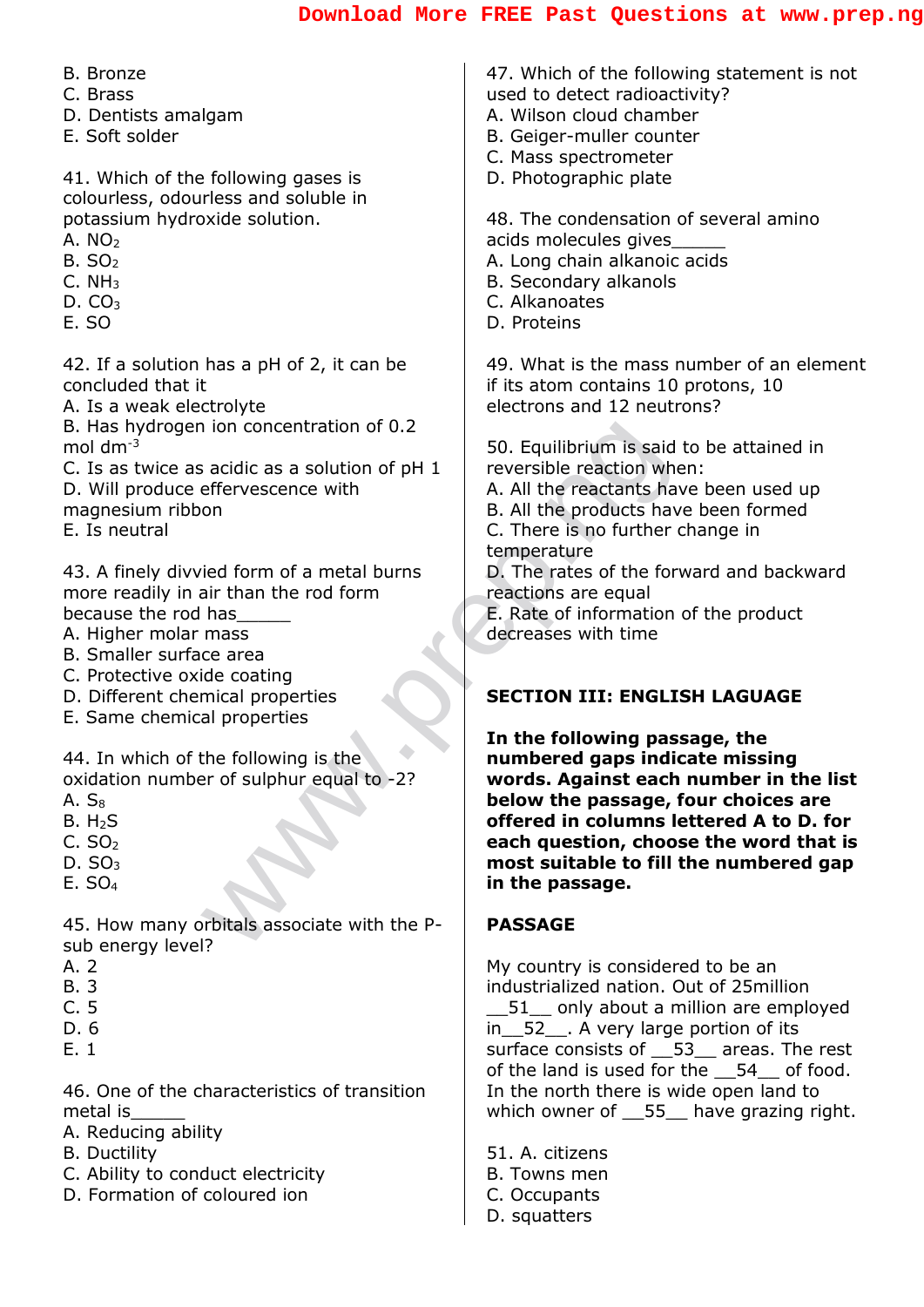- 52. A. harvesting
- B. Agriculture
- C. gardening
- D. Ranching

53. A. Urban

- B. City
- C. Rural
- D. cultivated

54. A. manufacture

- B. output
- C. production
- D. Distribution

55. A. Hatcheries

- B. poultry
- C. Tractors
- D. Livestock

# A. Unskilful<br>
B. Dishonest<br>
C. Unsuccessful<br>
D. Unqualified<br>
intake; very few<br>
intake; very few<br>
a. Turnouts<br>
A. Turnouts<br>
A. Turnouts<br>
A. Turnouts<br>
A. Turnouts<br>
A. Turnouts<br>
A. Polite<br>
B. Rejections<br>
D. Obstruction<br>
C. Ex **Questions 56-60, choose the correct option that best complete the sentence.**

56. The celebration were rounded with a novelty match.

- A. Off
- B. Up
- C. Down
- D. Out

57. The earthquake that struck

- Sacramento the city
- A. Confused
- B. Devastated
- C. Demarcated
- D. Troubled

58. After his defeat in the war, the general\_\_\_\_\_ his army and went into retirement.

- A. Fired
- B. Retired
- C. Disbanded
- D. Executed

59. The officers pledge their loyalty

- to the new government.
- A. Indefatigable
- B. Complete
- C. Questionable
- D. Unalloyed

60. Cosmetics are sometimes use to cover the\_\_\_\_\_ of nature.

- A. Difficulties
- B. Deficits
- C. Defects
- D. Defaults

**In each of the following sentences, there is one word or group of word underlined and one gap. From the list of word or group of words lettered A to D, choose the one that is most nearly opposite in meaning to the underlined word or group of words and that will, at the same time, correctly fill the gap in the sentence.**

61. My uncle is a prosperous business man; my aunt, unfortunately, is quite A. Unskilful

- B. Dishonest
- C. Unsuccessful
- 
- D. Unqualified

62. The university has a large yearly intake; very few take place.

- A. Turnouts
- B. Rejections
- C. Expulsions
- D. Obstruction

63. Rather than make derogatory remarks about the host, a quest should make ones.

- A. Polite
- B. Complementary
- C. Interesting
- D. Honest

64. Our mechanized services contrast sharply with the\_\_\_\_\_ operation we had before.

- A. Electrical
- B. Controlled
- C. Original
- D. Manual

65. After ade had listen to some advice, his rigid ideas became more\_\_\_\_\_

- A. Friendly
- B. Compromising
- C. Flexible
- D. Democratic

**From the word lettered A to D below each of the following sentences, choose a word or group of words that**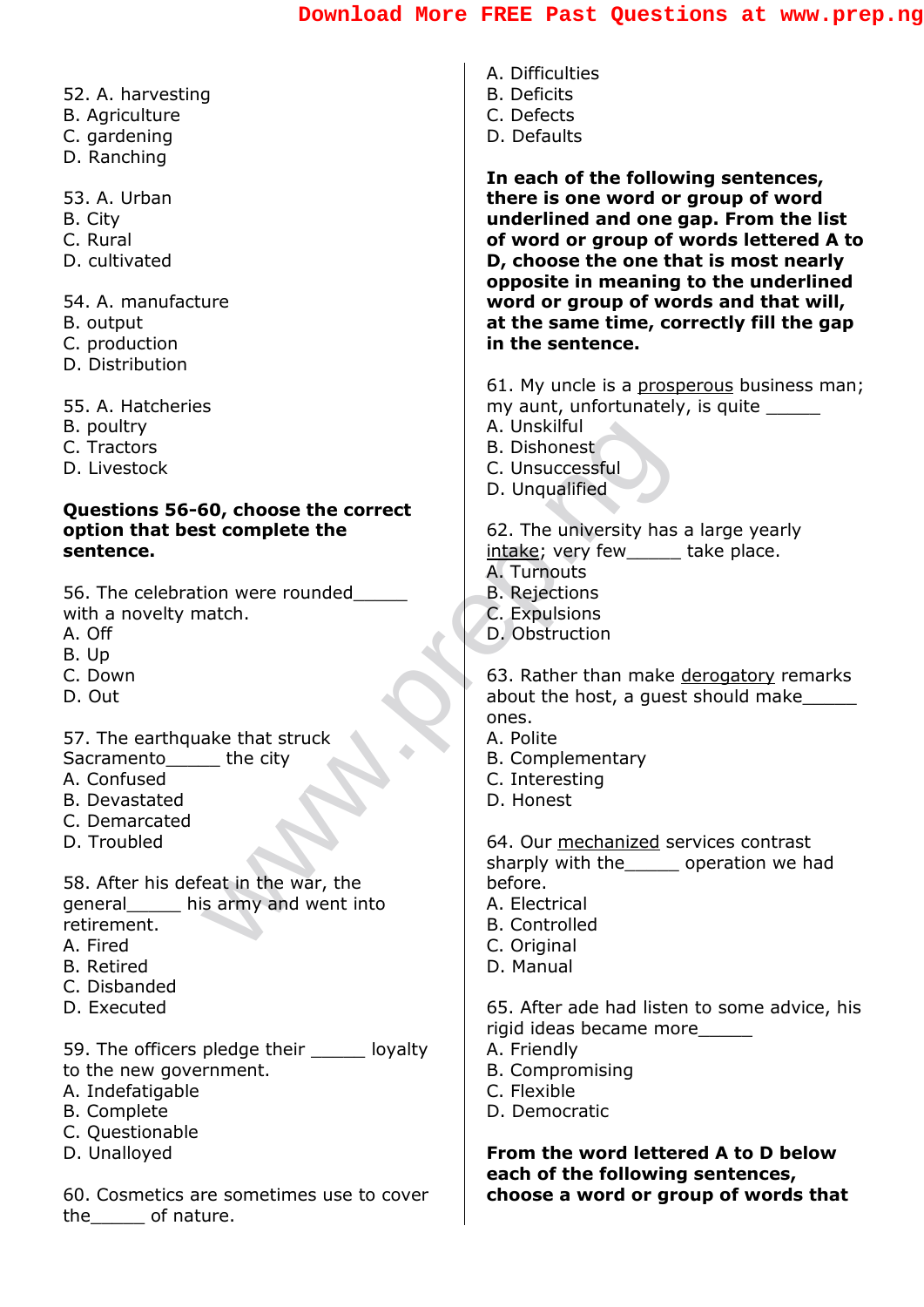#### several suspects.<br>
T5. I am not going to s<br>
you come out into the c<br>
that I will not give an a<br>
A. We go both outside<br>
B. We agree on a position<br>
D. You go outside<br>
D. You reveal your own<br>
SECTION IV: PHYSIC<br>
T6. The nucle **is nearest in meaning to the underlined word as it is used in the sentence.** 66. The marathon is a gruelling race. A. Powerful B. Exhausting C. Interesting D. Distant 67. The work of art in this gallery are priceless. A. Irreplaceable B. Precious C. Invaluable D. Durable 68. The detective was perplexed when the clues pointed to several suspects. A. Excited B. Worried C. Confused D. Discouraged 69. My father was sceptical about the story I told him. A. Ignorant B. Doubtful C. Embarrassed D. Lukewarm 70. The suspect refused to divulge the source of his information. A. Confirm B. Disclose C. Extract D. Affirm **After each of the following sentences, a list of possible interpretations is given. Choose the interpretation that you consider appropriate for each sentence.** 71. Bala's farther gave him free hand to run the family business. This means that his farther\_\_\_\_\_ A. Assisted him freely B. Allow him to make his own decisions C. Made him sole owner of the decision D. Allowed him freedom of movement in the premises 72. The senator's house is the last word in comfort. This means that\_\_\_\_\_ A. Has the most comfortable house C. Owns the last house in the comfort D. Has a house that is not comfortable 73. I was given a standing ovation for my outstanding performance. This means that the senator\_\_\_\_\_ A. Everyone stood up to clap for me B. Everyone stood to catch a glimpse of me C. Everyone congratulated me D. I was asked to stand up 74. We left kano one year ago to the day. This means that we left kano A. Exactly one year ago B. One year minus a day C. One year and a day D. About a year a go 75. I am not going to say yes or no until you come out into the open. This means that I will not give an answer until A. We go both outside B. We agree on a position C. You go outside D. You reveal your own position **SECTION IV: PHYSICS** 76. The nucleon number and the proton number of an element are 23 and 11 respectively, how many neutrons are present in the atom? A. 11 B. 12 C. 23 D. 34 77. Which of the following is a scalar quantity? A. Momentum B. Acceleration C. Displacement D. Distance E. Force 78. Which of the following is not an example of a force? A. Tension B. Weight C. Friction D. Mass E. Thrust 79. Which of the following is a derived unit? A. Ampere

B. Speaks about the comport of his house

- - B. Kilogram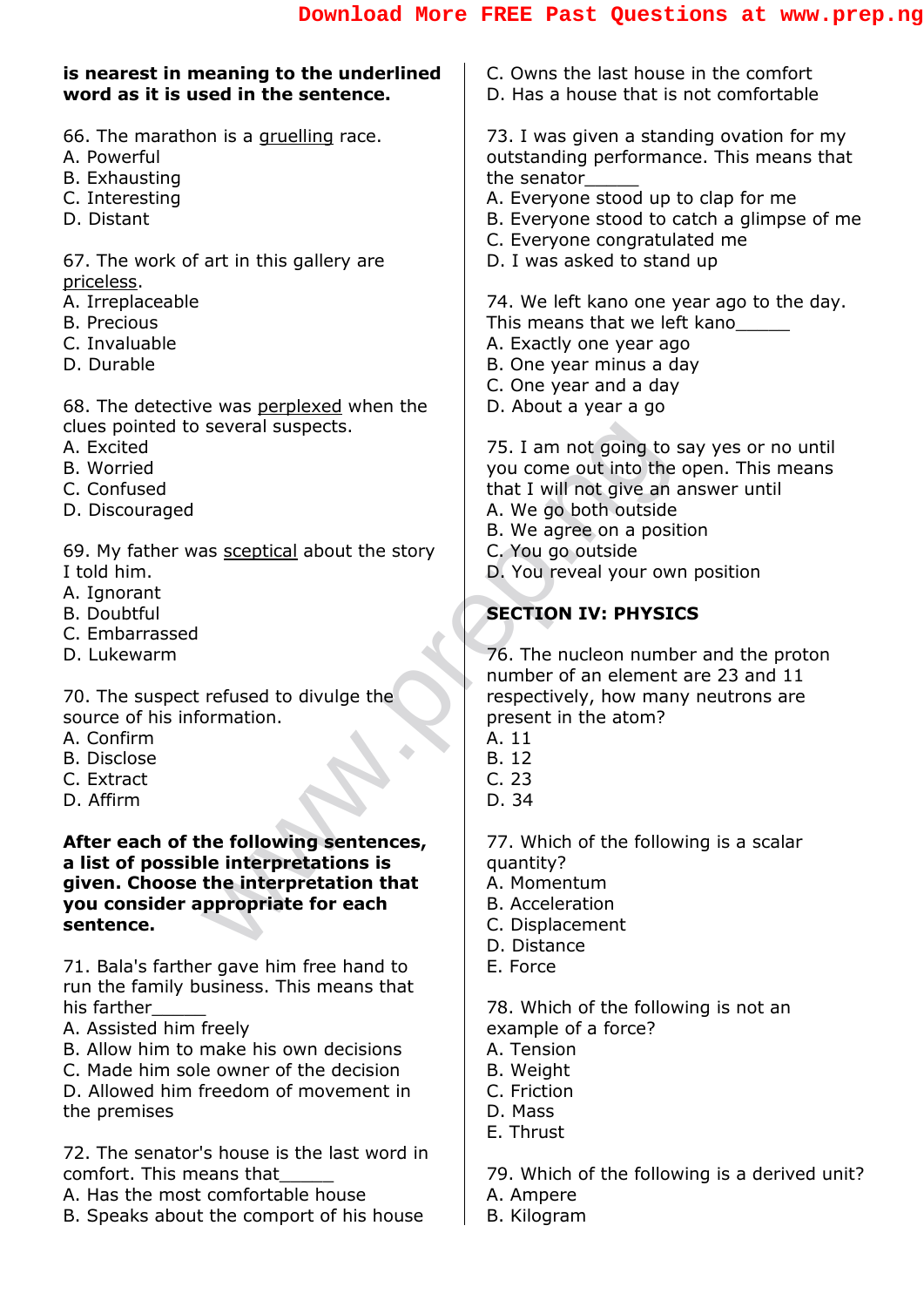C. Second

- D. Ohm
- E. Kelvin

80. The basic difference between the transverse waves and a longitudinal wave traveling in the same direction in a medium is in the\_\_\_\_\_

- A. Amplitude of the wave
- B. Wavelength of the wave

C. Direction of vibration of the particles of the medium

D. Period of vibration of the particles

81. When a metal ball is heated through 30 $^{\circ}$ C its volume becomes 1.00180ms<sup>-3</sup> if the linear expansivity of the material of the ball is 2.0 x 10-5K calculate its original volume.

- A. 1.0000cm<sup>3</sup>
- B. 1.0020cm<sup>3</sup>
- $C. 1.0036$ cm<sup>3</sup>
- D. 1.0038cm<sup>3</sup>
- E. 1.0045cm<sup>3</sup>

82. Which of the following radiations has the highest frequency?

- A. Radio waves
- B. Light waves
- C. X-rays
- D. Infrared rays
- E. Ultraviolet rays

83. Which of the following reasons explain why the walls and ceilings of a standard concert halls are usually covered with perforated pads? To\_\_\_\_\_

A. Increase the intensity of the sound waves

B. Increase the loudness of the sound waves

C. Reduce the effects of reverberation of sound waves

D. Decrease the frequency of sound waves

84. Calculate the length of a constant wire of cross-sectional area  $4\pi \times 10^{-8}$  m<sup>2</sup> and resistivity 1.1 x 10<sup>-6</sup> Ωm (take  $\pi$  as  $\frac{22}{7}$  $\frac{22}{7}$  )

- A. 0.42m
- B. 0.90m
- C. 1.00m
- D. 2.25m

85. A body moves along a circular path with uniform angular speed of 0.6rad 8<sup>-1</sup> and a constant speed of 3.0 ms<sup>-1</sup>. Calculate the acceleration of the body toward the centre of the circle.

- A. 25.0 ms-2
- B.  $5.4 \text{ ms}^{-2}$
- C. 5.0 ms-2
- D. 1.8 ms-2
- E.  $0.2 \text{ ms}^{-2}$

86. Which of the following statement is true?

A. The loudness of sound is determined by its frequency

B. Musical notes consists of combination of sounds and regular frequency

C. The combination of overtones produced by musical instrument determine the quality of sound

D. The pitch of a note depends on frequency of vibration

E. Noise can be produced by a combination of sounds of irregular sounds

SK calculate its original<br>
E. Noise can be produce<br>
E. Noise can be produce<br>
of sounds of irregular s<br>
endulum three times<br>
endulum three times<br>
(allowing radiations has<br>
e. A dot image of scale and a<br>
e. O.135<br>
B. 2.225<br> 87. A boy timed 20 oscillation of a certain pendulum three times and obtained 44.3s, 45.5s, and 47.7s respectively. Calculate the mean period of oscillation of the pendulum

- A. 0.13s
- B. 2.22s
- C. 2.26s
- D. 44.30s
- E. 45.17s

88. Which of the following statement is an advantage of nuclear fusion over nuclear fission?

A. The resulting chain reaction which produces large amount of energy

B. No radioactive waste is produced as byproduct

C. Very high temperature is required in the process

D. The end product is lead

E. Radioactive waste is generated

89. A ball bearing is projected vertically upward from the ground with a velocity of 15m<sup>-1</sup> calculate the time taking by the ball to return to the ground

- $[g = 10 \text{ms}^{-2}]$
- A. 1.5s
- B. 4.5s
- C. 4.0s
- D. 5.3s
- E. 3.0s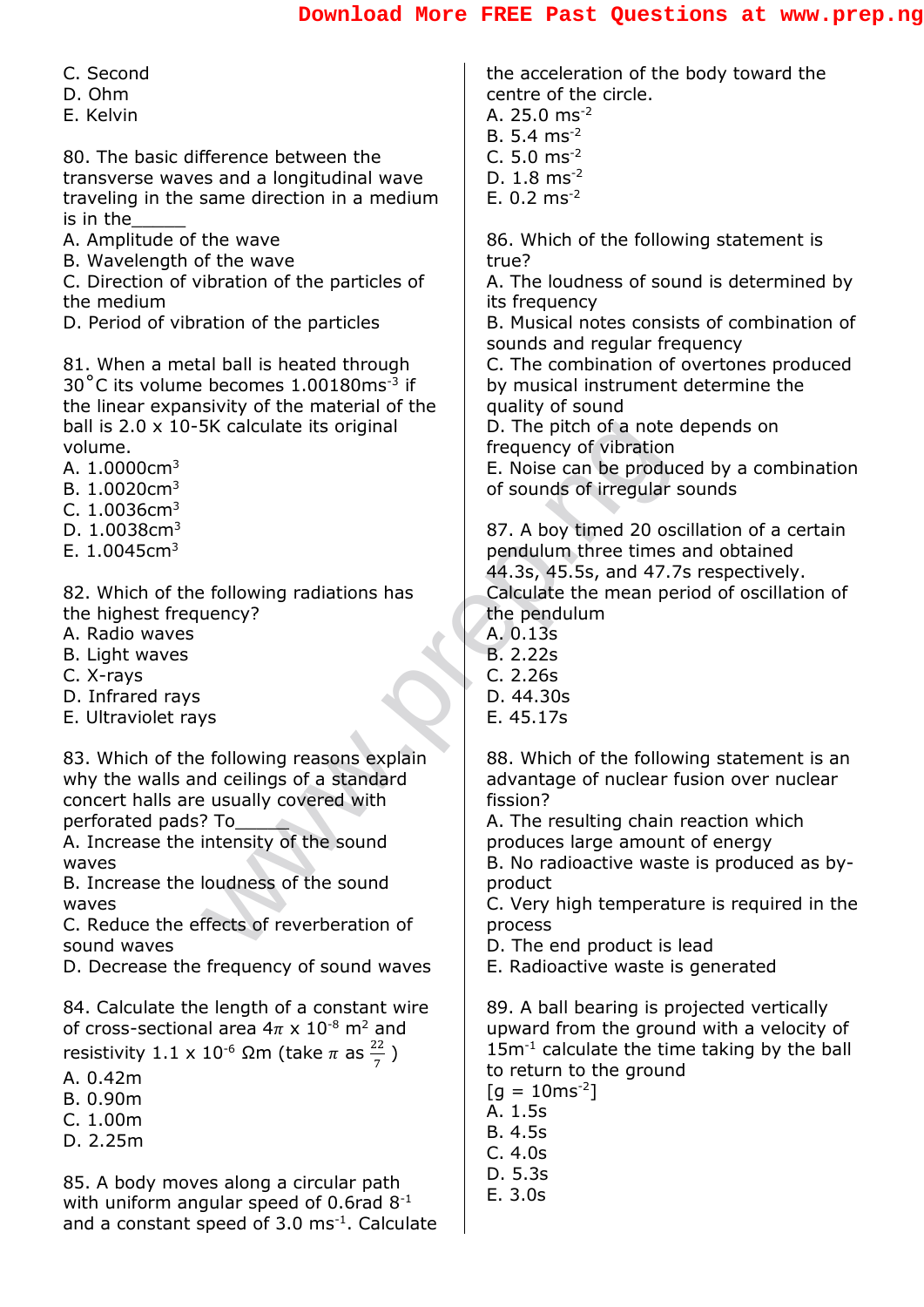90. An electric motor is a machine that converts\_\_\_\_\_

- A. Mechanical energy into electrical energy
- B. Electrical energy into electrical energy
- C. High voltage to low voltage
- D. low voltage to High voltage
- E. high energy to low energy

91. what change in the velocity would be produced on a body of mass 4kg if a constant force of 16N acts on it for 2s?

- A.  $0.5 \text{ ms}^{-1}$
- B.  $8.0 \text{ ms}^{-1}$
- C. 2.0  $ms^{-1}$
- D.  $9.0 \text{ ms}^{-1}$
- F.  $10.0$  ms<sup>-1</sup>

92. In a domestic circuit, electrical appliances and lamps are arranged in a parallel across the main so as to enable the\_\_\_\_\_

A. Same current to flow through the electrical appliances and lamps

B. Maximum energy to be consumed at least cost

C. Same fuse to be used for the electrical appliances and the lamps

D. Voltage across the appliances not to be affected when the lamps are switch on and off

E. Heat losses to be minimized

Controlling and a main so as to enable<br>
to flow through the<br>
Let the main so as to enable<br>
B. 32K<br>
C. 100K<br>
C. 100K<br>
C. 100K<br>
D. 273K<br>
C. 100K<br>
D. 273K<br>
C. 100K<br>
E. 723K<br>
C. 100K<br>
E. 723K<br>
C. 100K<br>
D. 273K<br>
E. 723K<br>
E. 723 93. A loaded spring perform simple harmonic motion with and amplitude of 5cm, if the maximum acceleration of the load is 20cm<sup>-2</sup>. Calculate the angular frequency of the motion

- A. 2 rad  $S<sup>-1</sup>$
- B. 4 rad  $s^{-1}$
- C. 6 rad  $s^{-1}$
- D.  $8$  rad  $s^{-1}$
- E. 10 rad  $s^{-1}$

94. When compared with water, mercury is prepared as a thermometric liquid because  $it$ 

- A. Has higher density
- B. Has lower specific heat capacity
- C. Exhibit anomalous thermal expansion
- D. Contains molecules which have very
- strong adhesive forces
- E. Has higher specific heat capacity

95. How far from a cliff should a boy stand in order to hear the echo of his clap 0.9s later? (speed in sound air =  $330 \text{ms}^{-1}$ )

- A. 121.67m B. 148.50m
- C. 123.45m
- D. 134.33m
- E. 149.35m

96. A body dropped from a certain height above the ground level falls with uniform\_\_\_\_\_

- A. Speed
- B. Velocity
- C. Acceleration
- D. Retardation
- E. Rotation

97. Which of the following values on the absolute scale of temperature is the ice point.

- A. 0K
- B. 32K
- C. 100K
- D. 273K
- E. 723K

98. A force acting on a body causes a change in the momentum of the body from  $12 \text{kgms}^{-1}$  to  $16 \text{kgms}^{-1}$  in 0.2s. calculate the magnitude of the force.

- A. 14.0N
- B. 20.0N
- C. 4.0N
- D. 0.8N
- E. 19.0N

99. Which of the following is not a reason for using soft iron in making core of a transformer?

- A. Retains its magnetism for a long time
- B. Is easily magnetized
- C. Reduces energy loss due to hysteresis
- D. Is easily demagnetized
- E. None of the above

100. The main function of the mouth piece of a telephone is that; it converts sound energy to\_\_\_\_\_

- A. Mechanical energy
- B. Electrical energy
- C. Chemical energy
- D. Thermal energy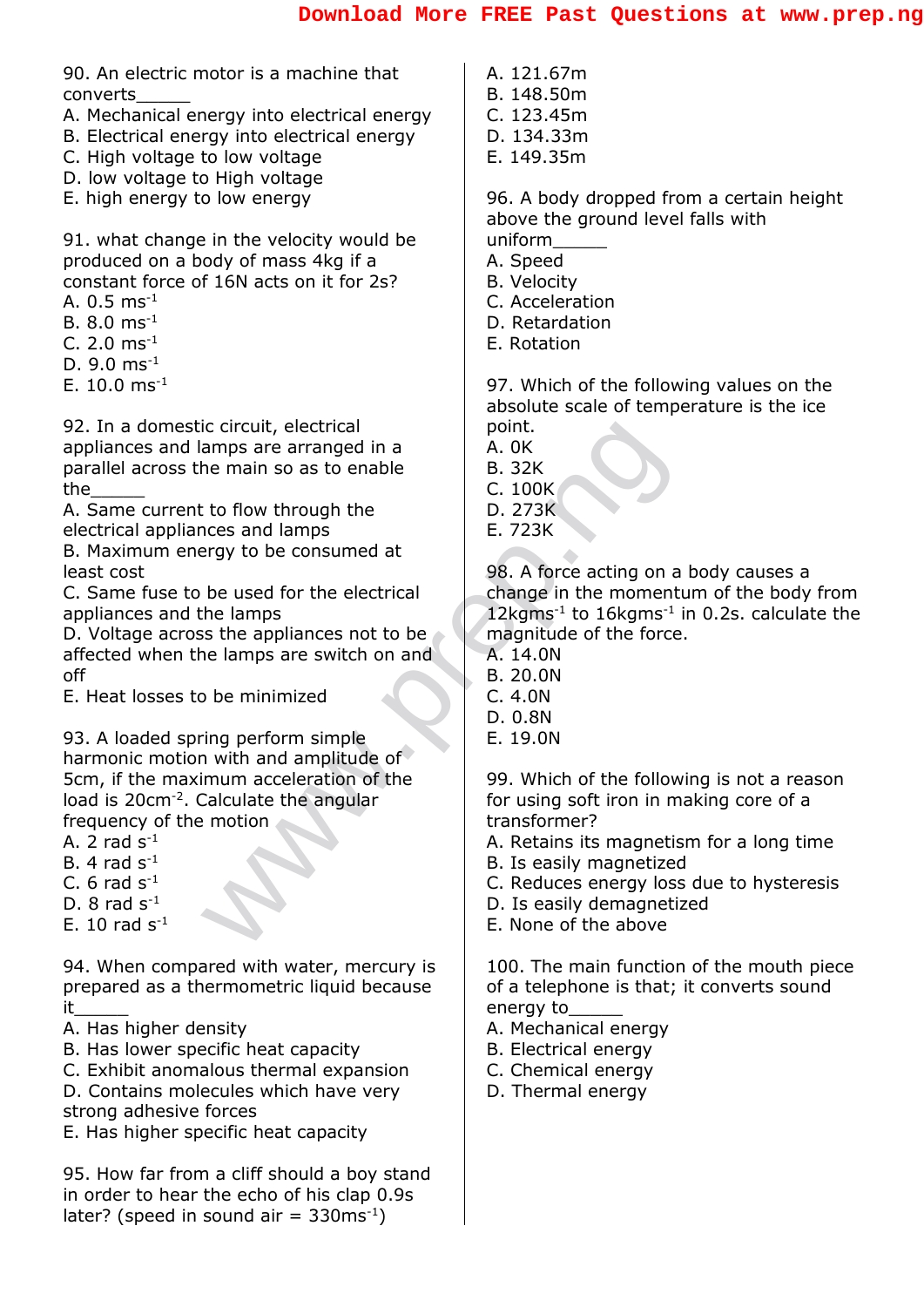#### **BIOLOGY ANSWERS:**

1. A 2. B 3. A 4. C 5. C 6. D 7. B 8. D 9. C 10. C 11. A 12. C 13. D 14. A 15. A 16. A 17. B 18. A 19. C 20. D 21. A 22. D 23. B 24. A 25. A

#### **CHEMISTRY ANSWERS:**

26. E 27. A 28. D 29. C 30. A 31. D 32. E 33. 34. D 35. 36. 37. A 38. 39. C 40.A 41. B 42. 43. B 44. B 45. B 46. D 47.C 48.D 49.B 50.D

#### **ENGLISH ANSWERS:**

WERS:<br>A 54. C 55. D 56. A<br>B 60. C 61. C 62. A<br>C 66. A 67. A 68. C<br>A 72. C 73. D<br>WERS:<br>S0. A 81. 82. 83. C 84.<br>S8. A 89. C 90. B 91. B<br>95. B 96. A 97. B 98. B 51. A 52. B 53. A 54. C 55. D 56. A 57. C 58. C 59. B 60. C 61. C 62. A 63. A 64. D 65. C 66. A 67. A 68. C 69. C 70. B 71. A 72. C 73. D 74. D 75. D **PHYSICS ANSWERS**: 76. 77. 78. 79. 80. A 81. 82. 83. C 84. 85. E 86. 87. E 88. A 89. C 90. B 91. B 92. 93. B 94. D 95. B 96. A 97. B 98. B

99. D 100. B

**DOWNLOAD MORE FREE PAST QUESTIONS AT** 

## **[WWW.PREP.NG](http://www.prep.ng/)**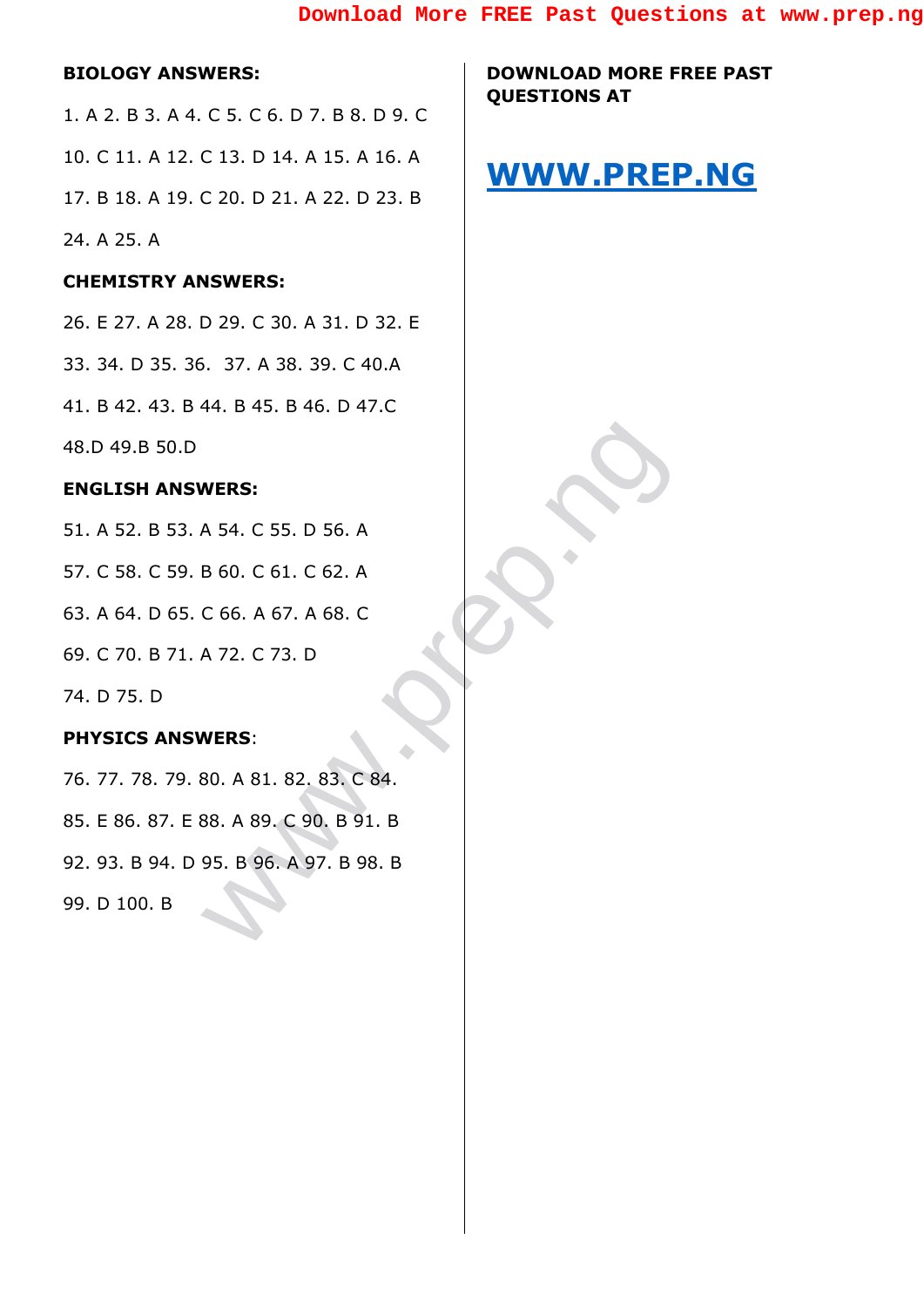## **2016/2017 POST UTME SCREENING EXERCISE**

#### **INSTRUCTIONS:**

I. Candidates should fill in all sections of the answer sheet;

II. Candidates are required to answer all questions;

III. Candidates are to shade their correct options boldly, using HB pencil, on the answer sheet provided.

**Time allowed**: 60 minutes

#### **SECTION I: ENGLISH LANDUAGE**

#### *Read the passage below carefully and answer the questions that follow.*

**Extract the detail of the control of the control of the control of entropies and the detergent the detergent of the control of entropies and the control of entropies and the control of entropies and the control of entropi** Those who have been following the arguments for or against the deregulation of the oil industry in Nigeria may have got the impression that deregulation connotes or indifference on the part of the government. But there is nothing so far from official quarters to suggest that deregulation will cause the government to relinquish its control of oil industry because the absence of oil industry does not mean it will surrender all its rights to entrepreneurs who may want to participate in the industry.

Yet the opposition express so far against deregulation stems from fear that government may leave Nigerians at the mercy of heartless cartel who will command height of the oil industry and cause the pump price of oil to rise above the means of most Nigerians. As a result of such fears, many Nigerians have become resentful in deregulation and, in fact the Nigerian labour Congress [NLC] has threatened to deregulate the government if it should go ahead with the deregulation plan. But Nigerians have not fared any better with the economy totally in the government control. Until recently, the most important sectors of the economy were in hands of the government, Today the deregulation of some of these sectors has broken its monopoly and introduce healthy competition to make things a little easier for Nigerians. A good example is the stifling monopoly of the Nigerian airways.

Today, the traveller is king at the Nigerian airports as oppose to the air travels used to be under Nigeria airways monopoly. Before, it was almost easier for a camel to pass through the eye of a needle than travellers to board a plane. Following from this, the apostle of deregulation rightly heap all the blames for the problems associated with the petroleum products distribution in this county squarely on the government. Which owns all the refineries and which sells petroleum product to its consumers through its agency, the Nigerian National Corporation [NNPC]. In the same way, the government argues that if the government NNPC monopoly were broken with the introduction of entrepreneurs to the refining and sale of petroleum product in the country, the Nigerian population will be all better for it. It stands to reason that ones the government continuous to fix maximum prices for petroleum product in the country, the deregulation of the oil sector should bring some relief to the people by ensuring that wastage, corruption and inefficiency are reduced to the minimum. Consumers will also have the last laugh because competition will result prices. This appears to be the sense in the deregulation.

1. Which of these correctly summarises the arguments adduced by the advocates of deregulation?

A. Deregulating the economy will make the NNPC more efficient and less wasteful B. The government should deregulate every aspect of the Nigerian economy

C. Competition in the oil industry will be D. Completion should be allowed in the production and distribution of petroleum products

2. Which of the following conclusions can be reached from the passage? A. The deregulation of the economy will solve all the problems of petroleum products and distribution

B. The government is hell-bent on leaving Nigerians at the mercy of a heartless cartel C. Nigerians cannot buy fuel at exorbitant prices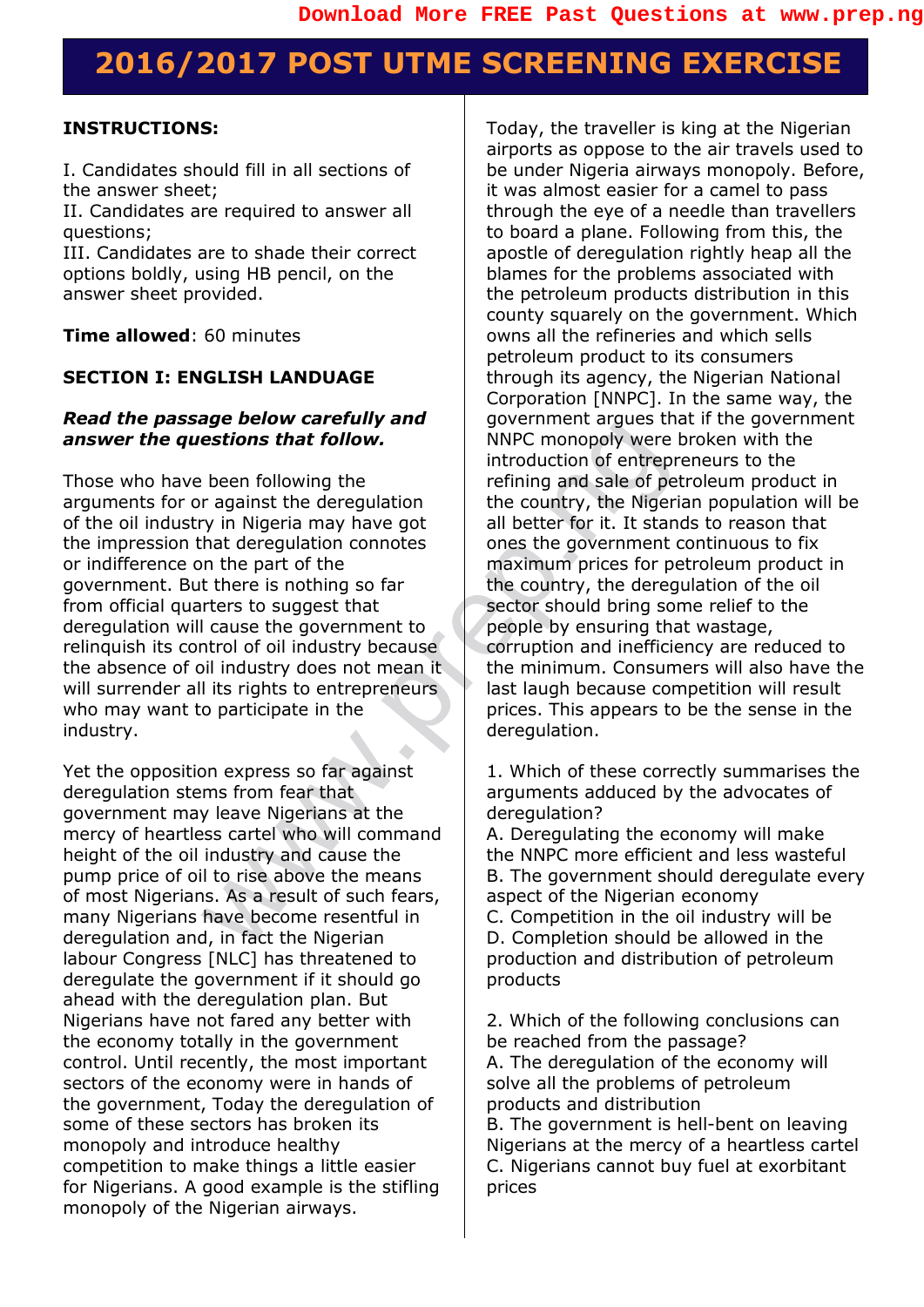D. The deregulation of the oil industry does not preclude the Government from exerting its influence

3. An appropriate title for this passage  $is$ 

A. The advantage of a deregulated economy.

- B. Making a case for deregulations.
- C. Highlighting the dangers of deregulations
- D. The problems of the NNPC

4. Which of the following is true according to the passage?

A. The Nigerian labour congress has been able to prevent the Government from deregulating the economy

B. The introduction of entrepreneurs to the oil industry will make life easy only for a few Nigerians

C. The opposition to the deregulation of the oil industry is not unanimous

D. A better life for all Nigerians is conditional upon the deregulation of the economy.

5. The writer seems to suggest that

A. Nigerians do not understand the sense in deregulations

B. The anxiety cause by the deregulation question is groundless

C. A deregulated economy will the

Government to be indifferent to the flight of ordinary Nigerians

D. Only a heartless cartel will benefit by the deregulation of the oil industry

## ion of entrepreneurs to the<br>
make life easy only for a<br>
or all Nigerians is<br>
or all Nigerians is<br>
the deregulation of the<br>
not understand the sense in<br>
B. method<br>
B. method<br>
B. method<br>
B. method<br>
B. method<br>
B. method<br>
D. A **The passage has gap numbered 6 to 10. Choose the most appropriate option for each gap from the options provided.**

It is the business of scientist to accumulate knowledge about the universe and all of that is in it, and to find, if he is able common  $\, 6$  which underlie and account for the facts that he knows. He chooses when he can, the method of the controlled \_\_7\_\_ if he wants to find the effect of light in growing plants, he takes many plants, as like as possible. Some in the dark and all the time keeping all other 8 (temperature, moisture, nourishment) the

same. In this way, by the light only, the effect of light in plant can be clearly seen. This \_\_10\_\_ of using 'controls' can be apply of a variety of situations, and can be used to find the answers to questions are widely different as possible.

- 6. A. experiment
- B. instruments
- C. approaches
- D. factors
- 7. A. respondent
- B. experiment
- C. system
- D. data
- 8. A. studies
- B. procedures
- C. objects
- D. conditions
- 9. Constant
- B. good
- C. dark
- D. Natural

10. A. research

- B. method
- C. tool
- D. rational

#### **In each of questions 11 to 15, the word in capital letters has the emphatic stress. Choose the option that best fits the expression in the sentence.**

11. He travelled ONLY 20 kilometres before his car stops.

A. Did he travelled only 20 kilometres before his car stopped?

B. Did he travelled exactly 20 kilometres before his car stopped?

C. Did you walk only 20 kilometres before his car stopped?

D. Did travel more than20 kilometres before his car stopped?

12. The king RAN into the palace.

- A. Where did the king ran into?
- B. Did the king walk to the palace?
- C. Did the queen run to the palace?
- D. Who ran to the palace?

13. The university has been TEMPORARILY closed.

A. Has the campus been permanently closed?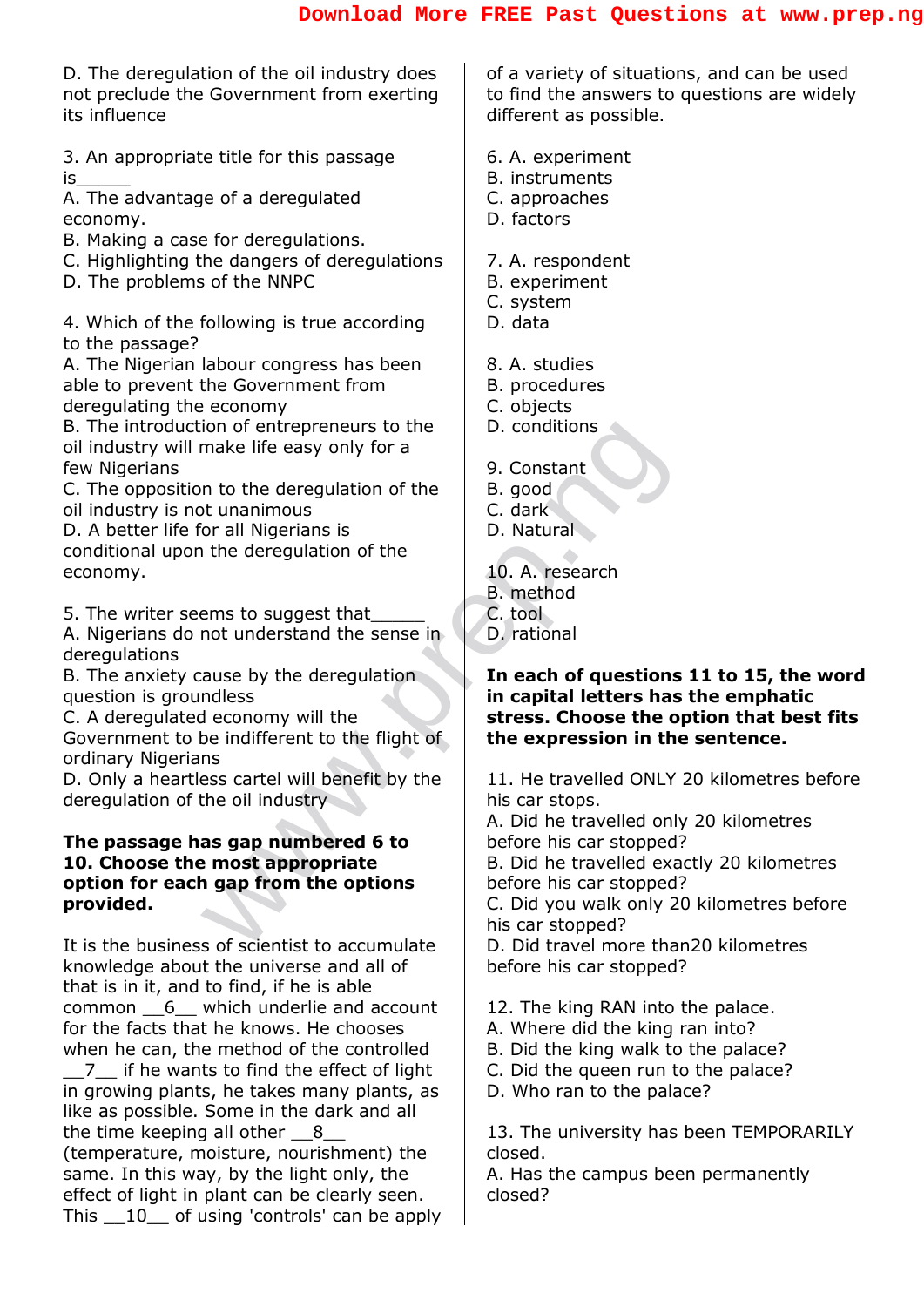B. Has the university been permanently closed?

C. Has the university been permanently closed?

- D. Has the college been temporarily closed?
- 14. The man BOUGHT the newspaper.
- A. Is this the news which the man bought?
- B. Did the man read the newspaper?
- C. Who bought the newspaper?
- D. What did the man buy?

15. My uncle retired from the police.

- A. did brother resign from the police?
- B. did sister resign from the police?
- C. did uncle retire from the police?
- D. did brother retire from the police?

#### **SECTION II: CIVIL EDUCATION**

16. Which of the following is an acceptable societal value?

- A. Honesty
- B. Merriment
- C. Praise singing
- D. Family planning

Following is an acceptable<br>
B. Planaria and amoeba<br>
B. Planaria and amoeba<br>
D. Paramecium and plane<br>
24. The structures found<br>
are<br>
A. Cell membranes and<br>
B. Chromatin nucleolus<br>
inter-communal conflict?<br>
Inter-communal co 17. Which of the following is an effective way of resolving inter-communal conflict?

- A. Meditation
- B. Dialogue
- C. Litigation
- D. Avoidance

18. When there is dispute in a community, members should\_\_\_\_\_

- A. Be indifferent in the issue
- B. Cooperate with others
- C. Leave the community entirely
- D. Be resolute to their cause

19. Community development project can best be achieved if the people are

- A. Cooperative
- B. Religious
- C. Optimistic
- D. Knowledgeable

20. Which of the following is the major problem of the Nigerian Civil service?

- A. Neutrality
- B. Red tapism
- C. Impartiality
- D. Anonymity

#### **SECTION III: BIOLOGY**

21. An amoeba and an unlaid chicken egg are;

- A. Animal tissues
- B. Organelles
- C. Single cells
- D. Organisms

22. In corms, food is usually stored in the\_\_\_\_\_

- A. Leaves
- B. Stems
- C. Roots
- D. Buds

23. The animals that move by means of flagella include

- A. Chlamydomonas and euglena
- B. Planaria and amoeba
- C. Amoeba and hydra
- D. Paramecium and planaria

24. The structures found only in plant cell are\_\_\_\_\_

- A. Cell membranes and cytoplasm
- B. Chromatin nucleolus
- C. Cell wall and chloroplast
- D. Cell membranes and lysosome

25. A flower that has both stamens and pistil are said to be\_\_\_\_\_

- A. Staminate
- B. Pistillate
- C. Perfect
- D. Imperfect

26. When oil is poured into the breeding site of mosquitoes, it

- A. Deprives the larvae of water
- B. Kills the adults
- C. Suffocates the pupae
- D. Slows down egg development

#### **Use the diagram below to answer questions 27 and 28.**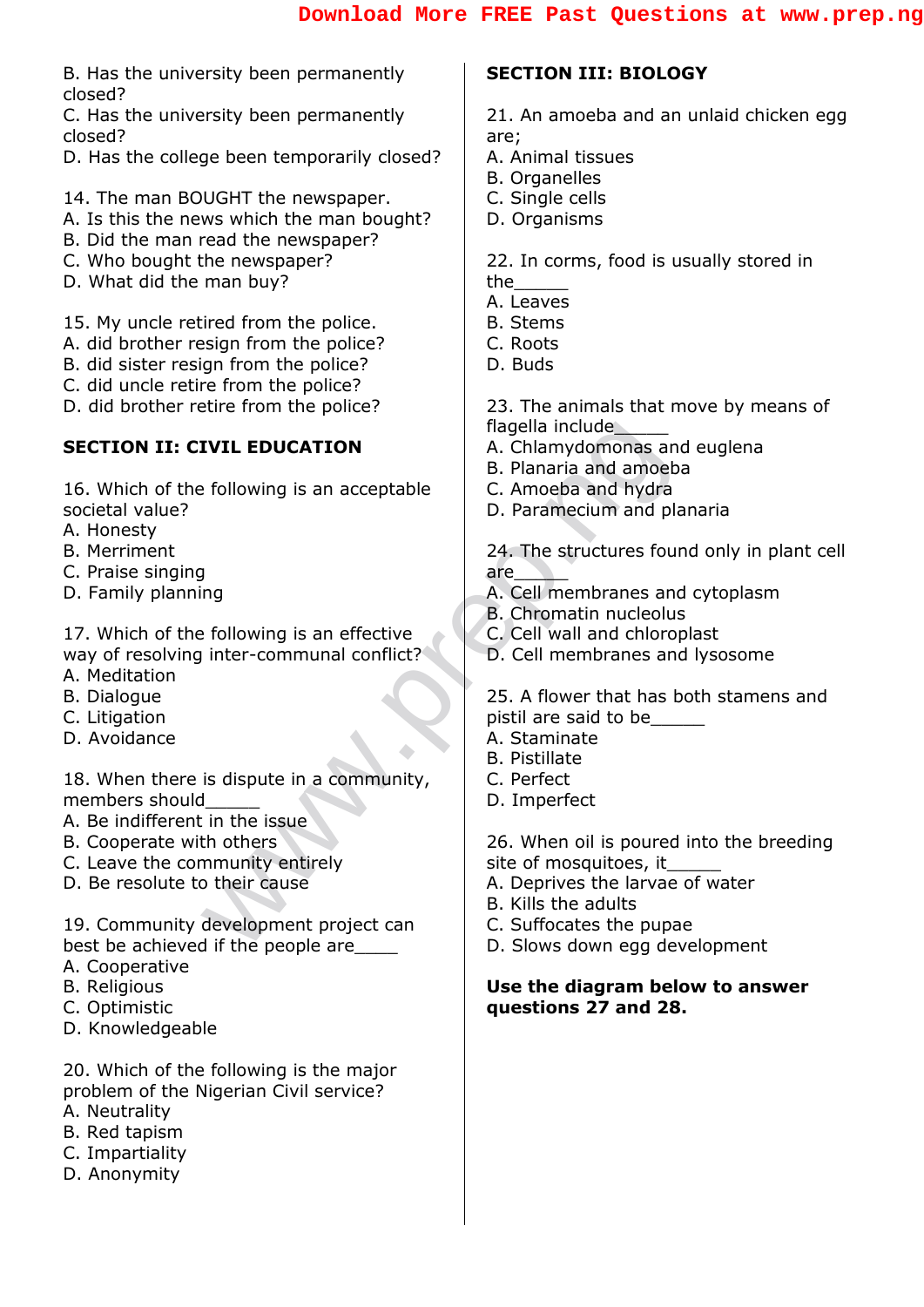

27. The correct evolutionary sequence of the organisms represented is

A. I  $\rightarrow$  III  $\rightarrow$  II  $\rightarrow$  IV

B. II  $\rightarrow$  III  $\rightarrow$  IV  $\rightarrow$  I

C. III  $\rightarrow$  II  $\rightarrow$  I  $\rightarrow$  IV D. IV  $\rightarrow$  II  $\rightarrow$  III  $\rightarrow$  I

28. Oviviparity is the type of fertilization exhibited by the organism labelled

- A. I
- B. II
- C. III
- D. IV

29. The carnassial teeth of a carnivorous animal consists of\_\_\_\_\_

A. Last upper premolar and the first lower molar

B. Last upper molar and the last molar

C. First upper premolar and the first lower molar

D. First upper molar and first lower molar

30. Examples of organisms in which extracellular digestion occur are

- A. Fungus, loranthus and housefly
- B. Rhizopus, sponges and earthworm
- C. Roundworm, tapeworm and hydra
- D. Rhizopus, housefly, hydra

#### **SECTION IV: CHEMISTRY**

**Use the graph below to answer questions 1 to 2.**



31. If the gas is cooled at what temperature will start to condensate?

- A. 125˚C
- B. 150˚C  $C. 175$ °C.
- D. 250˚C
- 

32. How long does it takes all the solid to melt?

- A. 2.5mins
- B. 6.0mins
- C. 1.0mins
- D. 3.0mins

33. Which of the following represent hybridization in ethyne?

- A.  $Sp<sup>2</sup>$
- $B. Sp<sup>2</sup>d$
- $C.$  Sp<sup>3</sup>
- D. Sp

experience is<br>
expresented is<br>  $\rightarrow$  IV<br>  $\rightarrow$  IV<br>  $\rightarrow$  IV<br>  $\rightarrow$  IV<br>  $\rightarrow$  IV<br>  $\rightarrow$  IV<br>  $\rightarrow$  IV<br>  $\rightarrow$  IV<br>  $\rightarrow$  IV<br>  $\rightarrow$  IV<br>  $\rightarrow$  IV<br>  $\rightarrow$  IV<br>  $\rightarrow$  IV<br>  $\rightarrow$  IV<br>  $\rightarrow$  IV<br>  $\rightarrow$  IV<br>  $\rightarrow$  IV<br>  $\rightarrow$  IV<br>  $\rightarrow$  IV<br>  $\rightarrow$  IV<br>  $\rightarrow$  IV<br> 34. When chlorine is passed into water and the resulting solution ss exposed to sunlight, the product formed are

- A. Chlorine gas and hydrogen
- B. Oxygen and oxochlorate [I] acid
- C. Chlorine gas and oxochlorate [I] acid
- D. Hydrochloric acid and oxygen

35. A burning candle produces water and\_\_\_\_\_

- A. Carbon(II) oxide
- B. Carbon(IV) oxide
- C. Oxygen
- D. Hydrogen

36. If 0.75 mole of cyclopropane 0.66 mole of oxygen are mixed in vessel with a total pressure of 0.1 atmosphere, what is the partial pressure of oxygen in the mixture? A. 0.55 atmosphere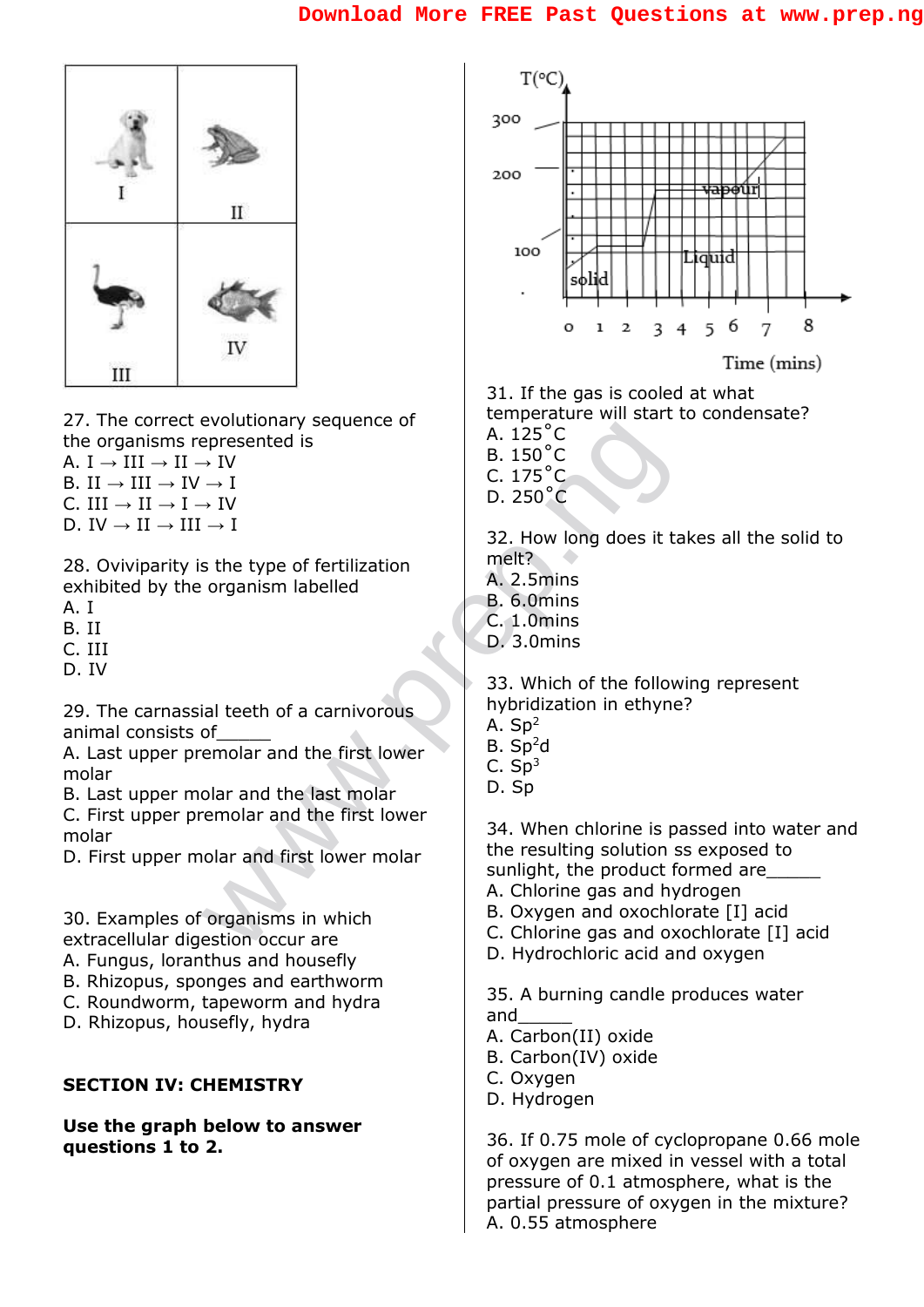B. 0.44 atmosphere 42. The height at which atmosphere ceases to exist is about 80km. if the atmospheric C. 0.33 atmosphere D. 0.22 atmosphere pressure on the ground level is 760mmHg, the pressure at a 37. The processes which return carbon (IV) height of 20km above the ground level oxide to the atmosphere include is\_\_\_\_\_ A. Photosynthesis, decay and respiration A. 380 mmHg B. Photosynthesis, respiration and B. 190 mmHg transpiration C. 750 mmHg C. Respiration, decay and combustion D. 480 mmHg D. Ozone depletion, combustion and decay 43. A stone of mass 1kg is dropped from a 38. The postulate of Daltons atomic theory height of 10m above the ground and falls which stills hold is that freely under gravity. Its kinetic energy 5m A. Particles of different elements combine above the ground is the equal to in a simple whole number ratio A. Its kinetic energy on the ground. B. Atom can neither be created nor B. Half its initial potential C. initial potential energy destroyed C. initial potential energy<br>
are made of small<br>
les<br>
treated with NaOH<br>
treated with NaOH<br>
the wave attended with NaOH<br>
B. Om<br>
C. 2m<br>
D. 3m<br>
C. 2m<br>
D. 3m<br>
45. A ray of light strike<br>
an angle of incidence of<br>
is rotated th C. The particles of the same elements are D. twice its initial potential energy exactly alike D. All elements are made of small 44. a plane sound wave of frequency indivisible particles 85.5Hz and velocity 342ms<sup>-1</sup> is reflected from a vertical wall. At what distance from the wall does the wave have an antinode? 39. Which of the following gives a precipitate when treated with NaOH A. 1m solution? B. 0m C. 2m A. Na<sub>2</sub> $CO<sub>3</sub>$ B. CH3COONa D. 3m C. NH4Cl  $D.$  Al $C_3$ 45. A ray of light strikes a plain mirror at an angle of incidence of 35˚. If the mirror is rotated through 10˚, through what an 40. The compound below is a  $CH<sub>3</sub>$ angle is the reflected ray is rotated?  $A.45^\circ$ B. 20˚ CH3CH C H C. 70˚  $\mathbf{I}$ D. 25˚ OH A. Tertiary alkanol 46. The driving mirror of a car has a radius B. Primary alkanol of curvature of 1m. A vehicle behind the C. Glycol car is 4m from the mirror. Find the image D. Secondary alkanol distance behind the car A. 8/7 B. 4/7 **SECTION V: PHYSICS** C. 4/9 D. 9/2 41. The efficiency of a machine is always less than 100% because the 47. A bread toaster uses a current of 4A A. Velocity ration is always greater than the when plugged in a 240 volts line. If it takes mechanical advantage one minute to toast slice of bread, What is B. Work output is always greater than then the energy consumed by the toaster? work input A. 3.60  $\times$  10 $^3$ J C. Effort applied is always greater than the B.  $5.76 \times 10^{4}$ load lifted C.  $1.60 \times 10^2$ J

D. Load lifted is always greater than the effort applied

D.  $1.60 \times 10^4$ J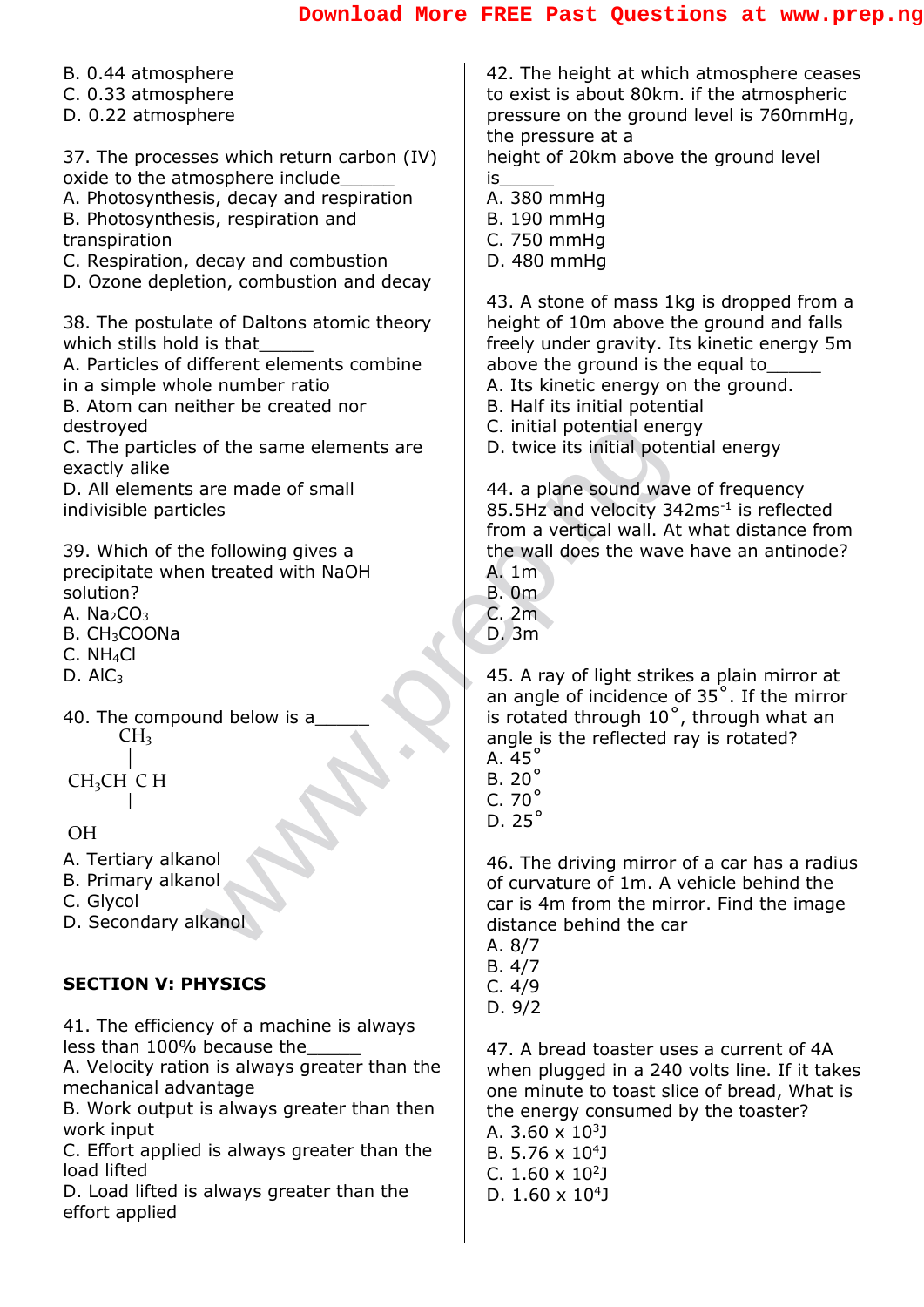48. The diagram below shows two capacitors P and Q and capacitances  $2\mu$ F and  $4\mu$ F respectively connected to d.c source.



The ratio of energy stored in P to Q is  $A. 1 : 2$ 

- B. 2 : 1
- C. 4 : 1
- D. 1 : 4

agnetic field is greatest<br>at right angles within the<br>bendent of the angle<br>d and the conductor<br>parallel with the field<br>akes an angle of 60° with<br>trolled the amount of light<br>ina by adjusting the<br>MERS:<br>A 5. A 6. D 7. D 8. D 9 49. The force of a current carrying conductor in a magnetic field is greatest when the

A. Conductor is at right angles within the field

B. Force is independent of the angle between the field and the conductor

C. Conductor is parallel with the field D. Conductor makes an angle of 60˚with

the field

50. The eye controlled the amount of light reaching the retina by adjusting the

- A. Cornea
- B. Iris
- C. Retina
- D. Optic nerve

#### **ENGLISH ANSWERS:**

1. D 2. A 3. A 4. A 5. A 6. D 7. D 8. D 9. A

10.B 11.B 12.B 13.B 14.B 15.C

#### **CIVIC EDUCATION ANSWERS:**

16.A 17.B 18. 19.A 20.

#### **BIOLOGY ANSWERS:**

21.C 22.B 23.A 24.C 25.C 26.C 27. 28.

29.A 30.B

#### **CHEMISTRY ANSWERS:**

31.B 32.A 33.D 34.D 35.B 36.C 37.C 38.

39.C 40.

#### **PHYSICS ANSWERS:**

41.A 42.C 43.A 44.A 45.B 46.C 47. 48.

49.A 50.B

**DOWNLOAD MORE FREE PAST QUESTIONS AT** 

## **[WWW.PREP.NG](http://www.prep.ng/)**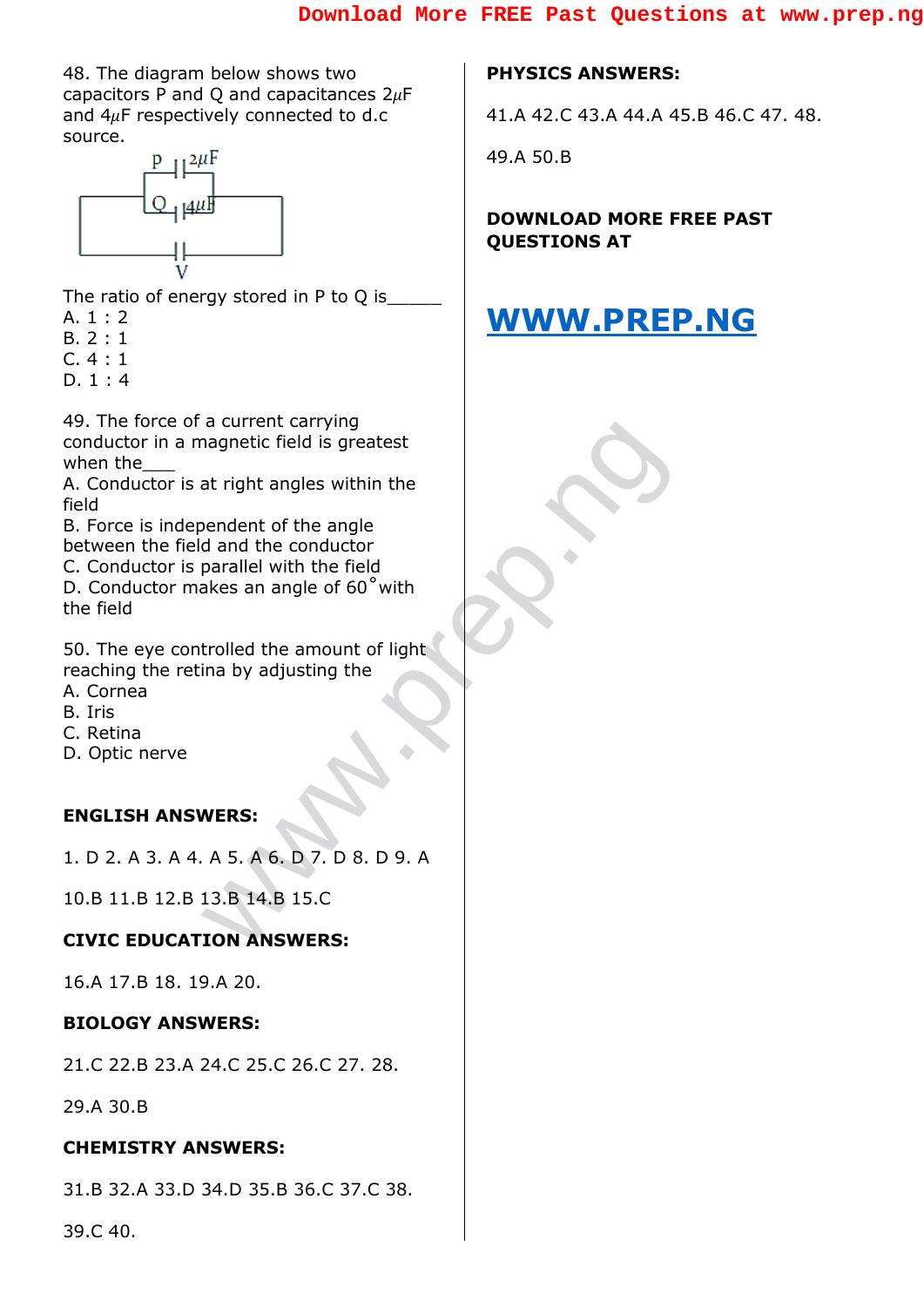## **2017/2018 POST UTME SCREENING EXERCISE**

#### **SECTION I: ENGLISH LANDUAGE**

A wolf, seeing a lamb drinking from a river, wanted to find a pretext for devouring him. He stood higher up the stream and the lamb of muddying the water so that he could not drink. The lamb said that he drink only with the tip of his tongue, and that in any case he was standing lower down the river, and could not possibly disturb the water higher up: *when this excuse failed him* , the wolf said: well, last year you insulted my father I was not even born then, replied the lamb.

Finding answers, said the<br>
do you mean by taking up<br>
always meet his nemes<br>
about the wolf's angry<br>
exepct, told him with all<br>
that he could not conceive<br>
that the could not conceive<br>
on such a wide could<br>
on such a wide c You are good at finding answers, said the wolf, "but what do you mean by taking up so much of the path where I am walking? " The lamb, frightened at the wolf 's *angry tone and terrible aspect*, told him with all die submission, that he could not conceive how his walking on such a wide could occasion him any convenience. What! exclaimed the wolf, seemingly in great anger and indignation. 'You are as imprudent as your father who seized me by the throat last year, and caused me to be kept in cage for three months'. If you will believe me, 'said the lamb my parents are poor simple creatures who lived entirely by green stuffs, we are none of us hunters of your species , ' 'Ah I see its no

use talking to you' said the wolf, drawing up closed to him. 'it runs in the blood of your family to hate us wolf and therefore we have come conveniently together, I'll just pay off a few of your fore fathers' scores before we part.' So, saying, he leapt at the lamb from behind and garrotted him.

1. The expression *when this excuse failed him* suggest that the

A. Wolf only made up the charges levelled against the lamb.

B. Lamb was more intelligent than the wolf C. Lamb was prepared for the charges levelled against him

D. Wolf was uncertain of the charges made against him

2. The expression *angry tone and terrible aspect* refers to the wolf s

A. Sonorous voice and overbearing attitude B. Towering size and thunderous voice

C. Harsh voice menacing posture

D. Loud voice and fretting movement

3. Which of the following aptly describe the moral of the story?

A. The sins of the forefather are visited upon the children no matter how long it takes

B. If you have made up your mind to hang your dog, any rope will do for the purpose. C. The law is weak in defence of the poor against the rich and mighty.

D. No matter how highly placed he is in the society, the unmindful law breaker will always meet his nemesis

4. From the way the story ended, it can be concluded that the\_\_\_\_\_

A. Lamb did not survive the encounter.

B. Wolf and the lamb parted amicably

C. Wolf had encountered the lamb parents.

D. Lamb offended the wolf quite seriously.

5. The charges levelled against lamb are\_\_\_\_\_

A. Greed, wandering, insolence, disrespect.

B. Exuberance, pollution, wickedness, and stubbornness.

C. Garrulity, loquacity, pride and arrogance.

D. Pollution, insolence, obstruction and aggression.

#### **The passage bellow has gaps numbered 6 to 10. Choose the most appropriate option for each gap from the options provided.**

Capitalism is an economic system which found in hr the principle of free enterprise and the private ownership of the means of production and distribution. The \_\_6\_\_ of capitalism claim that its initial characteristic is economic  $\overline{7}$  the producer is free to produce whatever goods he  $\,$  8  $\,$  , but the  $\frac{9}{10}$  is equally free to buy what he wants. There is market mechanism under this system, which brings the producer and consumer together and tends to equate the supplies of one to the demands of the other, and \_\_10\_\_ the whims and caprice of both.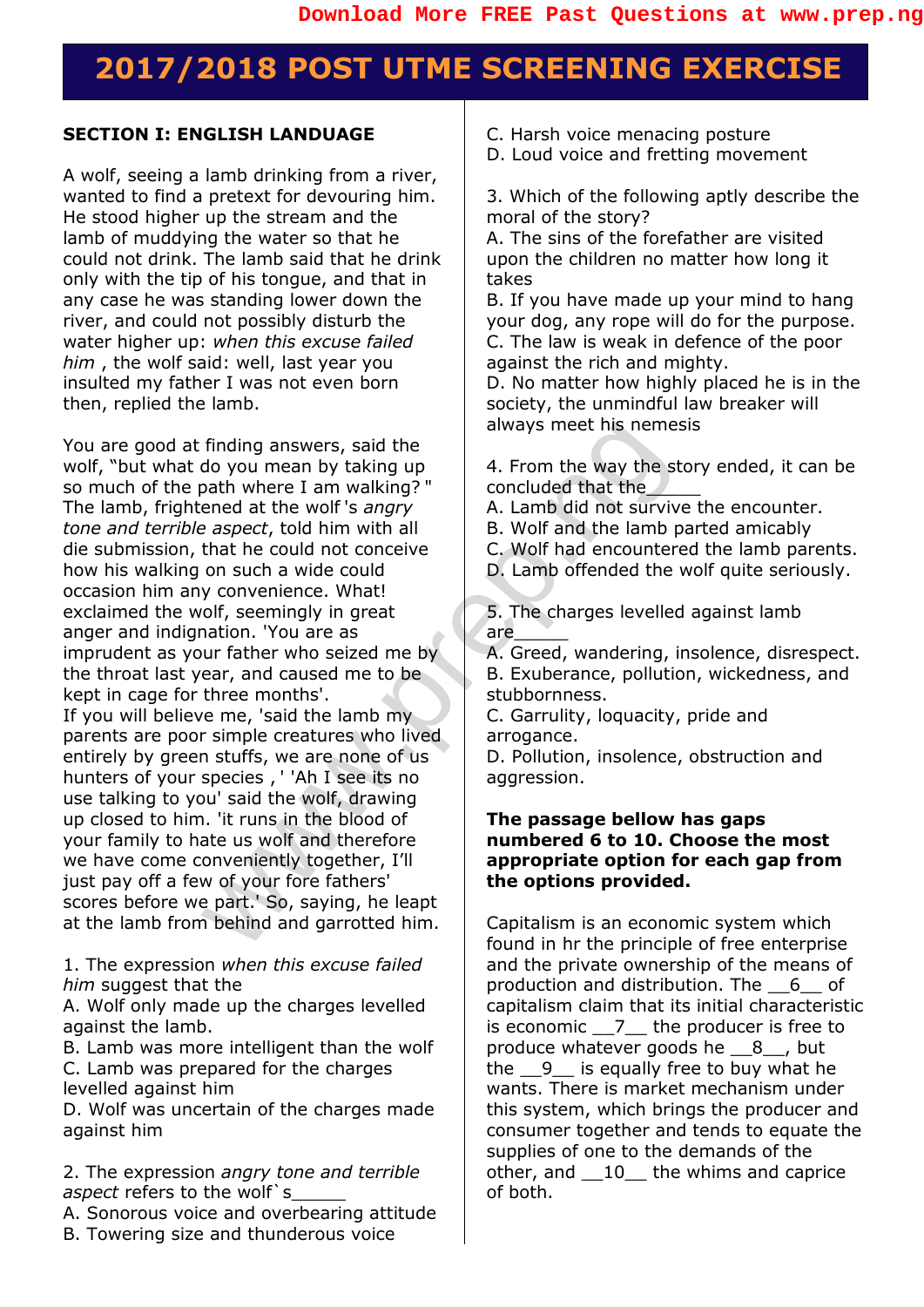| 6. A. protagonist                                                  |                                                                                  |
|--------------------------------------------------------------------|----------------------------------------------------------------------------------|
|                                                                    | A. A drunkard driving can be punished                                            |
| B. antagonist                                                      | B. Driving while drive is an offence                                             |
| C. determiners                                                     | C. Drinking while driving is an offence                                          |
| D. attorneys                                                       | D. Drinking and driving is an offence                                            |
|                                                                    |                                                                                  |
| 7. A. exploitations                                                | 14. In many countries, is ostensibly being                                       |
| B. manipulation                                                    | practice                                                                         |
| C. manoeuvring                                                     | A. Democracy is indeed being practice in                                         |
| D. freedom                                                         | many practice                                                                    |
|                                                                    | B. Many countries have effective democracy                                       |
| 8. A. sells                                                        | C. Many countries have democracy in                                              |
| B. buys                                                            | practice.                                                                        |
| C. fancies                                                         | D. Democracy is apparently practiced in                                          |
| D. manufactures                                                    | many countries                                                                   |
|                                                                    |                                                                                  |
| 9. A. Customer                                                     | 15. The investigators stated clearly that                                        |
| B. consumer                                                        | they had reach a dead end in their scrutiny                                      |
| C. controller                                                      | of suspects in the murder case                                                   |
| D. marketer                                                        | A. The investigators did not know what to                                        |
|                                                                    | do with the suspects' murder.                                                    |
| 10. A. neutralize                                                  | B. The investigators has evidence to                                             |
| B. harmonize                                                       | sentence the suspect to death in the end.                                        |
| C. settle<br>D. decide                                             | C. There was no further progress in the                                          |
|                                                                    | investigation of the murder suspects.<br>D. The end had come for the suspects in |
| In each of questions 11 to 15, select                              | the murder case                                                                  |
| the option that best explain the                                   |                                                                                  |
| information conveyed in the sentence.                              | <b>SECTION II: GENERAL KNOWLEDGE</b>                                             |
|                                                                    |                                                                                  |
|                                                                    |                                                                                  |
| 11. Everyone was ready to play the devil's                         | 16. What does the eagle in the Nigerian                                          |
| advocate in the impeachment controversy.                           | coat of arm represent?                                                           |
| A. Everyone was willing to speak against                           | A. Peace                                                                         |
| the impeachment to encourage discussion                            | <b>B.</b> Terror                                                                 |
| on it.                                                             | C. Agriculture                                                                   |
| B. Everyone was willing to defend an                               | D. Strength                                                                      |
| unpopular point of view concerning the                             |                                                                                  |
| impeachment                                                        | 17. The supreme organ of the united nation                                       |
| C. Everyone was willing to fight for the                           | organization is the                                                              |
| defenceless citizens no matter the                                 | A. General assembly                                                              |
| consequences.                                                      | B. Secretary general<br>C. World court                                           |
| D. Everyone was willing to be am evil<br>genius in the controversy | D. World bank                                                                    |
|                                                                    |                                                                                  |
| 12. Adamu's father was a key figure in that                        | 18. The military government in Nigeria was                                       |
| ministry.                                                          | headed by                                                                        |
| A. The ministry trust Adamu's father as a                          | A. General Murtala Muhammad                                                      |
| central figure                                                     | B. General Yakubu Gowon                                                          |
| B. Adamu's father was a figurehead in the                          | C. General Agunyi Ironsi                                                         |
| ministry                                                           | D. General Olusegun Obasanjo                                                     |
| C. Adamu's father position is essential in                         |                                                                                  |
| the ministry                                                       | 19. Which of the following is NOT one if the                                     |
| D. Adamu's father keeps the key to the                             | data processing function of a computer?                                          |
| ministry                                                           | A. Gathering data information                                                    |
| 13. The government warns that drink-                               | B. Passing data information<br>C. Analyzing the data or information              |

driving is a punishable under the law\_\_\_\_\_

L. Analyzing the data or information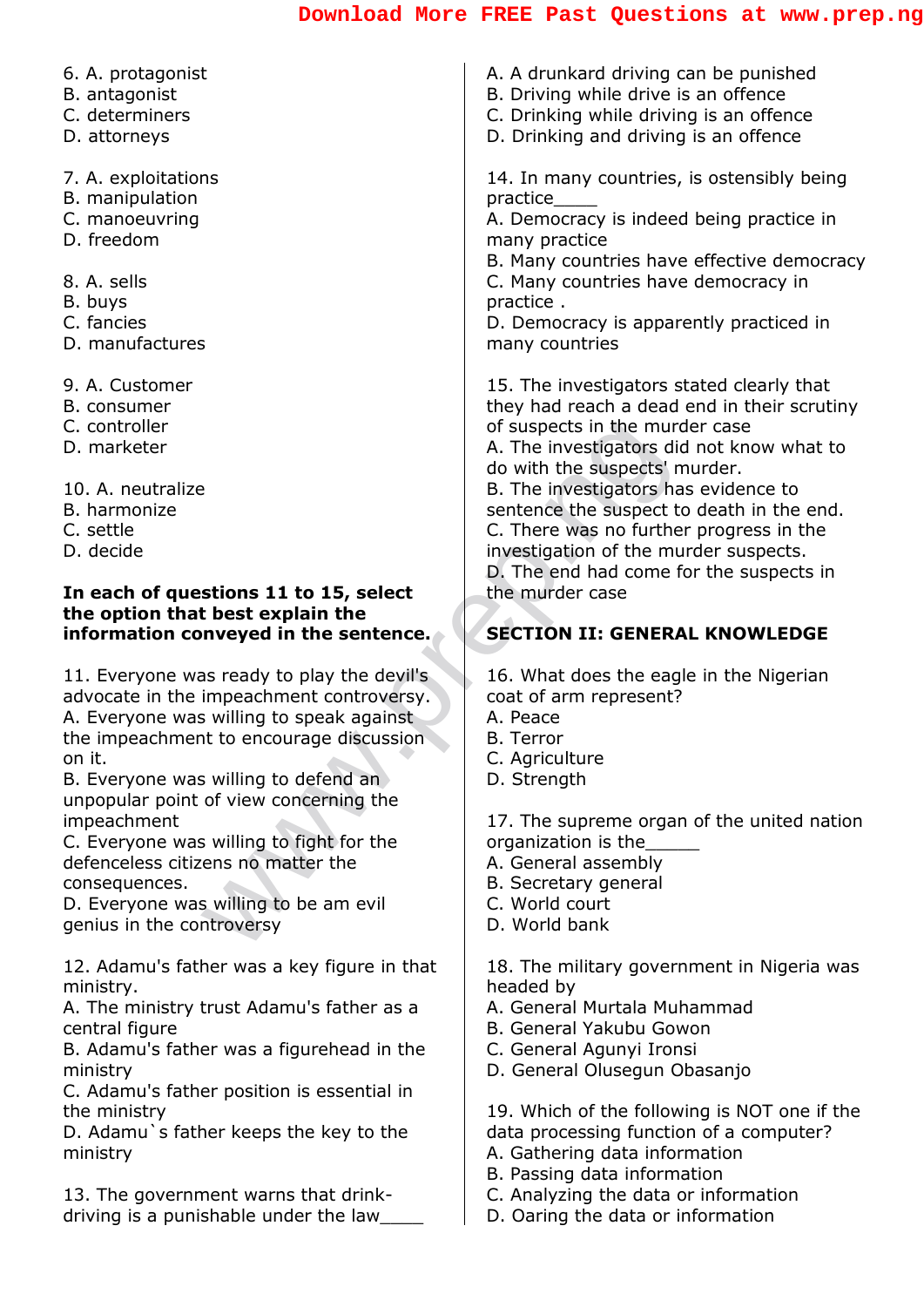| 20. The computer system language "DOS"                                                                                                                                                                                                                                    | C. Mesophytes                                                                                                                                                                                     |
|---------------------------------------------------------------------------------------------------------------------------------------------------------------------------------------------------------------------------------------------------------------------------|---------------------------------------------------------------------------------------------------------------------------------------------------------------------------------------------------|
| stand for?                                                                                                                                                                                                                                                                | D. Hydrophytes                                                                                                                                                                                    |
| A. Disc Operating System<br><b>B. Disc Operating Session</b><br>C. Digital Operating System<br>D. Digital Open System<br><b>SECTION III: BIOLOGY</b>                                                                                                                      | 27. The structural adaptation for desert<br>plants for water conservation is<br>A. Spiny leaves<br>B. Prominent stomata in leaves<br>C. Broad leaves with numerous stomata<br>D. Spongy mesophyll |
| 21. The process in which complex<br>substance are broken down into simpler<br>ones is refer to as<br>A. Metabolism<br><b>B.</b> Tropism<br>C. Anabolism<br>D. Catabolism                                                                                                  | 28. Fungi are referred to as heterotrophs<br>because they<br>A. Have mycelium<br>B. Lack roots<br>C. Are filamentous<br>D. Lack chlorophyll                                                       |
| 22. The organ which is sensitive to light in                                                                                                                                                                                                                              | 29. The blood circulatory system of                                                                                                                                                               |
| euglena is                                                                                                                                                                                                                                                                | vertebrates consists of                                                                                                                                                                           |
| A. Chloroplast                                                                                                                                                                                                                                                            | A. Heart, aorta, arteries and veins                                                                                                                                                               |
| B. eyespot                                                                                                                                                                                                                                                                | B. Heart, vena cava, arteries and veins                                                                                                                                                           |
| C. gullet                                                                                                                                                                                                                                                                 | C. Heart, arteries, capillaries and veins                                                                                                                                                         |
| D. flagellum                                                                                                                                                                                                                                                              | D. Heart, aorta, capillaries and veins                                                                                                                                                            |
| 23. The organelles present in cells that                                                                                                                                                                                                                                  | 30. The blood circulatory system of                                                                                                                                                               |
| actively respiring and photosynthesizing                                                                                                                                                                                                                                  | vertebrates consists of                                                                                                                                                                           |
| are                                                                                                                                                                                                                                                                       | A. Heart, aorta, arteries and veins                                                                                                                                                               |
| A. Nucleus and centrioles                                                                                                                                                                                                                                                 | B. Heart, vena cava, arteries and veins                                                                                                                                                           |
| B. Mitochondria and chloroplast                                                                                                                                                                                                                                           | C. Heart, arteries, capillaries and veins                                                                                                                                                         |
| C. Lysosomes and ribosomes                                                                                                                                                                                                                                                | D. Heart, aorta, capillaries and veins                                                                                                                                                            |
| D. Golgi apparatus and endoplasmic                                                                                                                                                                                                                                        | <b>SECTION IV: CHEMISTRY</b>                                                                                                                                                                      |
| reticulum<br>24. Which of the following describes a<br>characteristic of arthropods?<br>A. The body is not divided by a number of<br>segments<br>B. The body is covered by chitin<br>C. The organism find it easy to grow freely<br>D. The organism has a pair of jointed | 31. What volume of carbon (II) oxide is<br>produce by reacting excess carbon with<br>$10$ dm <sup>3</sup> of oxygen?<br>A. $15dm3$<br>B.10dm <sup>3</sup><br>C.5dm <sup>3</sup><br>D. $20dm^3$    |
| appendages                                                                                                                                                                                                                                                                | 32. The rate of diffusion of gas Y is twice                                                                                                                                                       |
| 25. Which of the following distinguishes a                                                                                                                                                                                                                                | that of Z, if the relative molecular mass of                                                                                                                                                      |
| butterfly from a moth?                                                                                                                                                                                                                                                    | Y is 64 and the two gases diffuse under the                                                                                                                                                       |
| A. They have similar antennae                                                                                                                                                                                                                                             | same conditions, find the relative molecular                                                                                                                                                      |
| B. The abdomen of moth is fatter than that                                                                                                                                                                                                                                | mass of Z.                                                                                                                                                                                        |
| of butterfly                                                                                                                                                                                                                                                              | A. 8                                                                                                                                                                                              |
| C. The wings of butterfly rest horizontally                                                                                                                                                                                                                               | <b>B.</b> 16                                                                                                                                                                                      |
| but those of moth rest vertically                                                                                                                                                                                                                                         | C.32                                                                                                                                                                                              |
| D. Both are active during the day                                                                                                                                                                                                                                         | D. 256                                                                                                                                                                                            |
| 26. The plants that grow in deserts or very<br>dry areas are refer to as                                                                                                                                                                                                  | 33. How many unpaired electrons are in the<br>p-orbital of a fluorine atom?<br>A. 1                                                                                                               |

- A. Epiphytes
- B. Xerophytes

B. 2 C. 3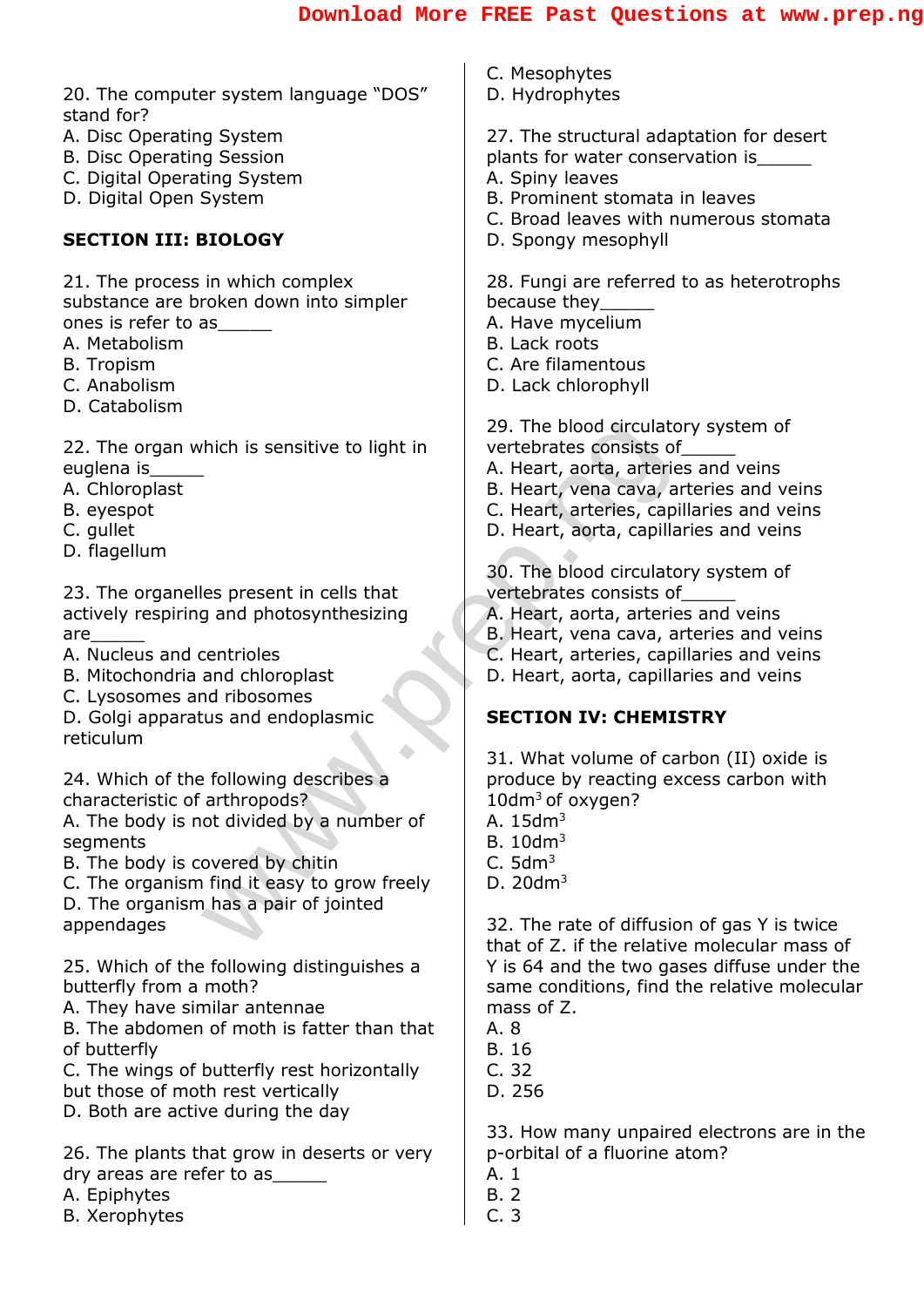| D.0                                                                                                                                                                                 | compound above is                                                                                                                                                       |
|-------------------------------------------------------------------------------------------------------------------------------------------------------------------------------------|-------------------------------------------------------------------------------------------------------------------------------------------------------------------------|
| 34. Which of the following molecule is held<br>together by hydrogen bond?<br>A. $H2SO4$<br>B. HF<br>C. CH <sub>4</sub>                                                              | A. 2-methylpent-I-ene<br>B. 2-methylpent-II-ene<br>C. 4- methylpent-1-ene<br>D. 3- methylpent-2-ene                                                                     |
| D. HBr                                                                                                                                                                              | <b>SECTION V: PHYSICS</b>                                                                                                                                               |
| 35. The bond formed between two<br>elements with electron configuration<br>$1s^22s^22p^63s^2$ and $1s^22s^22p^4$ is<br>A. Dative<br>B. Ionic<br>C. Metallic<br>D. Covalent          | 41. In order to remove<br>when taking measurem<br>rule, the eye should be<br>A. Slantingly towards th<br>markings<br>B. Slantingly toward the<br>markings               |
| 36. In an electrochemical cell, polarization<br>is caused by<br>A. Tetraoxosulphate (IV) acid<br>B. Hydrogen<br>C. Chlorine<br>D. Oxygen                                            | C. Vertically downwards<br>D. Vertically upwards o<br>42. A load is pulled at a<br>along horizontal floor b<br>floor. If the force in the<br>what is the frictional for |
| 37. The minimum amount of energy<br>required for a reaction to take place is<br>A. Activation energy<br>B. Kinetic energy<br>C. Lattice energy<br>D. Ionization energy              | 1524N<br><b>B. 1350N</b><br>C. 1260N<br>D. 1061N<br>Vel.(m/s)<br>60                                                                                                     |
| 38. In an endothermic reaction, if there is a<br>loss in entropy, the reaction will<br>A. Not be spontaneous<br>B. Be at equilibrium<br>C. Be indeterminate<br>D. Be spontaneous    | о                                                                                                                                                                       |
| 39. In the laboratory preparation of<br>ammonia, the flask is placed in a slanting<br>position, so as to<br>A. Enhance the speed of reaction<br>B. Prevent formation of precipitate | From the velocity-time<br>which of the following c<br>be determined?<br>A Deceleration                                                                                  |

- C. Lattice energy
- D. Ionization energy

- A. Not be spontaneous
- B. Be at equilibrium
- C. Be indeterminate
- D. Be spontaneous

B. Prevent formation of precipitate

C. Prevent condensed water from breaking the reaction flask

D. Enable the proper mixing of the reactant in the flask.



H

 $CH_3 - C - CH_2 - CH = CH_2$ 



- A. 2-methylpent-I-ene
- B. 2-methylpent-II-ene
- C. 4- methylpent-1-ene
- D. 3- methylpent-2-ene

#### **SECTION V: PHYSICS**

41. In order to remove error from parallax when taking measurements with a meter rule, the eye should be focused A. Slantingly towards the left on the markings

B. Slantingly toward the right on the markings

- C. Vertically downwards on the markings
- D. Vertically upwards on the markings

42. A load is pulled at a uniform speed along horizontal floor by a rope at  $45^{\circ}$ C to floor. If the force in the rope is 1500N, what is the frictional force on the load? A. 1524N



From the velocity-time graph shown above, which of the following quantities CANNOT be determined?

- A. Deceleration
- B. Initial velocity
- C. Total distance travelled
- D. Initial acceleration

44. A rocket is fired from the earth's surface to a distance planet. By Newton's law of universal gravitation, the force F,  $will$ 

- A. Increase as a reduces
- B. Increase as G varies
- C. Remains constant
- D. Increases as r reduces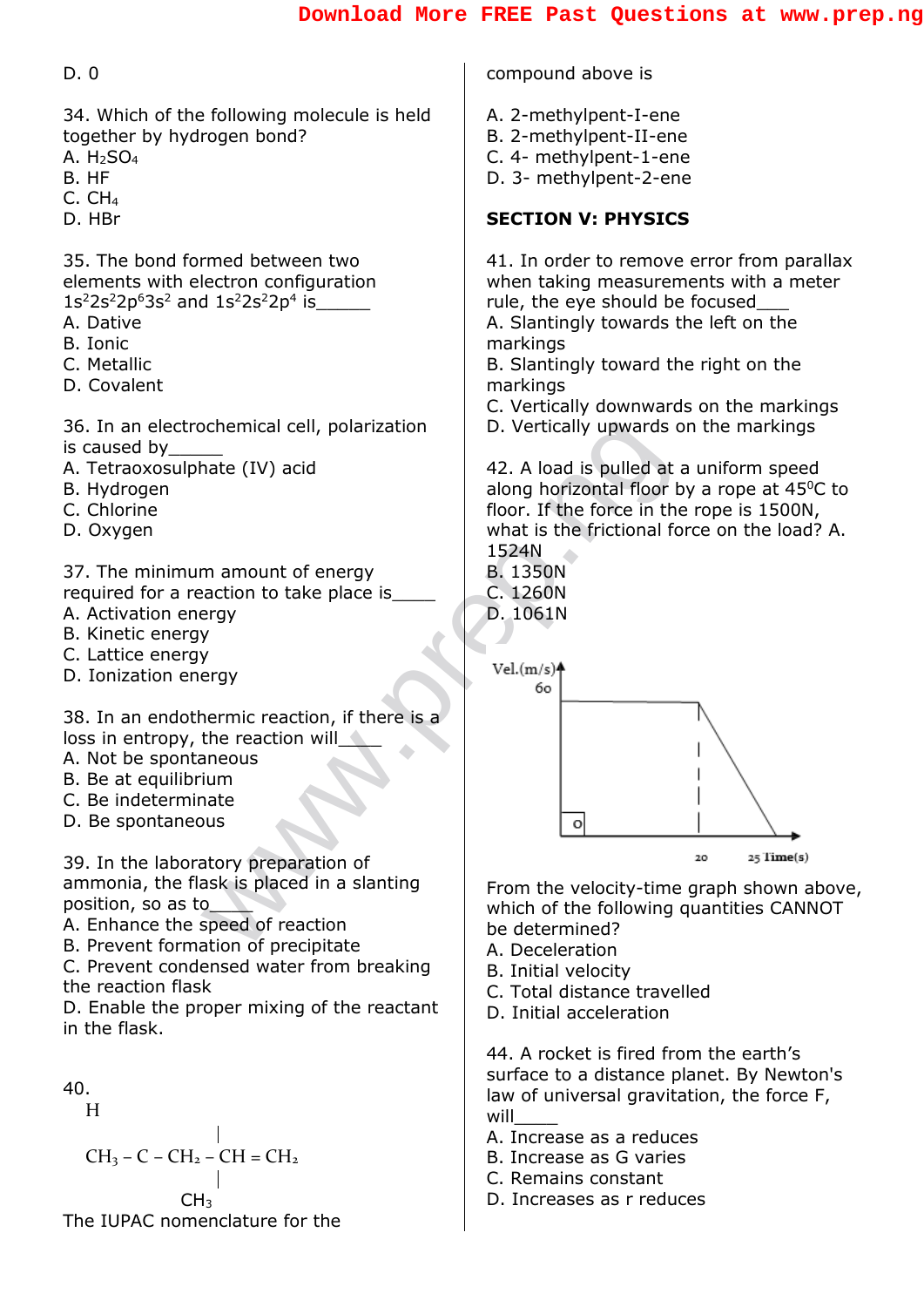45. An object move in a circular path of radius  $0.5$ m with a speed of  $1 \text{ms}^{-1}$ . What is its angular velocity?

- A.  $8$  rads<sup>-1</sup>
- B. 4  $rads^{-1}$
- C. 2  $rads^{-1}$
- D.  $1$  rads<sup>-1</sup>





From the diagram above, calculate the work done when the particles moves from  $x=0$ m to  $x=80$ m.

- A. 1200J
- B. 2400J
- C. 6000J
- D. 7000J

47. A pinhole camera is placed 300m in front of a building so that the image is formed on a screen 5cm from the pinhole. If the image is 2.5cm high, the height of the building will be

- A. 25m
- B. 50m
- C. 100m
- D. 150m

48. After reflection from the concave mirror, rays of light from the sun converges\_\_\_\_

- A. At the radius of curvature
- B. At the focus
- C. Beyond the radius of curvature
- D. Between the focus and radius of
- curvature

49. Dispersion of white light is the ability of white light to

- A. Penetrate air, water and glass
- B. Move in a straight light
- C. Move around corners

D. Separate to its component colours

50. A piece of a radioactive material contains 100 atoms. If its half-life is 20 seconds, the time taking for 124 atoms to remain is\_\_\_\_\_ A. 20 seconds

- B. 40 seconds
- C. 60 seconds
- D. 80 seconds
- 

#### **ENGLISH ANSWERS:**

1. D 2. C 3. B 4. C 5. A 6. A 7. D 8. B 9. B

10. D 11. A 12. C 13.B 14. D 15. C

#### **GENERAL KNOWLEDGE ANSWERS:**

16. D 17. A 18. C 19. B 20. C

#### **BIOLOGY ANSWERS:**

21. D 22. B 23. B 34. B 25. C 26. B 27. A

28. D 29. C 30. C

#### **CHEMISTRY ANSWERS:**

31. D 32. B 33. A 34. B 35. B 36. B 37. A 38. D 39. C 40. C

#### **PHYSICS ANSWERS:**

41. C 42. D 43. 44. A 45. 46. 47. D 48. B

49. D 50. C

#### **DOWNLOAD MORE FREE PAST QUESTIONS AT**

## **[WWW.PREP.NG](http://www.prep.ng/)**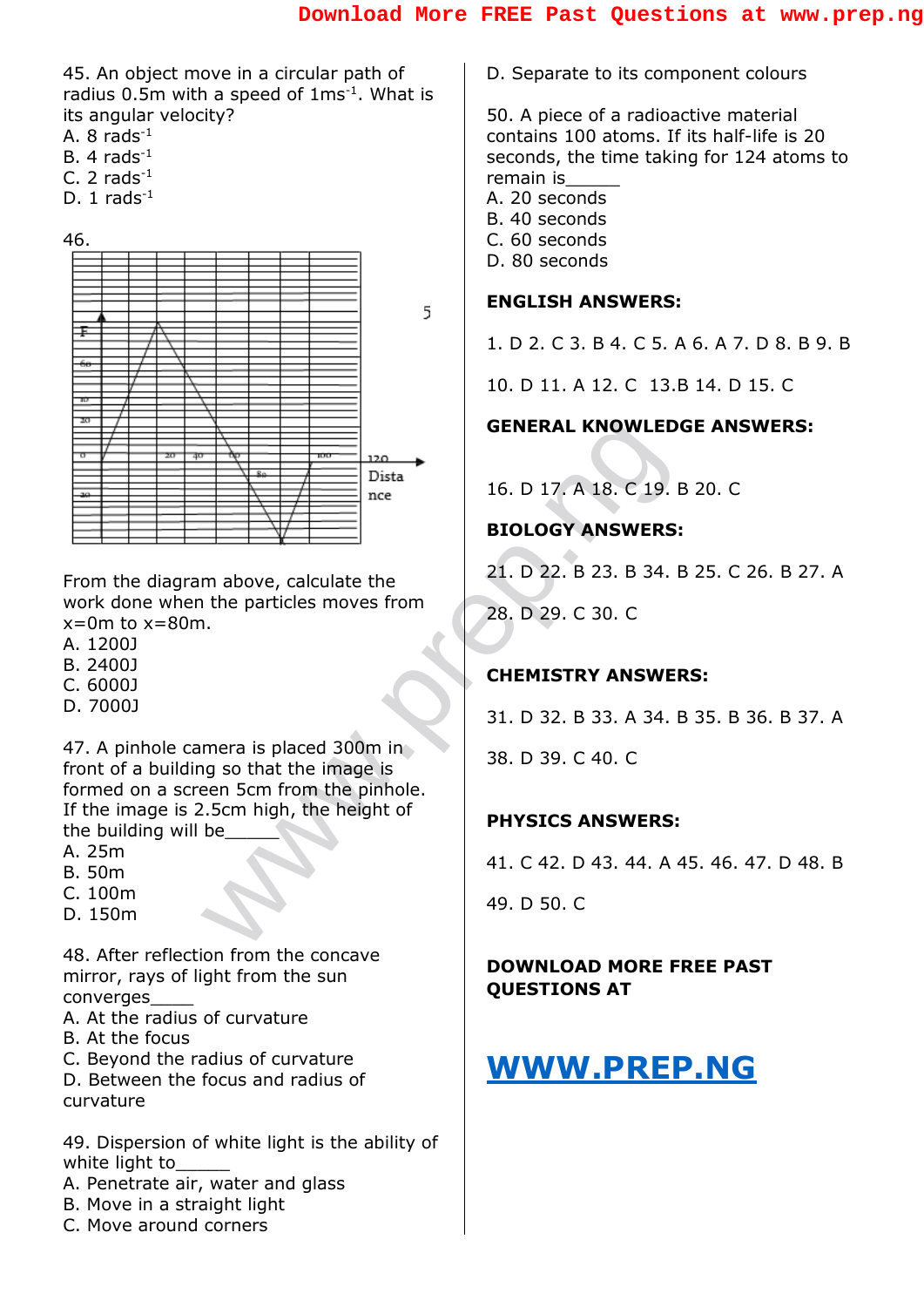## **2018/2019 POST UTME SCREENING EXERCISE**

#### **SECTION I: ENGLISH LANDUAGE**

#### **Read the following passage carefully and answer the questions 1 to 5**.

Recent literary researches reveal that Nigerians hardly have time to read. In essence the reading culture in Nigeria is now at a low ebb. It's disturbing however, the few Nigerians that reads concentrate more on foreign books than indigenous productions. Most Nigerians authors of novels, story books , fiction and non-fiction series have decried on different occasions, their woes. They were bitter as way most owners of bookshop and publishes treat them. It was gathered that most renowned bookshop's hardly sells books that was writing by indigenous authors. They prefer to stock foreign books.

When contacted by DAILY INDEPENDECE, the general manager of popular bookstore in Lagos island declared that most of the bookshop prefer to store foreign books because of higher demands for them. The question that borders most Nigerian authors is, while their overseas counterpart are been rewarded with great international honours, why Nigerians are not according them such recognition in their country?

Recently Nigerian novelist Chimamanda Ngozi Adichie, won 2007 orange prize award the literary world's top award for fiction written by women. The award carries a fixed tag of 30,000. It was reported in *publishers weekly, half of a yellow sun*, the book *that earned her the award was profoundly gripping*. According to the reviewer the book is a 'transcendent novel' of many descriptive triumphs most notably its diction of impact of war brutalities on peasants and intellectuals alike it's a searing history in fictional form, intensely evocative and immensely absorbing 'Chinua Achebe' father modern African literatures' also won the second ever man booker of the international price of 60,000 with his first novel things fall apart published in 1958, when professor Wole Soyinka won the novel price for literature in 1986, the fame confirmed the relevance of Nigerians in the world of classical excellence when

Bon Ekri won the 1999 booker price with his work, 'The famished road', and the world celebrate Nigeria as the giant of Africa. It was also gathered that most of the publishers hurriedly produced books and in the process marred their good contents. Most of the books are not properly edited and eventually become substandard when compared with foreign products the extent to which books publishing standard have fallen in Nigeria is alarming.

Were the tooks the part of the books mention have and publishes treat<br>the books mention have student in tertiary institutions from their levels books.<br>
In the books with the books in the properties who had be by DAILY INDE Often Nigerian publishers have been blamed for this it instructive that none of the books mention have been published in Nigeria. It was discovered that most of the student in tertiary institutions depends on dictations from their lecturers or handout. A science lecturer in one of the Nigerian universities who had been a victim of handouts sale scandals, told DAILY INDEPENDENCE the reality campus challenges in relation to books: I was forced to dictate note to students who hung in my every word in the absence of text books in a library that had, to all intent and purpose, stop buying new books when the local currency is devalued. But what other alternative do one have?

1. It can be inferred from the passage that\_\_\_\_\_

A. Nigerians have access to foreign books only

B. Nigerians undergraduates do not read text books

C. Nigerians read foreign and indigenous book alike

D. Nigerians read mostly foreign books only

2. The reasons for lack of indigenous books in most renowned bookshops, according to the passage, is

A. Nigerians prefer reading foreign books B. Foreign books attract more buyers

C. Indigenous books are sometimes not available

D. The low quality of indigenous books.

3. The expression….*that earned her the award was profoundly gripping*, as used in the passage means that the book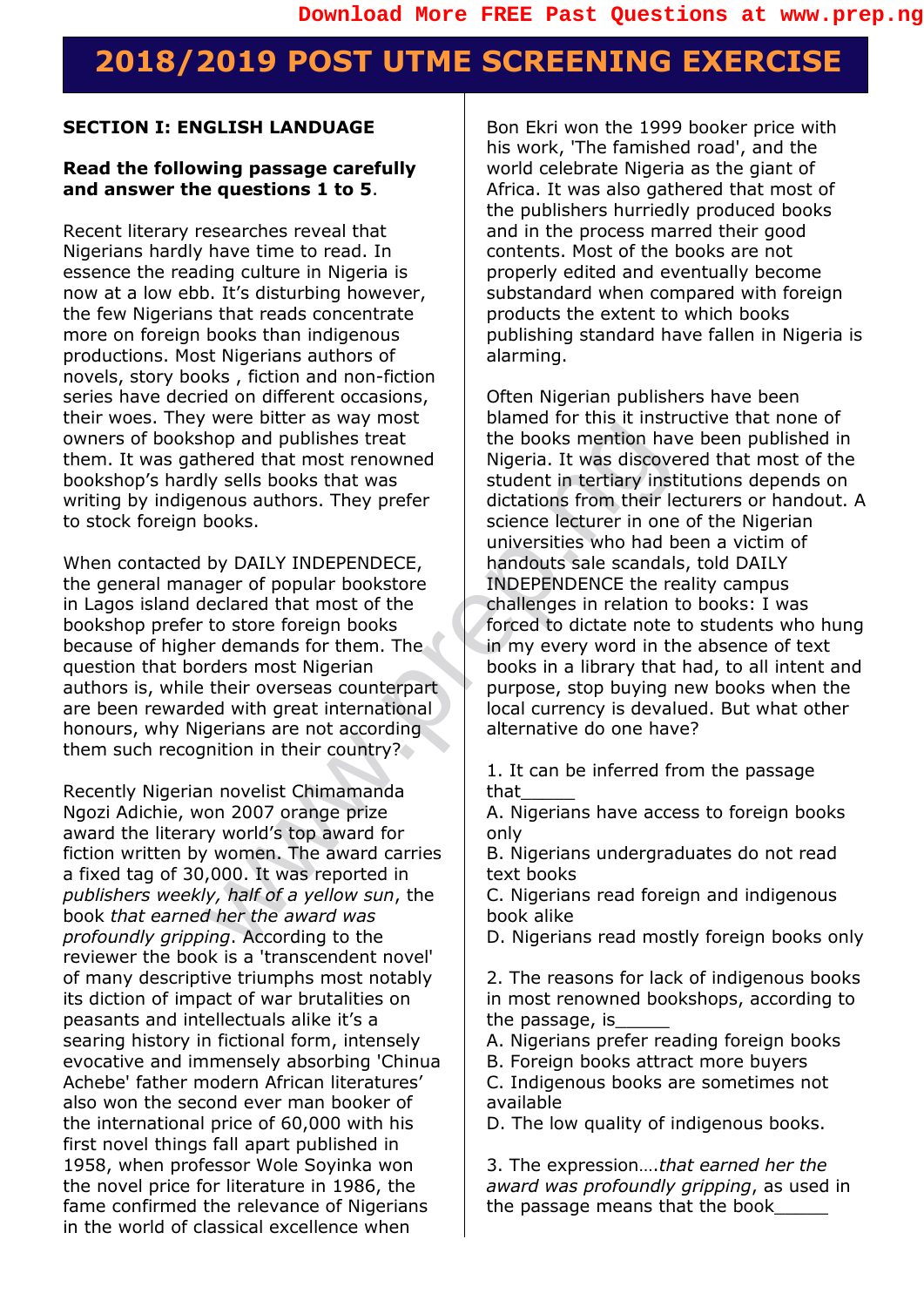| A. Is highly interesting and captures<br>attention                      | C. Hide<br>D. destroy                                                   |
|-------------------------------------------------------------------------|-------------------------------------------------------------------------|
| B. Is of high quality to the writer                                     |                                                                         |
| C. Attracts many indigenous and foreign                                 | In each of question 6 to 10, choose the                                 |
| readers                                                                 | option nearest in meaning to the                                        |
| D. Is widely acknowledge by many authors                                | word(s) or phrase in italics.                                           |
| 4. The university lecturer gives his reason                             | 11. The party supporters vilified the                                   |
| for issuing handouts as                                                 | chairman for the role he played in the                                  |
| A. Lack of teaching aids among students                                 | crises that rocked the party.                                           |
| B. Low purchasing power                                                 | A. Impeached                                                            |
| C. Low quality of books                                                 | <b>B.</b> Condemned                                                     |
| D. Lack of sufficient time                                              | C. Challenged                                                           |
|                                                                         | D. Elect                                                                |
| 5. A suitable title for this passage is<br>A. Nigerian literary readers | 12. Publishing as a business venture has                                |
| B. Nigerian publishers and international                                | become a <i>hot potato</i> in Nigeria                                   |
| awards                                                                  | A. Unacceptable                                                         |
| C. Poor reading culture in Nigeria                                      | <b>B.</b> Unpleasant                                                    |
| D. Why Nigerian lecturers sell handouts.                                | C. Expensive                                                            |
|                                                                         | D. Profitable                                                           |
| In each of question 6 to 10, choose the                                 |                                                                         |
| option opposite in meaning to the<br>word(s) or phrase in italics.      | 13. The cynics feared that the nation's<br>nascent democracy will fail. |
|                                                                         | A. Illusionist                                                          |
| 6. Gregarious animal can be found in the                                | <b>B.</b> Pessimists                                                    |
| ZOO.                                                                    | C. Delinquents                                                          |
| A. Lonely                                                               | D. Critics                                                              |
| B. Tame                                                                 |                                                                         |
| C. Wild                                                                 | 14. The nurse was in favour of voluntary<br>euthanasia                  |
| D. Various                                                              | A. A sleeping pill                                                      |
| 7. I am loath to the assignment.                                        | B. A major operation                                                    |
| A. Unwilling                                                            | C. A painless death                                                     |
| <b>B.</b> Waiting                                                       | D. A simple operation                                                   |
| C. Dying                                                                |                                                                         |
| D. Willing                                                              | 15. There was a <i>glut</i> of oil on the market                        |
|                                                                         | A. An abundance of                                                      |
| 8. Only these who are <i>gullible</i> fall victim to<br>his trickery    | B. An increase in<br>C. A variety of                                    |
| A. Astute                                                               | D. An accumulation of                                                   |
| <b>B.</b> Courteous                                                     |                                                                         |
| C. Saucy                                                                | <b>SECTION II: GENERAL KNOWLEDGE</b>                                    |
| D. Devastated                                                           |                                                                         |
|                                                                         | 16. Gabriel Daniel Fahrenheit was                                       |
| 9. A cool bath in a both weathers can be                                | A. A German physicist                                                   |
| truly invigorating.<br>A. Debilitating                                  | B. Develop the mercury thermometer in<br>1714                           |
| <b>B.</b> Devastating                                                   | C. Devised temperature scale                                            |
| C. Disgusting                                                           | D. All of the above                                                     |
| D. Unpalatable                                                          |                                                                         |
|                                                                         | 17. Excessive secretion from the pituitary                              |
| 10. The witness decided to <i>conceal</i> the                           | gland in the children results in_____                                   |
| evidence                                                                | A. Increased height                                                     |
| A. Waive                                                                | B. Retarded growth                                                      |

C. Weakening of bones

 $\overline{\phantom{a}}$ 

- 
- B. Divulge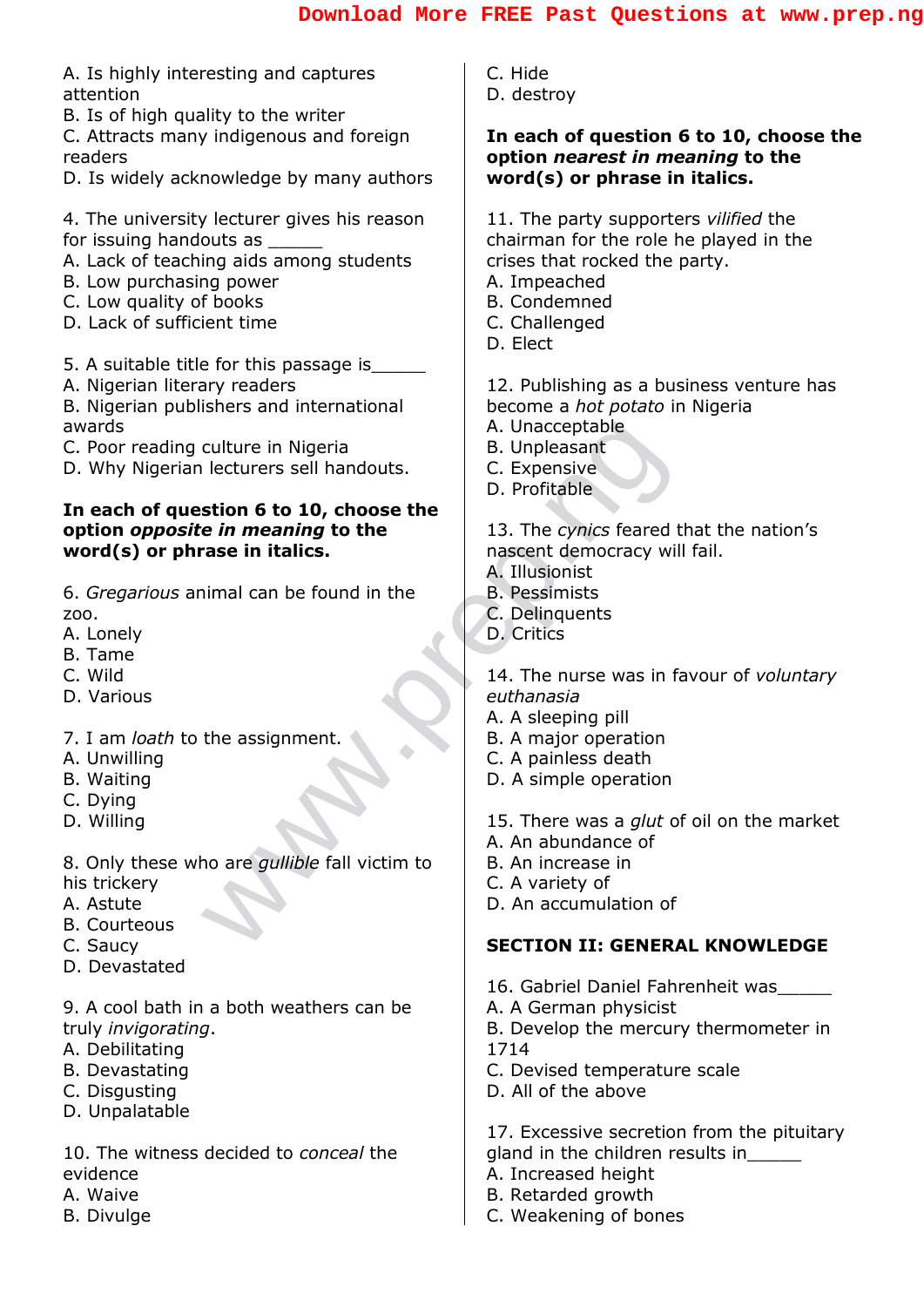#### D. None of the above

18. Free surface of a liquid behave like a sheet and tends to contract to the smallest possible area due to the

- A. Force of adhesion
- B. Force of friction
- C. Centrifugal force
- D. Force of cohesion

19. Headquarters of United Nations Organization is situated at\_\_\_\_\_

- A. New York city, USA
- B. Hague, Netherland
- C. Geneva, Switzerland
- D. Paris, France
- 20. Fathometer is used to measure
- A. Earthquakes
- B. Rainfall
- C. Ocean depth
- D. Sound intensity

#### **SECTION III: BIOLOGY**

is used to measure<br>
and epicotyl<br>
D. Lack of growth of the transmit of the control is thermonal control in that<br> **BIOLOGY**<br>
B. Is a slower process of the compounds is catalysed<br>
enzymes called<br>
and oils into<br>
D. Has no spe 21. The breaking down of fats and oils into simpler absorbable compounds is catalysed by the group of enzymes called

- A. Lipases
- B. Hydrolases
- C. Amylases
- D. Peptidases.

22. The surface of an alveolus in a mammal is well supplied with tiny blood vessels called\_\_\_\_\_

- A. Arterioles
- B. Venules
- C. Arteries
- D. Capillaries

23. The anaerobic fermentation of a glucose molecules yields\_\_\_\_\_

- A. 38 ATP molecules
- B. 2 ATP molecules
- C. Pyruvic acid and alcohol
- D. Water and carbon (IV) oxide
- 24. The opening of the stomata is controlled by the
- A. Presence of a pore
- B. Increase in solute concentration in the guard cells
- C. Presence of guard cells
- D. Decrease in solute concentration in the guard cells

25. Thee eggs of bird contain relatively larger quantities of yolk than those of amphibians and reptiles because

A. Birds are generally bigger in size

B. Embryonic development is longer in birds

- C. Those of birds are fertilized internally
- D. Birds laid shelled eggs.

26. Epigeal germination of a seed is characterized by\_\_\_\_

A. More rapid elongation of a hypocotyl than the epicotyl

B. More rapid elongation of an epicotyl than the hypocotyl

C. Equal growth rate of both the hypocotyl and epicotyl

D. Lack of growth of the hypocotyls

27. Nervous control is different from hormonal control in that the former\_\_\_\_\_

- A. Involves only chemical transmission
- B. Is a slower process
- C. Product short-term changes
- D. Has no specific pathway

28. If a nursing mother is not producing enough milk, her hormonal system is probably in deficiency in\_\_\_\_\_

- A. Prolactin
- B. Testosterone
- C. Thyroxine
- D. Insulin.

29. The association between termites and the cellulose-digesting protozoans in their guts is an example of\_\_\_\_\_

A. Saprophytism

- B. Mutualism
- C. Parasitism
- D. Commensalism

30. The progressive loss of energy at each level in a food chain leads to\_\_\_\_\_

A. An increase to biomass at each successive level

B. A decrease in biomass at each successive level

C. An increase in the number of organisms at each successive level

D. An increase in the total weight of living matter at each successive level

#### **SECTION IV: CHEMISTRY**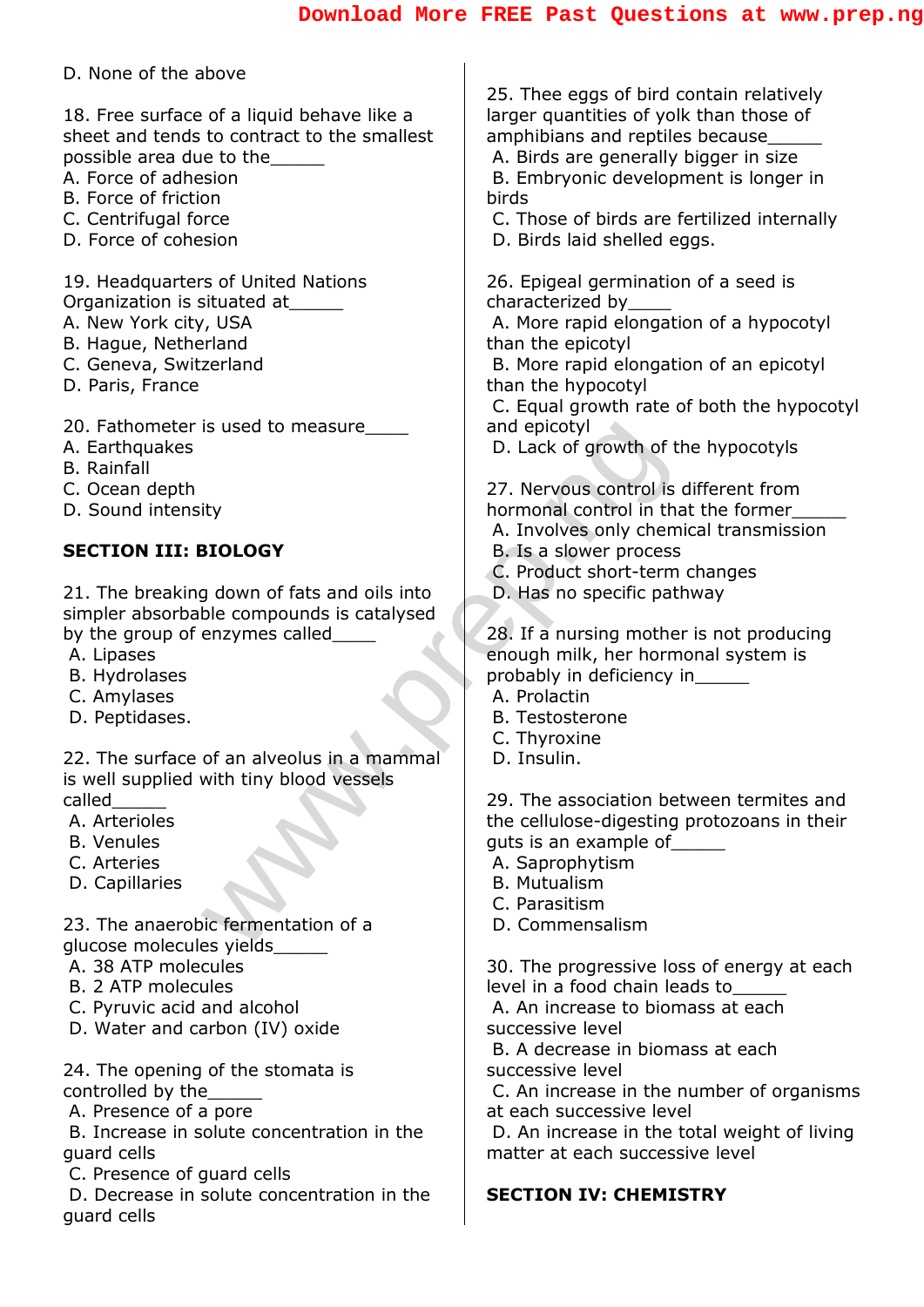| 31. Which of the following are structural<br>isomers?<br>A. Propanoic acid and propan-1,2- diol<br>B. Propanol and propanone<br>C. Ethanoic acid propanoic acid<br>D. Ethan-1,2-diol and ethanoic acid | 38. Kerosene is commo<br>the red colour stain of p<br>because it<br>A. Help to spread the o<br>surface area<br>B. Reacts with the oil so<br>odourless compound |
|--------------------------------------------------------------------------------------------------------------------------------------------------------------------------------------------------------|----------------------------------------------------------------------------------------------------------------------------------------------------------------|
| 32. In the purification of impure sample of<br>ethyl ethanoate synthesized by<br>esterification, concentrated<br>tetraoxocarbonate (IV) solution is used to<br>remove                                  | C. Makes the oil to eval<br>dissolving it<br>D. Helps to dilute the o<br>colour                                                                                |
| A. Water basic impurities<br>B. basic impurities<br>C. acidic impurities<br>D. ethoxyethane                                                                                                            | 39. The gas that is the<br>pollutant to human is<br>A. Sulphur (IV) oxide<br>B. Carbon (IV) oxide<br>C. Nitrogen (II) oxide                                    |
| 33. How hydrogen atoms does a single ring<br>cycloalkane have less than the<br>corresponding open chain-alkane?<br>A. Two<br><b>B.</b> Three<br>C. Four<br>D. One                                      | D. Hydrogen sulphide<br>40. How many moles of<br>required to produce 5.6<br>A. 0.20mol.<br>B. 0.10mol.<br>C. 1.12mol.<br>D. 0.56mol.                           |
| 34. Equal moles of ethyne and hydrogen<br>iodide react to give<br>$A. CH2 = CH2$<br>$B. CH2 = CH1$<br>$C. CH3 = CH3$<br>$D. CH2 = CH1$                                                                 | $[Ca = 4, C = 12, O = 1]$<br><b>SECTION V: PHYSICS</b><br>41. The percentage of t<br>a sample of a radioactiv                                                  |
| 35. A substance that is used as a ripening<br>agent fruit is<br>A. Ethane<br>B. Propene<br>C. Methane<br>D. Butane                                                                                     | substance left after 5 h<br>A. 8%<br>B. 5%<br>C.3%<br>$D. 1\%$<br>42. The particle that is                                                                     |
| 36. When water boilers are used for a long<br>period of time, the solid substances left<br>behind as scale are<br>A. Magnesium trioxosilicate (IV) and rust<br>B. Magnesium trioxosilicate (IV) and    | nuclear fission in a nucl<br>A. Neutron<br><b>B.</b> Proton<br>C. Electron<br>D. Photon                                                                        |
| calcium trioxosulphate (VI)<br>C. Clay and magnesium trioxosilicate (IV)<br>D. Clay and rust                                                                                                           | 43. Which of the followi<br>of the properties of a m<br>galvanometer?<br>A. The coil has a small                                                               |
| 37. The solubility curve shows the variation<br>of solute concentration with<br>A. Volume<br><b>B.</b> Temperature<br>C. Vapour density<br>D. Pressure                                                 | B. There are strong hei<br>large control couple.<br>C. There is strong perm<br>give high magnetic flux<br>D. It has a small numbe                              |
|                                                                                                                                                                                                        | 44. A bead travelling or<br>brought to rest at 0.2m                                                                                                            |

rosene is commonly used to remove I colour stain of palm oil from cloth be it to spread the oil over a larger e area cts with the oil surface to form an

ess compound

es the oil to evaporate easily by ina it

os to dilute the oil and reduce its

e gas that is the most dangerous nt to human is bhur (IV) oxide bon (IV) oxide ogen (II) oxide lrogen sulphide

w many moles of limestone will be ed to produce 5.6kg of CaO? )mol.  $b$  mol.  $\overline{a}$ 2mol. 5mol.  $(4, C = 12, O = 16]$ 

#### **ON V: PHYSICS**

e percentage of the original nuclei of ble of a radioactive nce left after 5 half-live is

e particle that is responsible for r fission in a nuclear reactor is\_\_\_\_

- tron
- on:
- tron<sup>.</sup>
- ton

ich of the following statement is true properties of a moving coil ometer?

coil has a small area

re are strong heir springs to give a ontrol couple.

re is strong permanent magnet to gh magnetic flux

as a small number of turns of coil.

ead travelling on a straight wire is it to rest at 0.2m by friction. If the